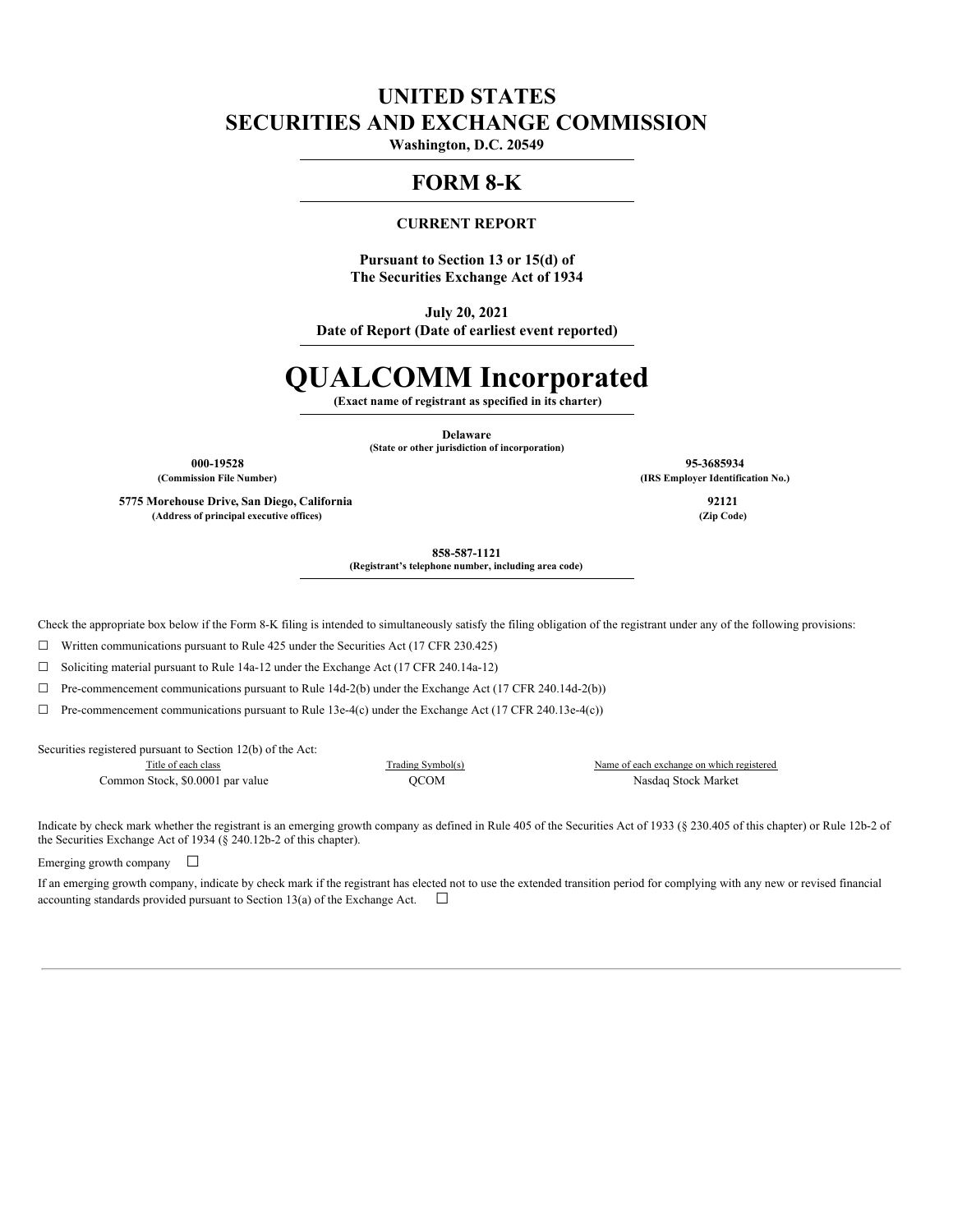#### **Item 5.03. Amendments to Articles of Incorporation or Bylaws; Change in Fiscal Year.**

On July 20, 2021, the Board of Directors (the Board) of QUALCOMM Incorporated (the Company) approved amendments to the Amended and Restated Bylaws of the Company (the Bylaws) in order to (a) reflect various recent amendments to Delaware law to (i) clarify that meetings of stockholders and directors may be held by means of remote communication, and (ii) permit the Company to provide notice to stockholders by electronic mail, (b) reflect changes in titles of certain Company officers, (c) provide that the Chief Executive Officer and the President, in addition to the Board, may determine whether to grant indemnification to junior officers and other employees or agents of the Company in accordance with Delaware law, (d) incorporate gender neutral terminology and (e) delete certain obsolete provisions.

The foregoing description of the Bylaws is not complete and is qualified in its entirety by reference to the Bylaws, a copy of which is filed as Exhibit 3.2 hereto and incorporated by reference herein.

#### **Item 9.01. Financial Statements and Exhibits.**

| (d) Exhibits. |                                                                                         |
|---------------|-----------------------------------------------------------------------------------------|
| Exhibit No.   | Description                                                                             |
| 3.2           | Amended and Restated Bylaws of QUALCOMM Incorporated.                                   |
| 104           | Cover Page Interactive Data File, formatted in Inline XBRL and included as Exhibit 101. |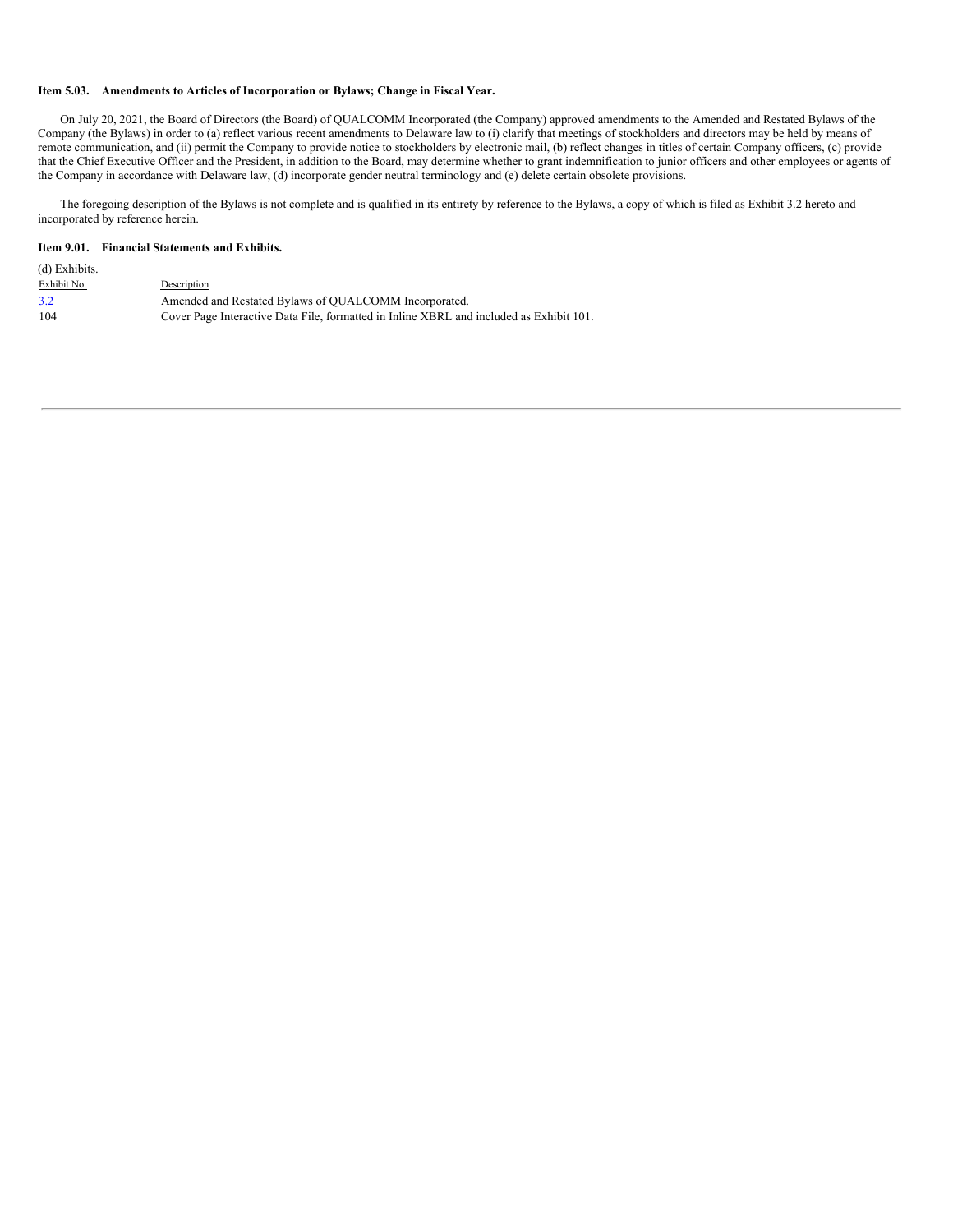#### **SIGNATURES**

Pursuant to the requirements of the Securities Exchange Act of 1934, the registrant has duly caused this report to be signed on its behalf by the undersigned hereunto duly authorized.

## **QUALCOMM Incorporated**

Date: July 23, 2021 By: /s/ Donald J. Rosenberg

Donald J. Rosenberg General Counsel and Corporate Secretary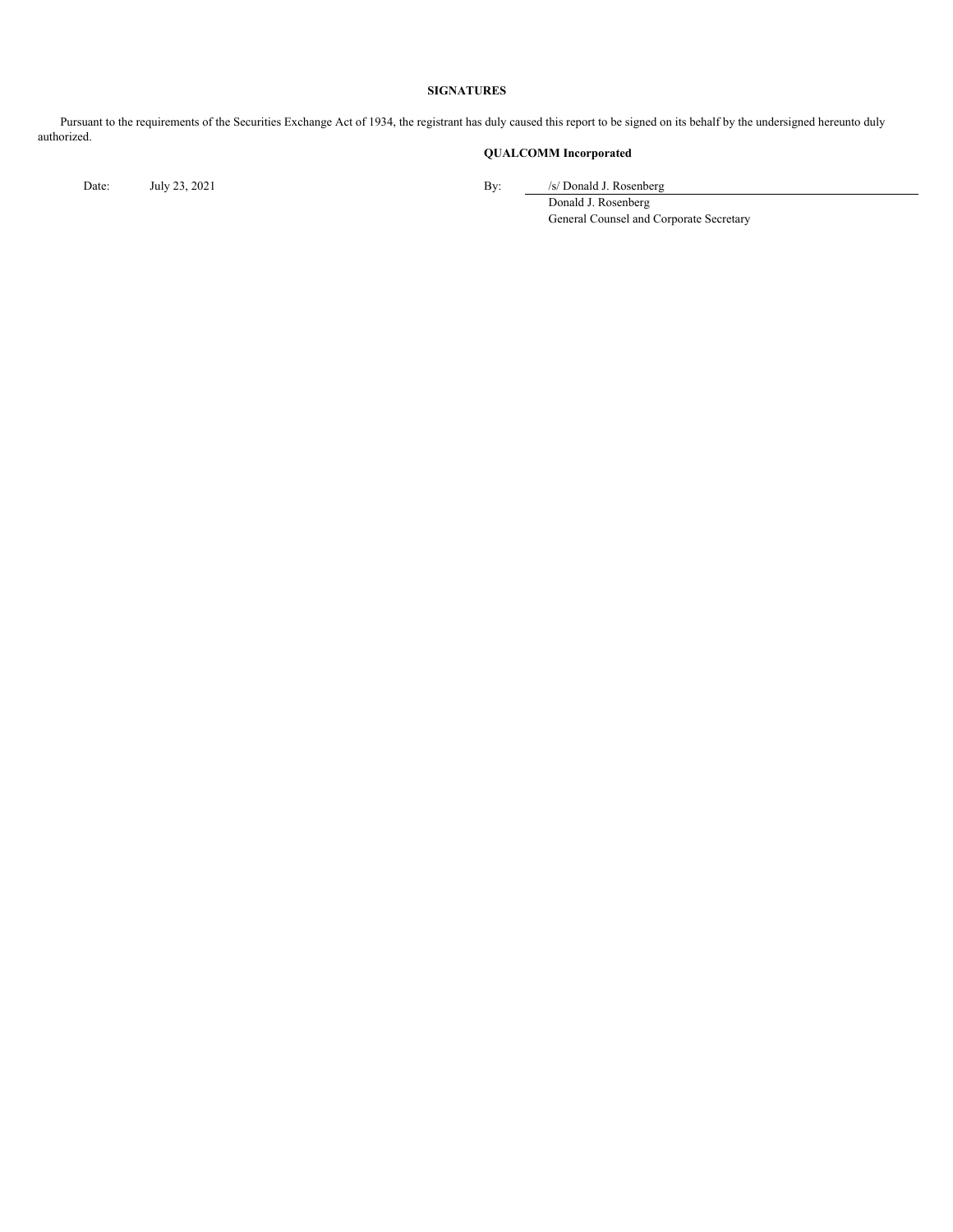#### **AMENDED AND RESTATED BYLAWS OF QUALCOMM Incorporated (a Delaware corporation)**

#### **ARTICLE I**

#### **OFFICES**

Section 1. Registered Office. The registered office of the corporation in the State of Delaware shall be in the City of Wilmington, County of New Castle.

Section 2. Other Offices. The corporation shall also have and maintain an office or principal place of business in California, at such place as may be fixed by the Board of Directors, and may also have offices at such other places, both within and without the State of Delaware as the Board of Directors may from time to time determine or the business of the corporation may require.

#### **ARTICLE II**

#### **CORPORATE SEAL**

Section 3. Corporate Seal. The corporate seal shall consist of a die bearing the name of the corporation. Said seal may be used by causing it or a facsimile thereof to be impressed or affixed or reproduced or otherwise.

#### **ARTICLE III**

## **STOCKHOLDERS' MEETINGS**

Section 4. Place of Meetings. Meetings of the stockholders of the corporation shall be held at such place, either within or without the State of Delaware, or by means of remote communication, as may be designated from time to time by the Board of Directors, or, if not so designated, then at the office of the corporation required to be maintained pursuant to Section 2 hereof.

Section 5. Annual Meeting.

(a) The annual meeting of the stockholders of the corporation, for the purpose of election of Directors and for such other business as may lawfully come before it, shall be held on such date and at such time as may be designated from time to time by the Board of Directors.

(b) At an annual meeting of the stockholders, only such business shall be conducted as shall have been properly brought before the meeting. To be properly brought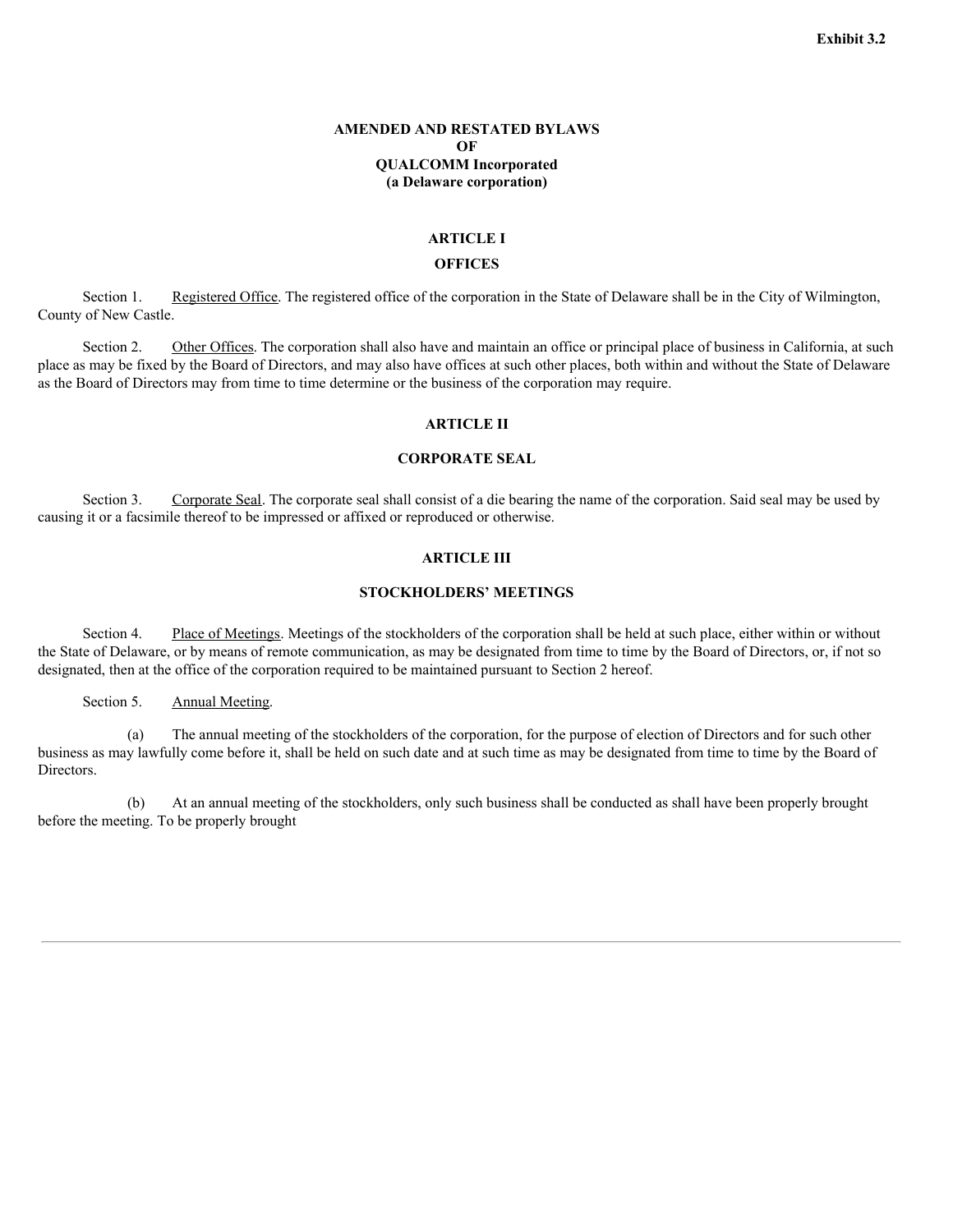before an annual meeting, business must be: (A) specified in the notice of meeting (or any supplement thereto) given by or at the direction of the Board of Directors, (B) otherwise properly brought before the meeting by or at the direction of the Board of Directors, or (C) otherwise properly brought before the meeting by a stockholder. For business to be properly brought before an annual meeting by a stockholder, the stockholder must have given timely notice thereof in writing to the Secretary of the corporation. To be timely, a stockholder's notice must be received at the corporation's principal executive offices not earlier than the 120th day, and not later than the close of business on the 90th day prior to the anniversary of the date of the previous year's annual meeting of stockholders, except that if no annual meeting was held in the previous year or the date of the annual meeting has been changed by more than 30 calendar days from the date of the prior year' s annual meeting as first specified in the corporation's notice of meeting (without regard to any postponements or adjournments of such meeting after such notice was first sent), notice by the stockholder to be timely must be so received not earlier than the 120th day prior to the date of such annual meeting and not later than the close of business on the later of the 90th day prior to the date of such annual meeting or, if the first public announcement of the date of such annual meeting is less than 100 days prior to the date of such annual meeting, the 10th day following the day on which public announcement of the date of such annual meeting is first made by the corporation. For purposes of these Bylaws, "public announcement" shall mean disclosure in a press release reported by the Dow Jones News Service, Associated Press or comparable national news service or in a document publicly filed or furnished by the corporation with the Securities and Exchange Commission pursuant to Section 13, 14 or 15(d) of the Securities Exchange Act of 1934, as amended (the "1934 Act"). In no event shall the public announcement of an adjournment or postponement, or an adjournment or postponement, of a meeting commence a new time period (or extend any time period) for the giving of a stockholder's notice as described above. To be in proper form, a stockholder's notice to the Secretary shall set forth as to each matter the stockholder proposes to bring before the annual meeting: (i) a brief description of the business desired to be brought before the annual meeting, the reasons for conducting such business at the annual meeting, the text of the proposal or business, including the text of any resolutions proposed for consideration and, in the event that such business includes a proposal to amend the Bylaws of the corporation, the language of the proposed amendment, (ii) the name and address, as they appear on the corporation's books, of the stockholder proposing such business and the names and addresses of the beneficial owners, if any, on whose behalf such business is being proposed, (iii) a representation that the stockholder is a holder of record of stock of the corporation entitled to vote at the meeting on the date of such notice and intends to appear in person or by proxy at the meeting to propose the business specified in the notice, (iv) any material interest of the stockholder and any such beneficial owner of such shares in such business, (v) the following information regarding the ownership interests of such stockholder and any such beneficial owner, which shall be supplemented by such stockholder in writing delivered to the Secretary of the corporation not later than 10 days after the record date for the meeting to disclose such interests as of the record date: (A) the class or series and the number of shares of the corporation which are, directly or indirectly, owned beneficially and of record by such stockholder and any such beneficial owner, (B) any option, warrant, convertible security, stock appreciation right, or similar right with an exercise or conversion privilege or a settlement payment or mechanism at a price related to any class or series of shares of the corporation or with a value derived in whole or in part from the value of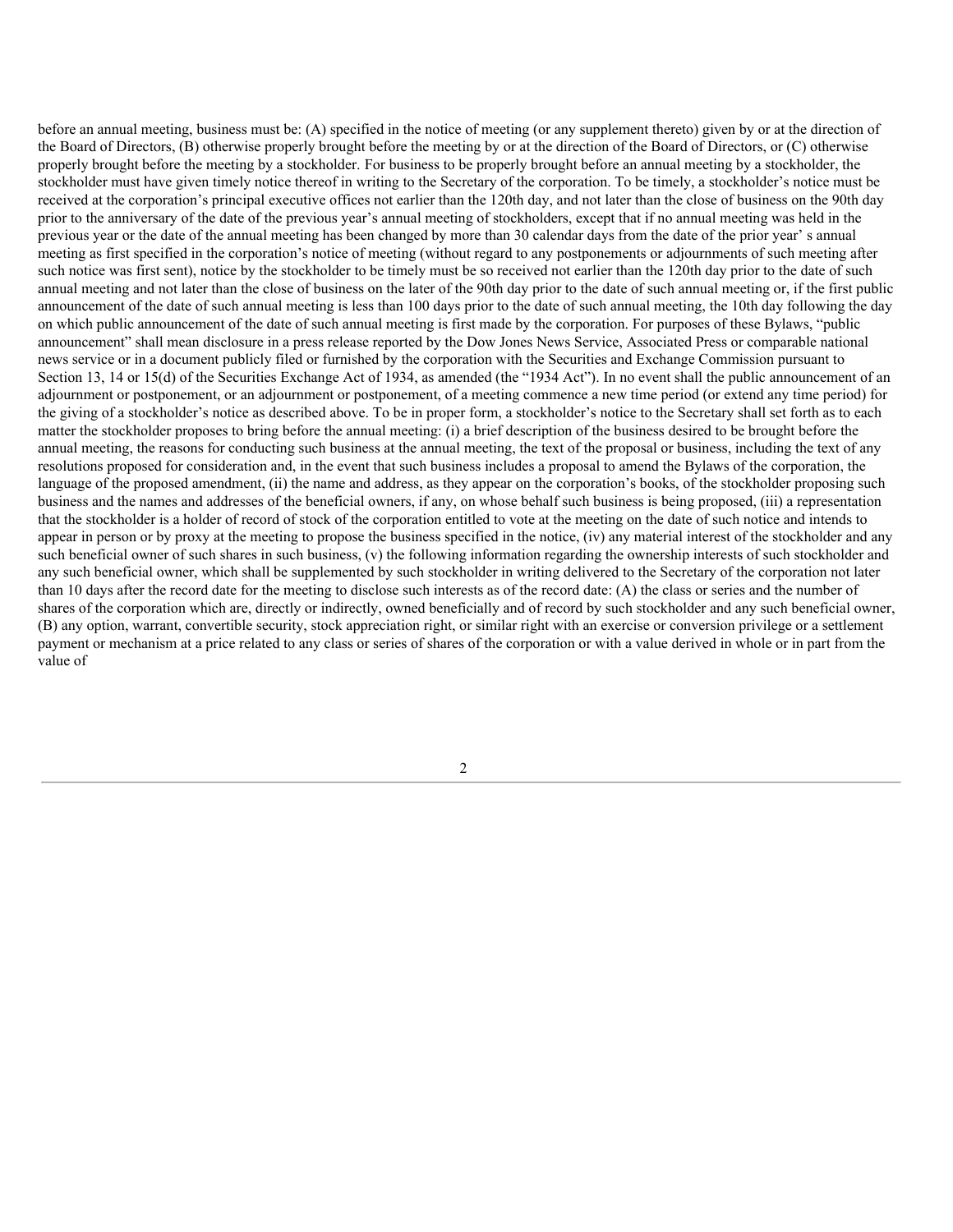any class or series of shares of the corporation, whether or not such instrument or right shall be subject to settlement in the underlying class or series of capital stock of the corporation or otherwise (a "Derivative Instrument") directly or indirectly owned beneficially by such stockholder and any other direct or indirect opportunity to profit or share in any profit derived from any increase or decrease in the value of shares of the corporation, (C) any proxy, contract, arrangement, understanding or relationship pursuant to which such stockholder has a right to vote any shares of any security of the corporation, (D) any short interest in any security of the corporation (for purposes of this Bylaw a person shall be deemed to have a short interest in a security if such person, directly or indirectly, through any contract, arrangement, understanding, relationship or otherwise, has the opportunity to profit or share in any profit derived from any decrease in the value of the subject security), (E) any rights to dividends on the shares of the corporation owned beneficially by such stockholder that are separated or separable from the underlying shares of the corporation, (F) any proportionate interest in shares of the corporation or Derivative Instruments held, directly or indirectly, by a general or limited partnership in which such stockholder is a general partner or, directly or indirectly, beneficially owns an interest in a general partner, and (G) any performance-related fees (other than an asset-based fee) that such stockholder is entitled to based on any increase or decrease in the value of shares of the corporation or Derivative Instruments, if any, as of the date of such notice, including without limitation any such interests held by members of such stockholder's immediate family sharing the same household, and (vii) any other information relating to such stockholder and beneficial owners, if any, that would be required to be disclosed in a proxy statement or other filings in connection with solicitations of proxies for the proposal pursuant to Regulation 14A under the 1934 Act. The foregoing notice requirements shall be deemed satisfied by a stockholder with respect to business other than a nomination if the stockholder has notified the corporation in compliance with the applicable rules and regulations promulgated under the 1934 Act of such stockholder's intention to present a proposal at an annual meeting and such proposal has been included in a proxy statement that has been prepared by the corporation to solicit proxies for such annual meeting. No business shall be conducted at any annual meeting except in accordance with the procedures set forth in this paragraph (b). The chair of the annual meeting shall, if the facts warrant, determine and declare at the meeting that business was not properly brought before the meeting and in accordance with the provisions of this paragraph (b), and, if he or she should so determine, he or she shall so declare at the meeting that any such business not properly brought before the meeting shall not be transacted.

(c) Subject to any applicable provisions of the Certificate of Incorporation of the corporation, only persons who are nominated in accordance with the procedures set forth in this paragraph (c) or Section 5A of these Bylaws shall be eligible for election as Directors. Nominations of persons for election to the Board of Directors of the corporation may be made at a meeting of stockholders by or at the direction of the Board of Directors or by any stockholder of the corporation entitled to vote in the election of Directors at the meeting who complies with the notice procedures set forth in this paragraph (c). For nominations to be properly made at a meeting by a stockholder, the stockholder must have given timely notice thereof in writing to the Secretary of the corporation. To be timely, such notice must be received at the corporation's principal executive offices in accordance with the timeliness provisions of paragraph (b) of this Section 5. In no event shall the public announcement of an adjournment or postponement, or an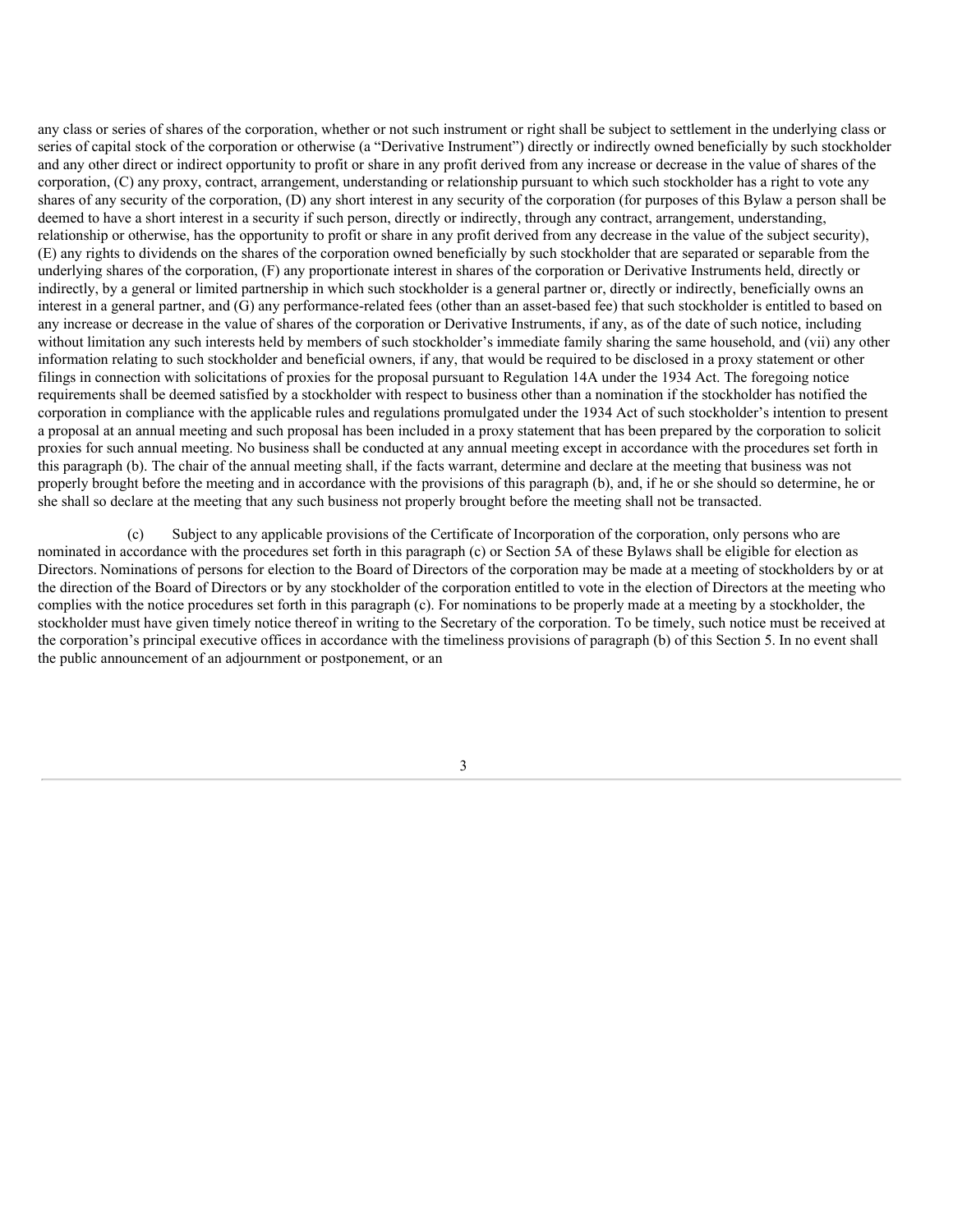adjournment or postponement, of a meeting commence a new time period (or extend any time period) for the giving of such notice by a stockholder. To be in proper form, such stockholder's notice shall set forth (i) as to each person, if any, whom the stockholder proposes to nominate for election or re-election as a Director: (A) the name, age, business address and residence address of such person, (B) the principal occupation or employment of such person, (C) the class and number of shares of the corporation which are beneficially owned by such person, (D) a description of all direct and indirect compensation and other material monetary agreements, arrangements and understandings during the past three years, and any other material relationships, between or among such stockholder making the nomination and the beneficial owners, if any, on whose behalf the nomination is being made and their respective affiliates and associates or others acting in concert therewith (naming such persons), on the one hand, and each proposed nominee and his or her respective affiliates and associates or others acting in concert therewith (naming such persons), on the other hand, including, without limitation all information that would be required to be disclosed pursuant to Item 404 of Regulation S-K promulgated by the Securities and Exchange Commission if such stockholder making the nomination and any such beneficial owner on whose behalf the nomination is made or any affiliate or associate thereof or person acting in concert therewith, were the "registrant" for purposes of Item 404 of Regulation S-K and the nominee were a Director or executive officer of such registrant, and (E) any other information relating to such person that is required to be disclosed in solicitations of proxies for election of Directors, or is otherwise required, in each case pursuant to Regulation 14A under the 1934 Act (including without limitation such person's written consent to being named in the proxy statement, if any, as a nominee and to serving as a Director if elected); and (ii) as to such stockholder giving notice: (A) the name and address, as they appear on the corporation's books, of the stockholder making such nomination and the names and addresses of the beneficial owners, if any, on whose behalf the nomination is being made, (B) a representation that the stockholder is a holder of record of stock of the corporation entitled to vote at the meeting on the date of such notice and intends to appear in person or by proxy at the meeting to make the nomination specified in the notice, (C) the following information regarding the ownership interests of such stockholder and any such beneficial owner, which shall be supplemented by such stockholder in writing delivered to the Secretary of the corporation not later than 10 days after the record date for the meeting to disclose such interests as of the record date: (1) the class or series and the number of shares of the corporation which are, directly or indirectly, owned beneficially and of record by such stockholder and any such beneficial owner, (2) any Derivative Instrument directly or indirectly owned beneficially by such stockholder and any other direct or indirect opportunity to profit or share in any profit derived from any increase or decrease in the value of shares of the corporation, (3) any proxy, contract, arrangement, understanding or relationship pursuant to which such stockholder has a right to vote any shares of any security of the corporation, (4) any short interest in any security of the corporation (for purposes of this Bylaw a person shall be deemed to have a short interest in a security if such person, directly or indirectly, through any contract, arrangement, understanding, relationship or otherwise, has the opportunity to profit or share in any profit derived from any decrease in the value of the subject security), (5) any rights to dividends on the shares of the corporation owned beneficially by such stockholder that are separated or separable from the underlying shares of the corporation, (6) any proportionate interest in shares of the corporation or Derivative Instruments held, directly or indirectly, by a general or limited partnership in which such stockholder is a

<sup>4</sup>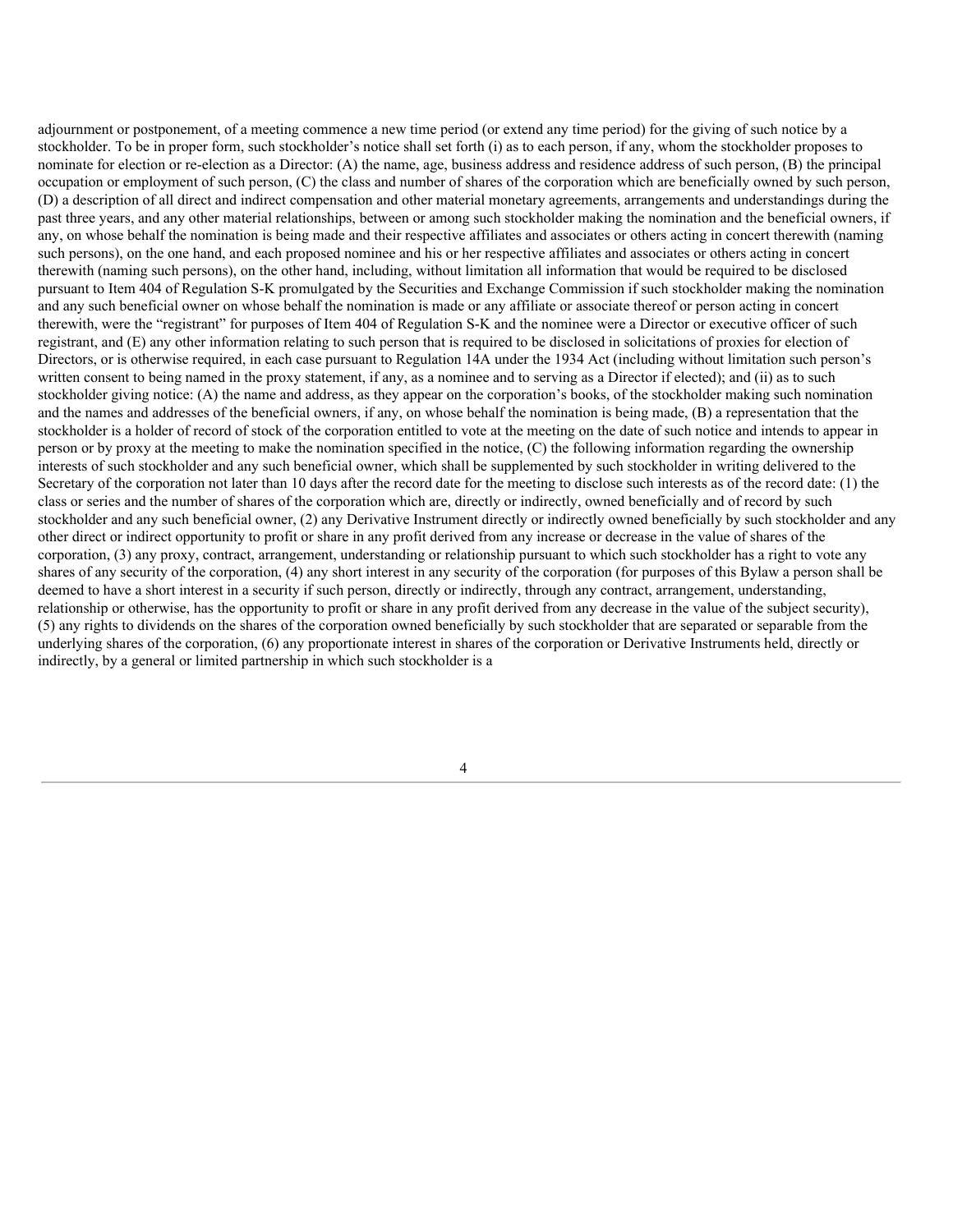general partner or, directly or indirectly, beneficially owns an interest in a general partner, and (7) any performance-related fees (other than an asset-based fee) that such stockholder is entitled to based on any increase or decrease in the value of shares of the corporation or Derivative Instruments, if any, as of the date of such notice, including without limitation any such interests held by members of such stockholder's immediate family sharing the same household, and (D) any other information relating to such stockholder and beneficial owners, if any, that would be required to be disclosed in a proxy statement or other filings in connection with solicitations of proxies for the proposal pursuant to Regulation 14A under the 1934 Act. At the request of the Board of Directors, any person nominated by a stockholder for election as a Director shall furnish to the Secretary of the corporation that information required to be set forth in the stockholder's notice of nomination which pertains to the nominee. No person shall be eligible for election as a Director of the corporation unless nominated in accordance with the procedures set forth in this paragraph (c). The chair of the meeting shall, if the facts warrant, determine and declare at the meeting that a nomination was not made in accordance with the procedures prescribed by these Bylaws, and if he or she should so determine, he or she shall so declare at the meeting, and the defective nomination shall be disregarded.

(d) Notwithstanding the foregoing provisions of this Section 5, a stockholder shall also comply with all applicable requirements of the 1934 Act and the rules and regulations thereunder with respect to the matters set forth in this Section 5; provided, however, that any references in these Bylaws to the 1934 Act or the rules and regulations thereunder are not intended to and shall not limit any requirements applicable to nominations or other proposals to be considered pursuant to this Section 5, and compliance with this Section 5 shall be the exclusive means for a stockholder to make nominations or submit other proposals at an annual meeting (other than, as provided in the third to last sentence of paragraph (b) of this Section 5, matters brought properly under and in compliance with Rule 14a-8 of the 1934 Act). Nothing in this Section 5 shall be deemed to affect any rights of stockholders to request inclusion of proposals in the corporation's proxy statement pursuant to Rule 14a-8 under the 1934 Act.

#### Section 5A. Proxy Access

(a) Whenever the Board of Directors solicits proxies with respect to the election of Directors at an annual meeting of stockholders, subject to the provisions of this Section 5A, the corporation shall include in its proxy statement for such annual meeting, in addition to any persons nominated for election by the Board of Directors or any committee thereof, the name, together with the Required Information (defined below), of any person nominated for election (the "Stockholder Nominee") to the Board of Directors by a stockholder or group of no more than 20 stockholders (counting as one stockholder, for this purpose, any two or more funds under common management and investment control) that satisfies the requirements of this Section 5A (such stockholder or stockholder group, including each member thereof to the extent the context requires, the "Eligible Stockholder"), and who expressly elects at the time of providing the notice required by this Section 5A (the "Notice of Proxy Access Nomination") to have its nominee included in the corporation's proxy materials pursuant to this Section 5A. In the event that the Eligible Stockholder consists of a group of stockholders, any and all requirements and obligations for an individual Eligible Stockholder that are set forth in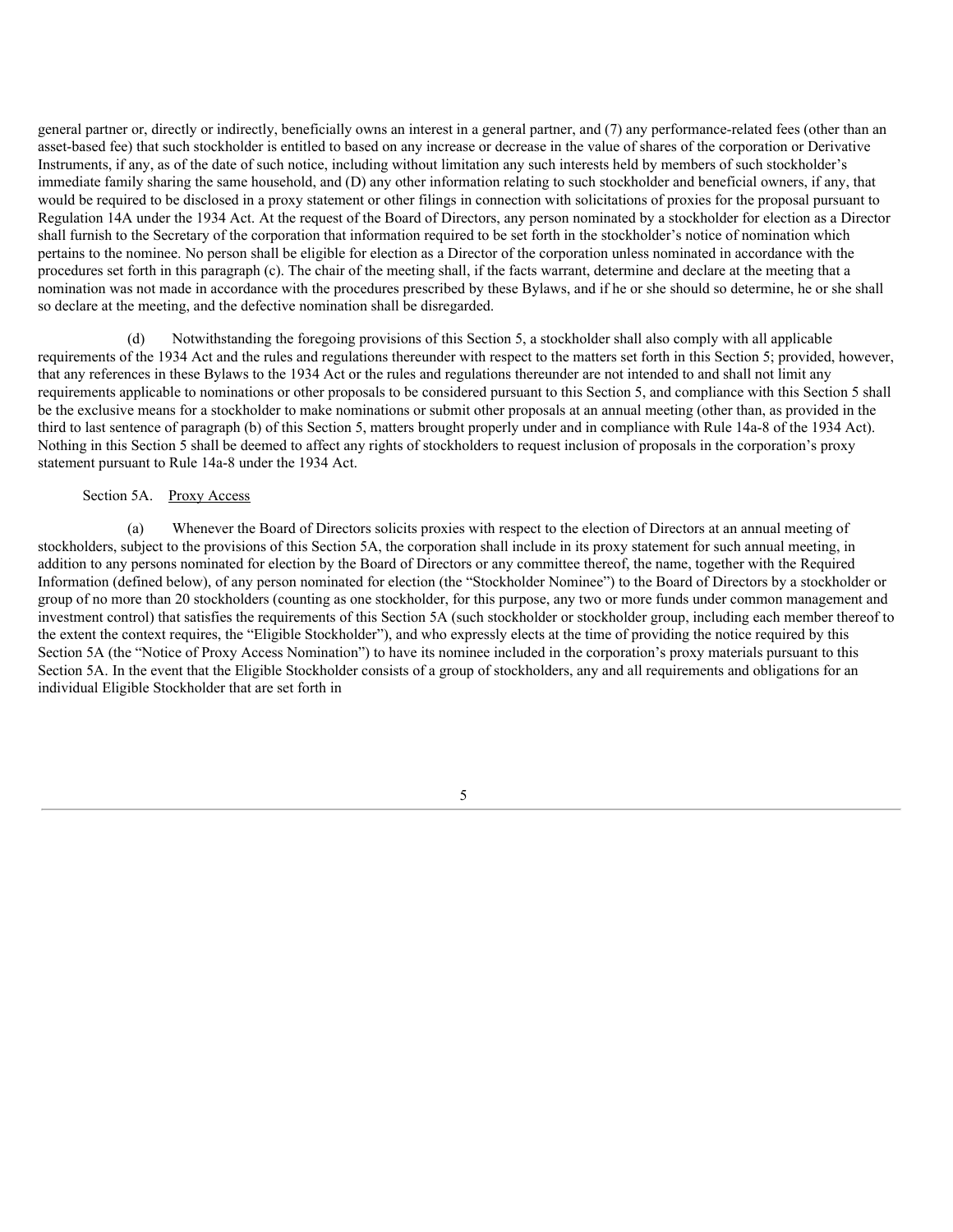these Bylaws, including the Minimum Holding Period (as defined below), shall apply to each member of such group; provided, however, that the Required Ownership Percentage (as defined below) shall apply to the ownership of the group in the aggregate. For purposes of this Section 5A, the "Required Information" that the corporation will include in its proxy statement is the information provided to the Secretary of the corporation concerning the Stockholder Nominee and the Eligible Stockholder that is required to be disclosed in the corporation's proxy statement by the regulations promulgated under the 1934 Act, and if the Eligible Stockholder so elects, a written statement, not to exceed 500 words, in support of the Stockholder Nominee(s)' candidacy (the "Supporting Statement"). Notwithstanding anything to the contrary contained in this Section 5A, the corporation may omit from its proxy materials any information or Supporting Statement (or portion thereof) that it, in good faith, believes is untrue in any material respect (or omits to state a material fact necessary in order to make the statements made, in light of the circumstances under which they are made, not misleading) or would violate any applicable law or regulation, and the corporation may solicit against, and include in the proxy statement its own statement relating to, any Stockholder Nominee.

To be timely, the Notice of Proxy Access Nomination must be addressed to the Secretary of the corporation and delivered to, or mailed to and received by, the Secretary of the corporation no earlier than one hundred fifty days and no later than one hundred twenty days before the anniversary of the date that the corporation issued its proxy statement for the previous year's annual meeting.

The maximum number of Stockholder Nominees nominated by all Eligible Stockholders that will be included in the corporation's proxy materials with respect to an annual meeting shall not exceed the greater of (i) two or (ii) 20% of the total number of Directors in office (rounded down to the nearest whole number) as of the last day on which a Notice of Proxy Access Nomination may be delivered pursuant to and in accordance with this Section 5A (the "Final Proxy Access Nomination Date"). In the event that one or more vacancies for any reason occurs after the Final Proxy Access Nomination Date but before the date of the annual meeting and the Board of Directors resolves to reduce the size of the Board of Directors in connection therewith, the maximum number of Stockholder Nominees included in the corporation's proxy materials shall be calculated based on the number of Directors in office as so reduced. Any individual nominated by an Eligible Stockholder for inclusion in the corporation's proxy materials pursuant to this Section 5A whom the Board of Directors decides to nominate as a nominee of the Board of Directors shall not count as one of the Stockholder Nominees. Any individual nominated by an Eligible Stockholder for inclusion in the corporation's proxy materials pursuant to this Section 5A but whose nomination is subsequently withdrawn shall be counted as one of the Stockholder Nominees for purposes of determining when the maximum number of Stockholder Nominees provided for in this Section 5A has been reached for a particular annual meeting. Any Eligible Stockholder submitting more than one Stockholder Nominee for inclusion in the corporation's proxy materials pursuant to this Section 5A shall rank such Stockholder Nominees based on the order that the Eligible Stockholder desires such Stockholder Nominees to be selected for inclusion in the corporation's proxy statement in the event that the total number of Stockholder Nominees submitted by Eligible Stockholders pursuant to this Section 5A exceeds the maximum number of nominees provided for in this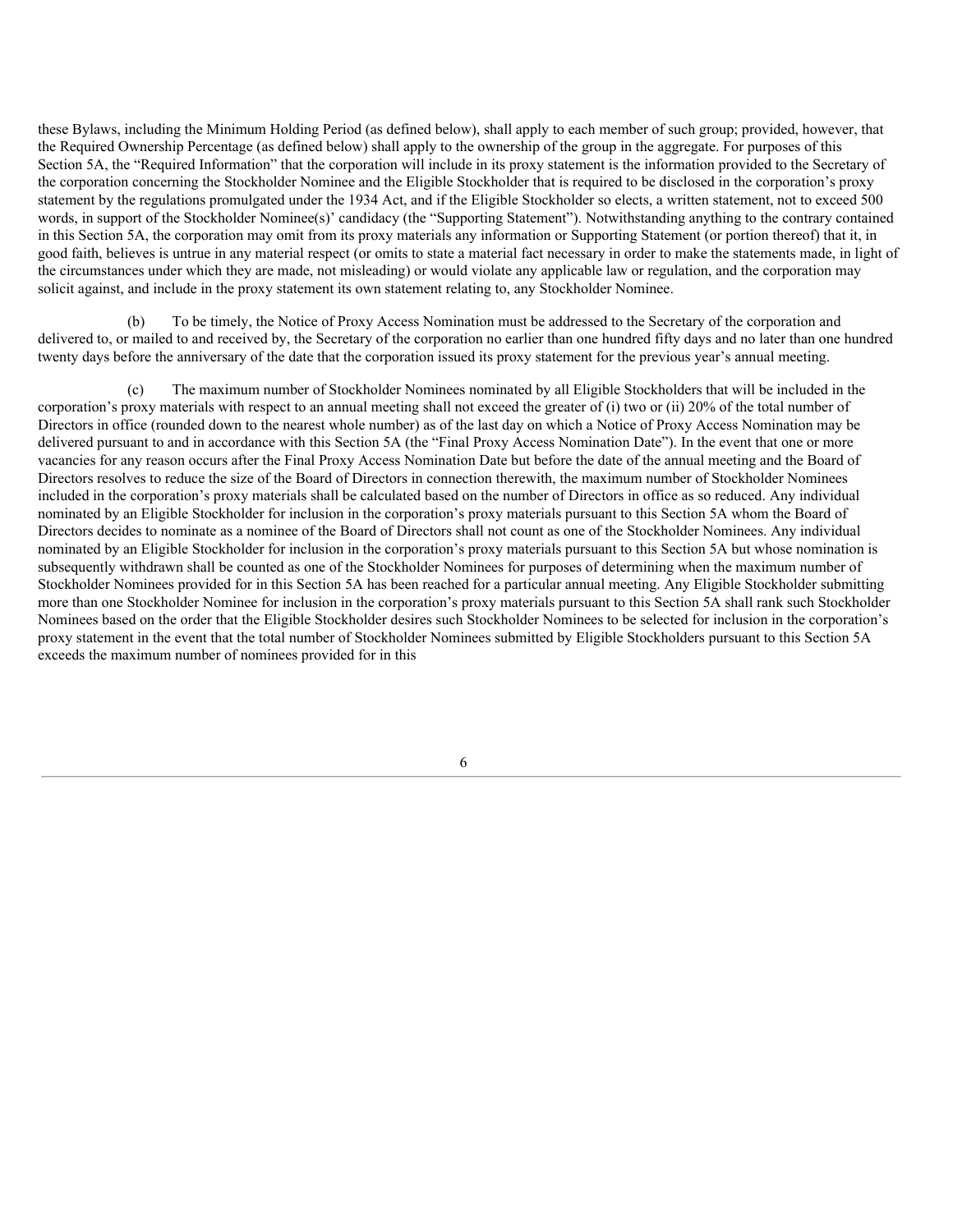Section 5A. In the event that the number of Stockholder Nominees submitted by Eligible Stockholders pursuant to this Section 5A exceeds the maximum number of nominees provided for in this Section 5A, the highest ranking Stockholder Nominee who meets the requirements of this Section 5A from each Eligible Stockholder will be selected for inclusion in the corporation's proxy materials until the maximum number is reached, going in order of the amount (largest to smallest) of shares of the corporation's outstanding common stock each Eligible Stockholder disclosed as owned in its respective Notice of Proxy Access Nomination submitted to the corporation. If the maximum number is not reached after the highest ranking Stockholder Nominee who meets the requirements of this Section 5A from each Eligible Stockholder has been selected, this process will continue as many times as necessary, following the same order each time, until the maximum number is reached. Notwithstanding anything to the contrary contained in this Section 5A, if the corporation receives notice pursuant to Section 5 of these Bylaws that a stockholder intends to nominate one or more nominees for election at such meeting, no Stockholder Nominees will be included in the corporation's proxy materials with respect to such meeting pursuant to this Section 5A.

For purposes of this Section 5A, an Eligible Stockholder shall be deemed to "own" only those outstanding shares of common stock of the corporation as to which the stockholder possesses both:

(i) the full voting and investment rights pertaining to the shares; and

(ii) the full economic interest in (including the opportunity for profit from and risk of loss on) such shares;

provided that the number of shares calculated in accordance with clauses (i) and (ii) shall not include any shares:

short sale;

(x) sold by such stockholder or any of its affiliates in any transaction that has not been settled or closed, including any

(y) borrowed by such stockholder or any of its affiliates for any purposes or purchased by such stockholder or any of its affiliates pursuant to an agreement to resell; or

(z) subject to any option, warrant, forward contract, swap, contract of sale, other derivative or similar agreement entered into by such stockholder or any of its affiliates, whether any such instrument or agreement is to be settled with shares or with cash based on the notional amount or value of shares of outstanding common stock of the corporation, in any such case which instrument or agreement has, or is intended to have, or if exercised by either party would have, the purpose or effect of:

(1) reducing in any manner, to any extent or at any time in the future, such stockholder's or its affiliates' full right to vote or direct the voting of any such shares; and/or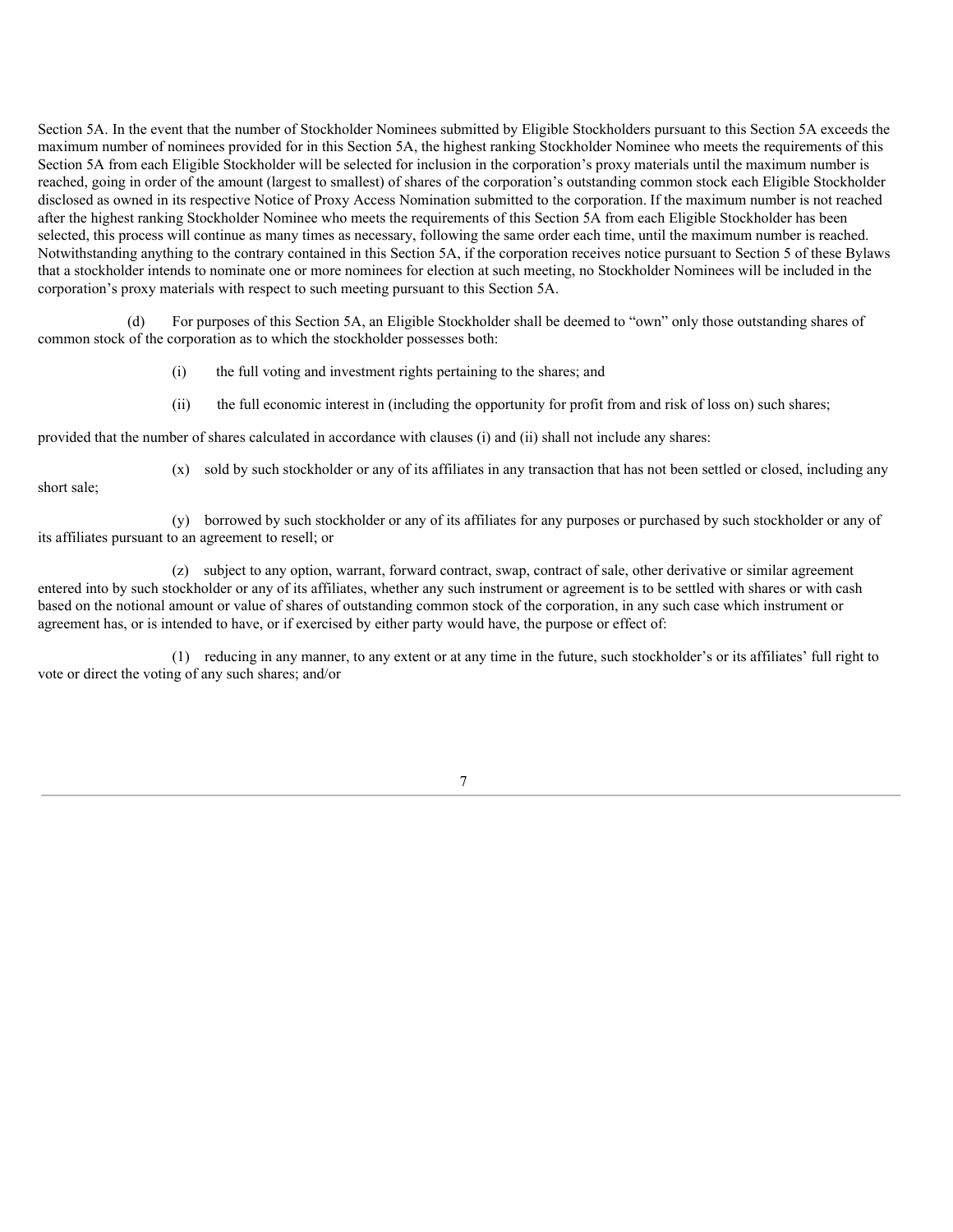(2) hedging, offsetting or altering to any degree any gain or loss realized or realizable from maintaining the full economic ownership of such shares by such stockholder or its affiliates.

A stockholder shall "own" shares held in the name of a nominee or other intermediary so long as the stockholder retains the right to instruct how the shares are voted with respect to the election of Directors and possesses the full economic interest in the shares. A stockholder's ownership of shares shall be deemed to continue during any period in which the stockholder has delegated any voting power by means of a proxy, power of attorney or other instrument or arrangement which is revocable at any time by the stockholder. A stockholder's ownership of shares shall be deemed to continue during any period in which the stockholder has loaned such shares provided that the stockholder has the right to recall such loaned shares on five business days advance notice. The terms "owned," "owning" and other variations of the word "own" shall have correlative meanings. For purposes of this Section 5A, the term "affiliate" or "affiliates" shall have the meaning ascribed thereto under the General Rules and Regulations under the 1934 Act. An Eligible Stockholder shall include in its Notice of Proxy Access Nomination the number of shares it is deemed to own for the purposes of this Section 5A.

(e) In order to make a nomination pursuant to this Section 5A, an Eligible Stockholder must have owned (as defined above) the Required Ownership Percentage (as defined below) of the corporation's outstanding common stock (the "Required Shares") continuously for the Minimum Holding Period (as defined below) as of both the date the Notice of Proxy Access Nomination is delivered to, or mailed to and received by, the Secretary of the corporation in accordance with this Section 5A and the record date for determining the stockholders entitled to vote at the annual meeting and must continue to own the Required Shares through the meeting date. For purposes of this Section 5A, the "Required Ownership Percentage" is 3% or more, and the "Minimum Holding Period" is 3 years. Within the time period specified in this Section 5A for delivering the Notice of Proxy Access Nomination, an Eligible Stockholder must provide the following information in writing to the Secretary of the corporation:

(i) one or more written statements from the record holder of the shares (and from each intermediary through which the shares are or have been held during the Minimum Holding Period) verifying that, as of a date within seven calendar days prior to the date the Notice of Proxy Access Nomination is delivered to, or mailed to and received by, the Secretary of the corporation, the Eligible Stockholder owns, and has owned continuously for the Minimum Holding Period, the Required Shares, and the Eligible Stockholder's agreement to provide, within five business days after the record date for the annual meeting, written statements from the record holder and intermediaries verifying the Eligible Stockholder's continuous ownership of the Required Shares through the record date;

(ii) a copy of the Schedule 14N that has been filed with the SEC as required by Rule 14a-18 under the 1934 Act;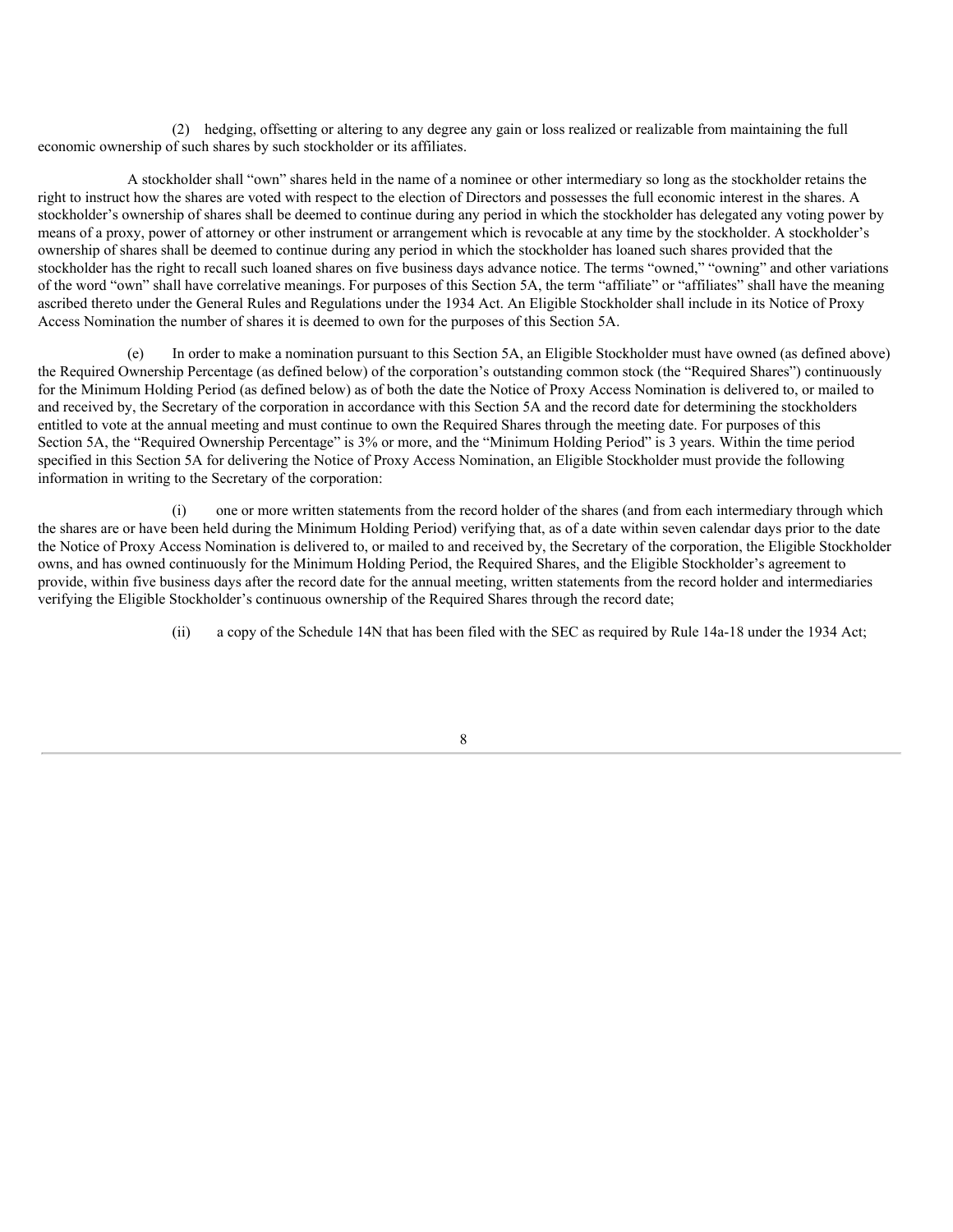(iii) the information, representations and agreements that are the same as those that would be required to be set forth in a stockholder's notice of nomination pursuant to Section 5 of these Bylaws;

(iv) the consent of each Stockholder Nominee to being named in the proxy statement as a nominee and to serving as a Director if elected;

(v) a representation that the Eligible Stockholder:

(A) acquired the Required Shares in the ordinary course of business and not with the intent to change or influence control at the corporation, and does not presently have such intent,

(B) presently intends to maintain qualifying ownership of the Required Shares through the date of the annual meeting,

(C) has not nominated and will not nominate for election any individual as a Director at the annual meeting, other than its Stockholder Nominee(s),

(D) has not engaged and will not engage in, and has not and will not be a "participant" in another person's, "solicitation" within the meaning of Rule 14a-1(l) under the 1934 Act in support of the election of any individual as a Director at the annual meeting, other than its Stockholder Nominee(s) or a nominee of the Board of Directors,

(E) agrees to comply with all applicable laws and regulations with respect to any solicitation in connection with the meeting or applicable to the filing and use, if any, of soliciting material, and

(F) will provide facts, statements and other information in all communications with the corporation and its stockholders that are or will be true and correct in all material respects and do not and will not omit to state a material fact necessary in order to make the statements made, in light of the circumstances under which they were made, not misleading;

(vi) an undertaking that the Eligible Stockholder agrees to:

(A) assume all liability stemming from any legal or regulatory violation arising out of the Eligible Stockholder's communications with the stockholders of the corporation or out of the information that the Eligible Stockholder provided to the corporation;

(B) indemnify and hold harmless the corporation and each of its Directors, officers and employees individually against any liability, loss or damages in connection with any threatened or pending action, suit or proceeding, whether legal, administrative or investigative, against the corporation or any of its Directors, officers or employees arising out of any nomination submitted by the Eligible Stockholder pursuant to this Section 5A; and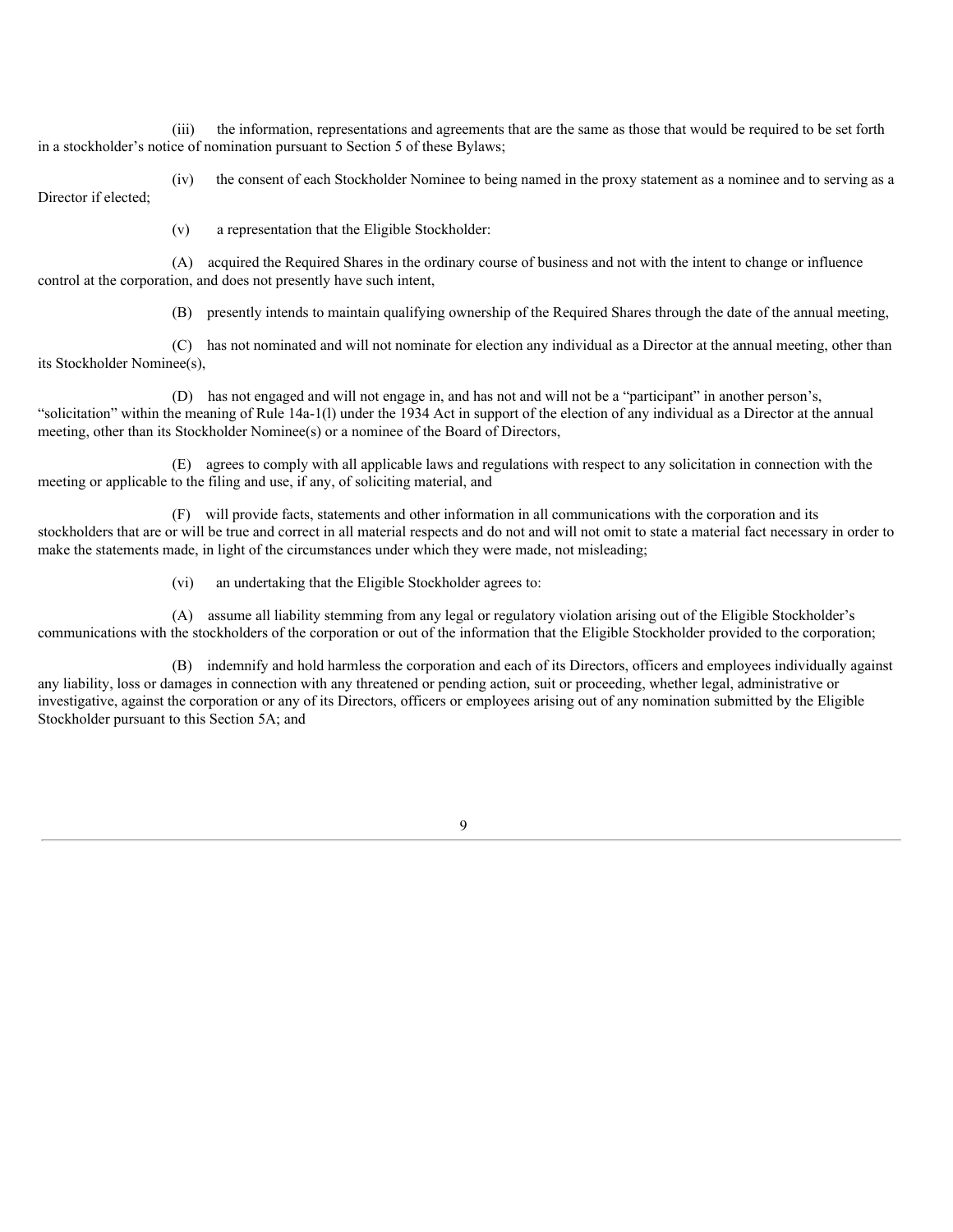(C) file with the SEC any solicitation or other communication with the corporation's stockholders relating to the meeting at which the Stockholder Nominee will be nominated, regardless of whether any such filing is required under Regulation 14A of the 1934 Act or whether any exemption from filing is available thereunder; and

(vii) in the case of a nomination by a group of stockholders that together is an Eligible Stockholder, the designation by all group members of one group member that is authorized to act on behalf of all such members with respect to the nomination and matters related thereto, including withdrawal of the nomination.

(f) Within the time period specified in this Section 5A for delivering the Notice of Proxy Access Nomination, a Stockholder Nominee must deliver to the Secretary of the corporation:

(i) the information required with respect to persons whom a stockholder proposes to nominate for election or reelection as a Director by Section 5(c) of these Bylaws;

(ii) a written representation and agreement that such person:

(A) will act as a representative of all of the stockholders of the corporation while serving as a Director;

(B) is not and will not become a party to (I) any agreement, arrangement or understanding with, and has not given any commitment or assurance to, any person or entity as to how such Stockholder Nominee, if elected as a Director of the corporation, will act or vote on any issue or question that has not been disclosed to the corporation (a "Voting Commitment") or (II) any Voting Commitment that could limit or interfere with such Stockholder Nominee's ability to comply, if elected as a Director of the corporation, with such Stockholder Nominee's fiduciary duties under applicable law;

(C) is not and will not become a party to any agreement, arrangement or understanding with any person or entity other than the corporation with respect to direct or indirect compensation, reimbursement or indemnification in connection with service or action as a Director that has not been disclosed to the corporation;

(D) will comply with the corporation's Code of Conduct, Corporate Governance Principles and Practices, and other policies and procedures, including corporate governance, conflict of interest, confidentiality and stock ownership and trading policies and guidelines, and any other policies and guidelines applicable to Directors, as well as the applicable provisions of these Bylaws; and

(E) will provide facts, statements and other information in all communications with the corporation and its stockholders that are or will be true and correct in all material respects (and shall not omit to state a material fact necessary in order to make the statements made, in light of the circumstances under which they were made, not misleading).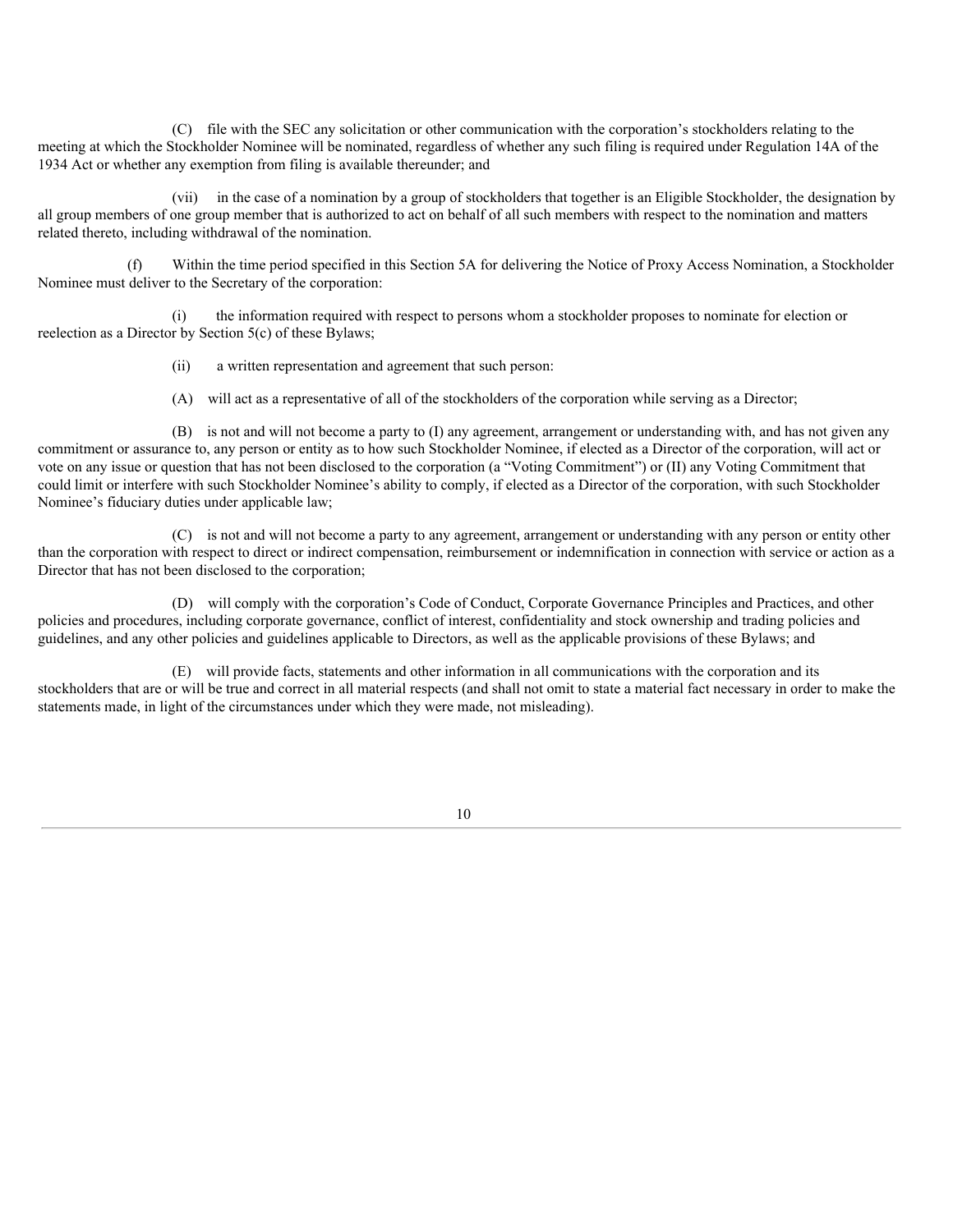At the request of the corporation, the Stockholder Nominee(s) must submit all completed and signed questionnaires required of Directors and officers of the corporation. The corporation may request such additional information as necessary to permit the Board of Directors to determine if each Stockholder Nominee is independent under the listing standards of the principal U.S. exchange upon which the common stock of the corporation is listed, any applicable rules of the SEC and any publicly disclosed standards used by the Board of Directors in determining and disclosing the independence of the corporation's Directors.

(g) In the event that any information or communications provided by the Eligible Stockholder or the Stockholder Nominee to the corporation or its stockholders ceases to be true and correct in all material respects or omits a material fact necessary to make the statements made, in light of the circumstances under which they were made, not misleading, each Eligible Stockholder or Stockholder Nominee, as the case may be, shall promptly notify the Secretary of the corporation of any defect in such previously provided information and of the information that is required to correct any such defect.

(h) The corporation shall not be required to include, pursuant to this Section 5A, a Stockholder Nominee in its proxy materials for any meeting of stockholders:

(i) for which the Secretary of the corporation receives a notice that a stockholder has nominated a person for election to the Board of Directors pursuant to the advance notice requirements for stockholder nominees for Director set forth in Section 5 of these Bylaws;

(ii) if the Eligible Stockholder who has nominated such Stockholder Nominee has engaged in or is currently engaged in, or has been or is a "participant" in another person's, "solicitation" within the meaning of Rule 14a-1(l) under the 1934 Act in support of the election of any individual as a Director at the annual meeting other than its Stockholder Nominee(s) or a nominee of the Board of Directors;

(iii) if the Stockholder Nominee is or becomes a party to any compensatory, payment, reimbursement, indemnification or other financial agreement, arrangement or understanding with any person or entity other than the corporation or a wholly owned subsidiary of the corporation, or has received or will receive any such compensation, reimbursement, indemnification or other payment from any person or entity other than the corporation or a wholly owned subsidiary of the corporation, in each case in connection with candidacy or service as a Director of the corporation (other than agreements providing only for indemnification and/or reimbursement of outof-pocket expenses in connection with candidacy as a Director);

(iv) who is not independent under the listing standards of each principal U.S. exchange upon which the common stock of the corporation is listed, any applicable rules of the SEC and any publicly disclosed standards used by the Board of Directors in determining and disclosing independence of the corporation's Directors;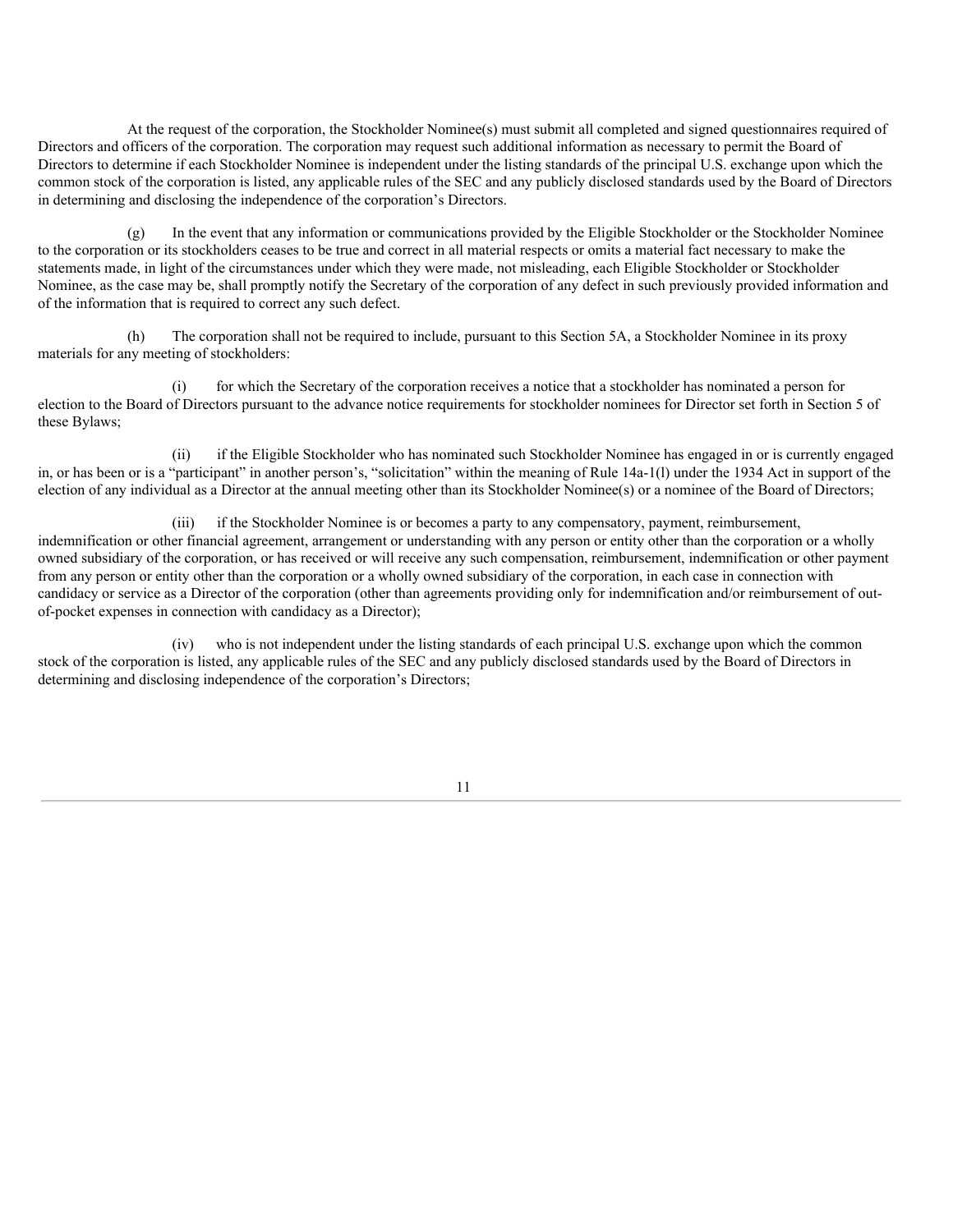(v) whose election as a member of the Board of Directors would cause the corporation to be in violation of these Bylaws, the Certificate of Incorporation, the rules and listing standards of the principal U.S. exchange upon which the common stock of the corporation is traded, or any applicable state or federal law, rule or regulation;

(vi) who is or has been, within the past three years, an officer or Director of a competitor, as defined in Section 8 of the Clayton Antitrust Act of 1914;

(vii) who is a named subject of a pending criminal proceeding (excluding traffic violations and other minor offenses) or has been convicted in such a criminal proceeding within the past ten years;

(viii) who is subject to any order of the type specified in Rule 506(d) of Regulation D promulgated under the Securities Act of 1933, as amended;

(ix) if such Stockholder Nominee or the applicable Eligible Stockholder shall have provided information to the corporation in respect to such nomination that was untrue in any material respect or omitted to state a material fact necessary in order to make the statement made, in light of the circumstances under which they were made, not misleading; or

(x) the Eligible Stockholder or applicable Stockholder Nominee fails to comply with its obligations pursuant to these Bylaws, including, but not limited to, this Section 5A.

(i) Notwithstanding anything to the contrary set forth herein, the Board of Directors or the chairperson of the meeting of stockholders shall declare a nomination by an Eligible Stockholder to be invalid, and such nomination shall be disregarded notwithstanding that proxies in respect of such vote may have been received by the corporation, if:

(i) the Stockholder Nominee(s) and/or the applicable Eligible Stockholder shall have breached its or their obligations under this Section 5A, as determined by the Board of Directors or the chairperson of the meeting of stockholders, in each case, in its, his or her sole discretion; or

(ii) the Eligible Stockholder (or a qualified representative thereof) does not appear at the meeting of stockholders to present any nomination pursuant to this Section 5A.

(j) No stockholder shall be permitted to join more than one group of stockholders to become an Eligible Stockholder for purposes of nominations pursuant to this Section 5A per each annual meeting of stockholders.

(k) The Board of Directors and any committees thereof shall have the exclusive power and authority to interpret the provisions of Sections 5 and 5A of these Bylaws and make all determinations deemed necessary or advisable in connection with Sections 5 and 5A. All such actions, interpretations and determinations that are done or made by the Board of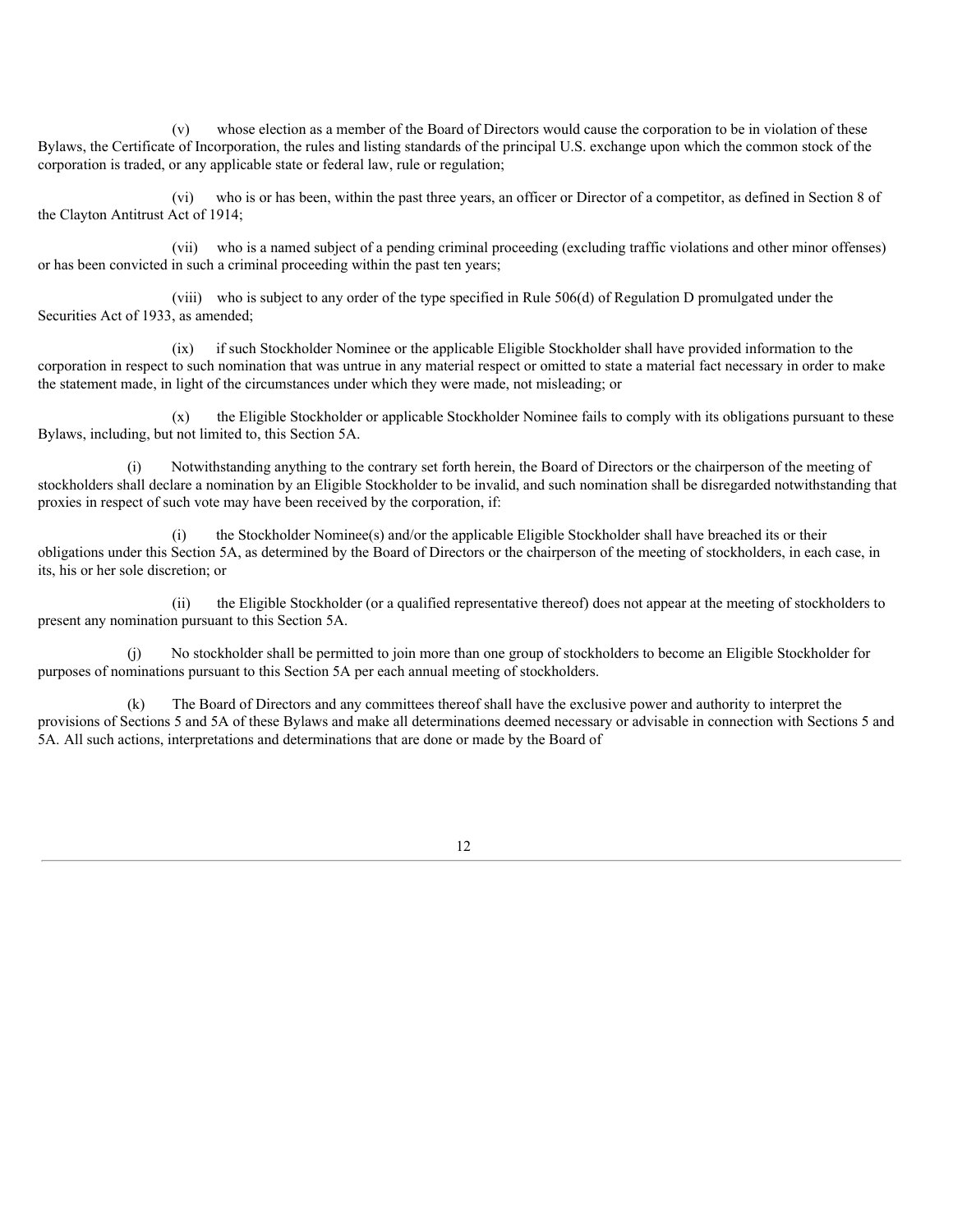Directors or any committee thereof shall be final, conclusive and binding on the corporation, the stockholders and all other parties.

(l) This Section 5A shall be the exclusive method for stockholders to include nominees for Director in the corporation's proxy materials.

## Section 6. Special Meetings.

(a) Special meetings of the stockholders of the corporation may be called, for any purpose or purposes, by (i) the Chair of the Board of Directors, (ii) the Chief Executive Officer, (iii) the President, or (iv) the Board of Directors pursuant to a resolution adopted by a majority of the total number of authorized Directors (whether or not there exist any vacancies in previously authorized directorships at the time any such resolution is presented to the Board of Directors for adoption), and shall be held on such date and at such time as the Board of Directors shall fix.

(b) If a special meeting is called by any person or persons other than the Board of Directors, the request shall be in writing, specifying the general nature of the business proposed to be transacted, and shall be delivered personally or sent by registered mail or by telegraphic or other facsimile transmission to the Chair of the Board of Directors, the Chief Executive Officer, the President or the Secretary of the corporation. No business may be transacted at such special meeting otherwise than specified in such notice. The Board of Directors shall determine the time and place (or means of remote communication) of such special meeting, which shall be held not less than thirty-five (35) nor more than one hundred twenty (120) days after the date of the receipt of the request. Upon determination of the time and place (or means of remote communication) of the meeting, the officer receiving the request shall cause notice to be given to the stockholders entitled to vote, in accordance with the provisions of Section 7 of these Bylaws. If the notice is not given within sixty (60) days after the receipt of the request, the person or persons requesting the meeting may set the time and place (or means of remote communication) of the meeting and give the notice. Nothing contained in this paragraph (b) shall be construed as limiting, fixing, or affecting the time when a meeting of stockholders called by action of the Board of Directors may be held.

Section 7. Notice of Meetings. Except as otherwise provided by law or the Certificate of Incorporation, written notice of each meeting of stockholders shall be given not less than ten (10) nor more than sixty (60) days before the date of the meeting to each stockholder entitled to vote at such meeting, such notice to specify the place (or means of remote communication), date and hour and purpose of the meeting. Notice of any meeting of stockholders may be waived in writing, signed by the person entitled to notice thereof, either before or after such meeting, and will be waived by any stockholder by his or her attendance thereat in person or by proxy, except when the stockholder attends a meeting for the express purpose of objecting, at the beginning of the meeting, to the transaction of any business because the meeting is not lawfully called or convened. Any stockholder so waiving notice of such meeting shall be bound by the proceedings of any such meeting in all respects as if due notice thereof had been given.

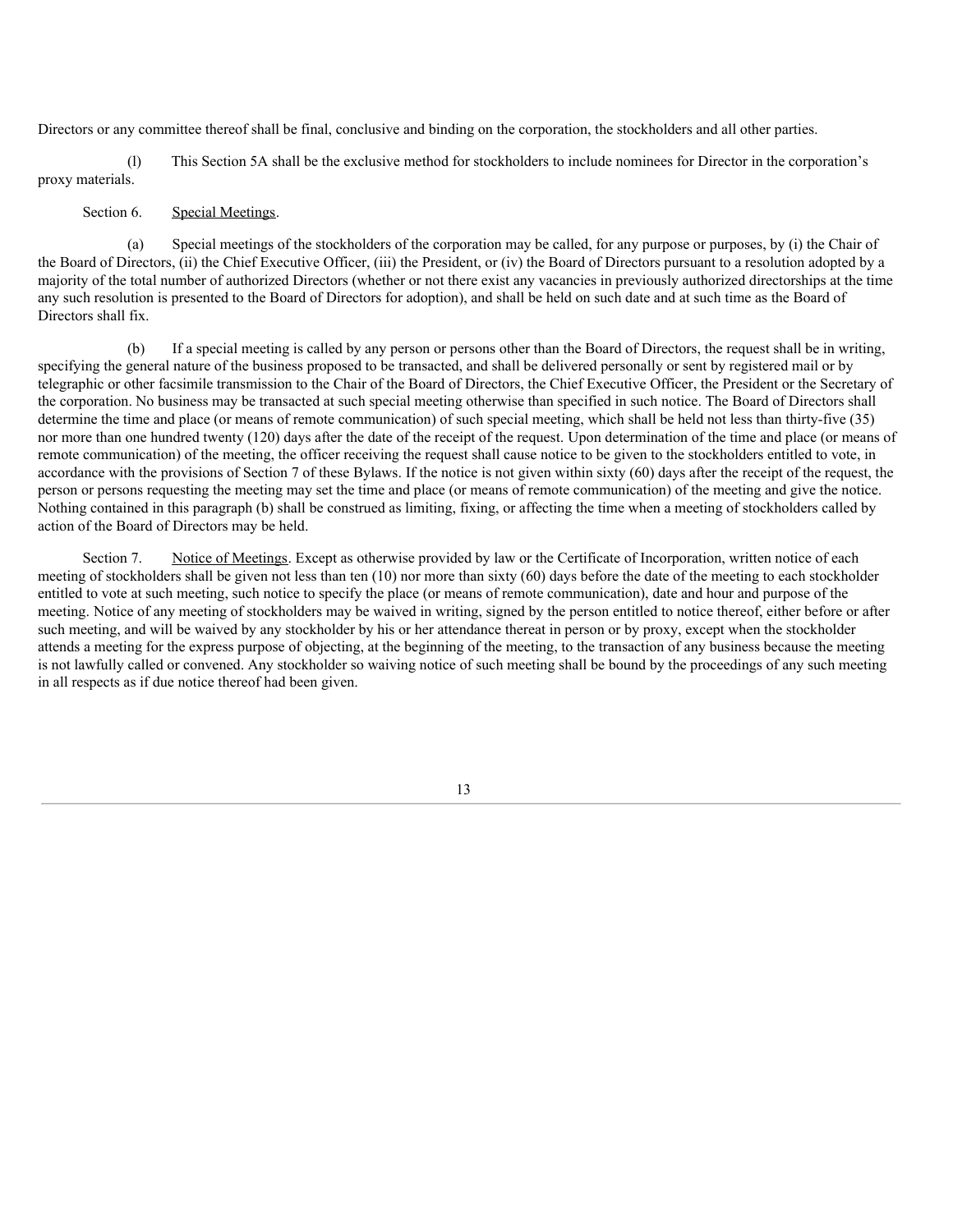## Section 8. Quorum and Voting.

(a) At all meetings of stockholders, except where otherwise provided by statute or by the Certificate of Incorporation, or by these Bylaws, the presence, in person or by proxy duly authorized, of the holders of a majority of the outstanding shares of stock entitled to vote shall constitute a quorum for the transaction of business. In the absence of a quorum, any meeting of stockholders may be adjourned, from time to time, either by the chair of the meeting or by vote of the holders of a majority of the shares represented thereat, but no other business shall be transacted at such meeting. The stockholders present at a duly called or convened meeting, at which a quorum is present, may continue to transact business until adjournment, notwithstanding the withdrawal of enough stockholders to leave less than a quorum. Except as otherwise provided by law, the Certificate of Incorporation or these Bylaws, all action taken by the holders of a majority of the votes cast, excluding abstentions and any broker non-votes, at any meeting at which a quorum is present shall be valid and binding upon the corporation; provided, however, that except as provided in the Certificate of Incorporation, Directors shall be elected by a plurality of the votes cast in any Contested Election. Where a separate vote by a class or classes is required, a majority of the outstanding shares of such class or classes, present in person or represented by proxy, shall constitute a quorum entitled to take action with respect to that vote on that matter and the affirmative vote of the majority (plurality, in the case of the election of Directors in any Contested Election) of shares of such class or classes present in person or represented by proxy at the meeting shall be the act of such class. For purposes of these Bylaws, "Contested Election" shall mean the election of a Director at any meeting of stockholders for which (i) the Secretary of the corporation receives a notice that a stockholder has nominated a person for election to the Board of Directors in compliance with the advance notice requirements for stockholder nominees for Director set forth in Article III, Section 5(c) of these Bylaws and (ii) such nomination has not been withdrawn by such stockholder on or before the tenth (10th) day before the corporation first mails its notice of meeting for such meeting to the stockholders.

(b) In any election of Directors other than a Contested Election, if any nominee for Director receives a greater number of "withhold" votes (ignoring abstentions and broker non-votes) than votes "for" his or her election and the nominee is an incumbent Director, the Director shall promptly tender his or her resignation from the Board of Directors and all committees thereof, subject to acceptance by the Board of Directors. The Governance Committee of the Board of Directors shall make a recommendation to the Board of Directors as to whether to accept or reject the tendered resignation, or whether other action should be taken. In making its recommendation, the Governance Committee will consider all factors it deems relevant including, without limitation, the following:

The stated reasons why stockholders withheld votes for election from such Director;

The length of service and qualifications of such Director;

The Director's contributions to the corporation; and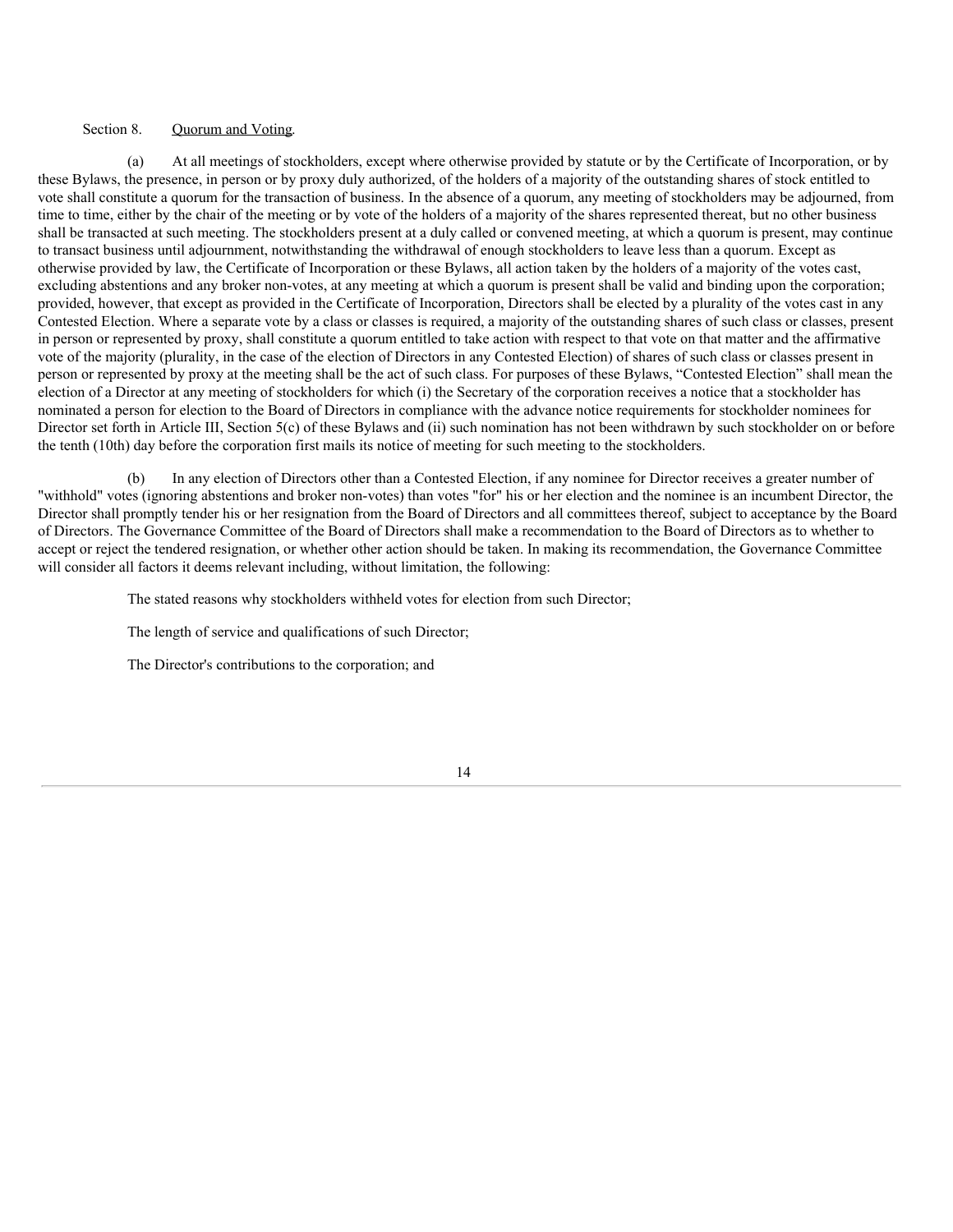The availability of other qualified candidates for Director.

The Governance Committee's evaluation shall begin promptly following certification of the voting results and shall be forwarded to the Board of Directors to permit the Board of Directors to act on it no later than 90 days following the date of the stockholders' meeting. In reviewing the Governance Committee's recommendation, the Board of Directors shall consider the factors evaluated by the Governance Committee and such additional information and factors the Board of Directors believes to be relevant. If the Board of Directors determines that resignation is in the best interests of the corporation and its stockholders, the Board of Directors shall promptly accept the resignation. The corporation shall publicly disclose the Board of Directors' decision within four business days in a Form 8-K, providing an explanation of the process by which the decision was reached and, if applicable, the reasons for not accepting the Director's resignation. Any Director who is the subject of the evaluation described in this section shall not participate in Governance Committee or Board of Directors considerations of the appropriateness of his or her continued service, except to respond to requests for information. If a majority of the members of the Governance Committee are subject to this evaluation process, then the independent Directors on the Board of Directors (as most recently determined by the Board of Directors pursuant to applicable listing guidelines) who are not subject to the evaluation shall appoint a special committee of the Board of Directors amongst themselves solely for the purpose of conducting the required evaluation. The special committee will make the recommendation to the Board of Directors otherwise required of the Governance Committee.

Section 9. Adjournment and Notice of Adjourned Meetings. Any meeting of stockholders, whether annual or special, may be adjourned from time to time either by the chair of the meeting or by the vote of a majority of the shares casting votes, excluding abstentions. When a meeting is adjourned to another time or place (or solely with participation by means of remote communication), notice need not be given of the adjourned meeting if the time and place (or means of participation by remote communication) thereof are announced at the meeting at which the adjournment is taken. At the adjourned meeting, the corporation may transact any business which might have been transacted at the original meeting. If the adjournment is for more than thirty (30) days or if after the adjournment a new record date is fixed for the adjourned meeting, a notice of the adjourned meeting shall be given to each stockholder of record entitled to vote at the meeting.

Section 10. Voting Rights. For the purpose of determining those stockholders entitled to vote at any meeting of the stockholders, except as otherwise provided by law, only persons in whose names shares stand on the stock records of the corporation on the record date, as provided in Section 12 of these Bylaws, shall be entitled to vote at any meeting of stockholders. Every person entitled to vote shall have the right to do so either in person or by an agent or agents authorized by a written proxy executed by such person or his or her duly authorized agent, which proxy shall be filed with the Secretary at or before the meeting at which it is to be used. An agent so appointed need not be a stockholder. No proxy shall be voted after three (3) years from its date of creation unless the proxy provides for a longer period. All elections of Directors shall be by written ballot, unless otherwise provided in the Certificate of Incorporation.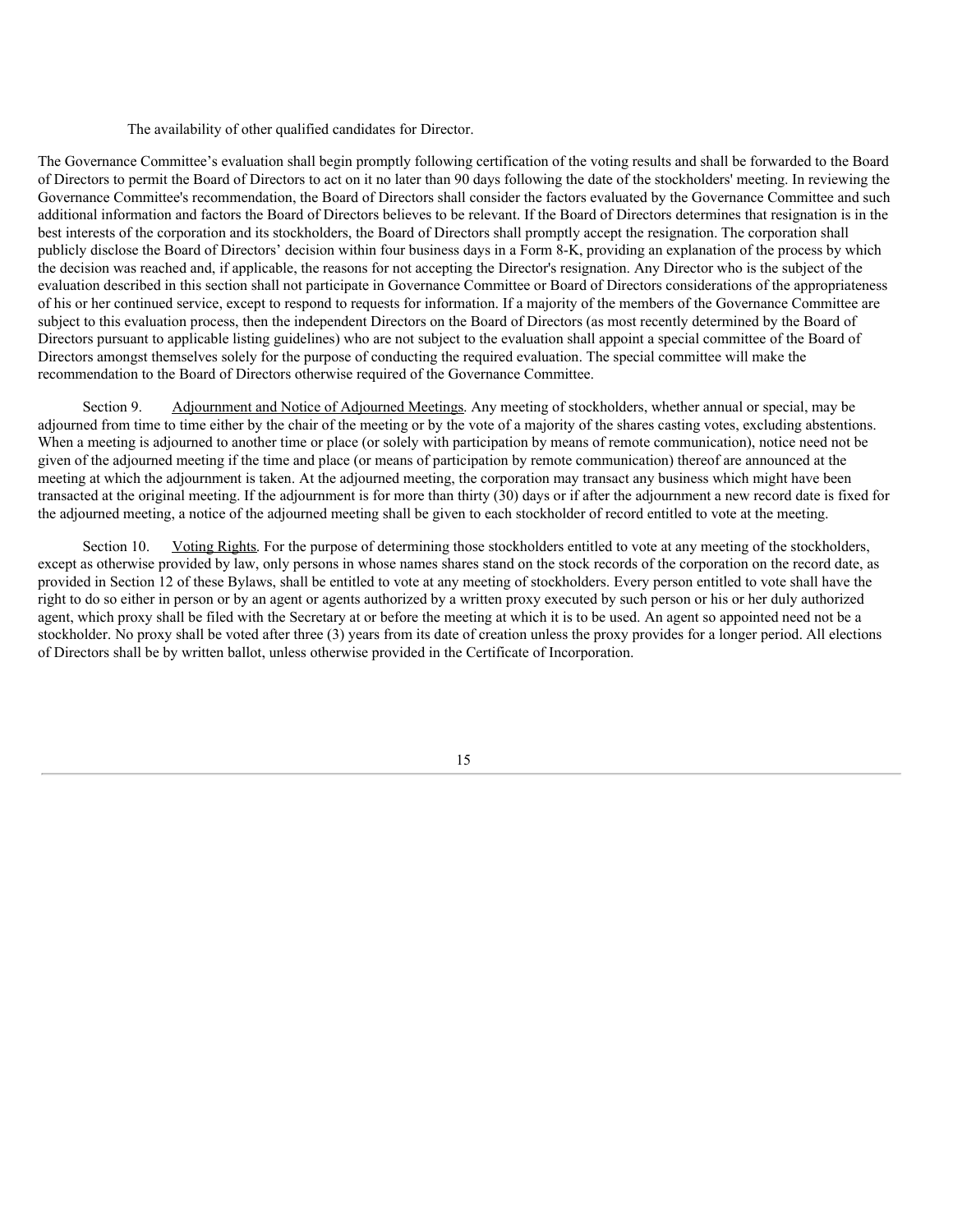Section 11. Joint Owners of Stock. If shares or other securities having voting power stand of record in the names of two (2) or more persons, whether fiduciaries, members of a partnership, joint tenants, tenants in common, tenants by the entirety or otherwise, or if two (2) or more persons have the same fiduciary relationship respecting the same shares, unless the Secretary is given written notice to the contrary and is furnished with a copy of the instrument or order appointing them or creating the relationship wherein it is so provided, their acts with respect to voting shall have the following effect: (a) if only one (1) votes, his or her act binds all; (b) if more than one (1) votes, the act of the majority so voting binds all; (c) if more than one (1) votes, but the vote is evenly split on any particular matter, each faction may vote the securities in question proportionally, or may apply to the Delaware Court of Chancery for relief as provided in the General Corporation Law of Delaware, Section 217(b). If the instrument filed with the Secretary shows that any such tenancy is held in unequal interests, a majority or even-split for the purpose of subsection (c) shall be a majority or even-split in interest.

Section 12. List of Stockholders. The Secretary shall prepare and make, at least ten (10) days before every meeting of stockholders, a complete list of the stockholders entitled to vote at said meeting, arranged in alphabetical order, showing the address of each stockholder and the number of shares registered in the name of each stockholder. Such list shall be open to the examination of any stockholder, for any purpose germane to the meeting, during ordinary business hours, for a period of at least ten (10) days prior to the meeting, either at a place within the city where the meeting is to be held, which place shall be specified in the notice of the meeting, or, if not specified, at the place where the meeting is to be held. If the meeting is to be held at a place, the list shall be produced and kept at the time and place of meeting during the whole time thereof and may be inspected by any stockholder who is present. If the meeting is held solely by means of remote communication, the list shall also be open for inspection by any stockholder during the whole time of the meeting as provided by applicable law.

Section 13. Action Without Meeting. Any action required or permitted to be taken by the stockholders of the corporation must be effected at a duly called annual or special meeting of stockholders of the corporation and may not be effected by any consent in writing by such stockholders.

#### Section 14. Organization.

(a) At every meeting of stockholders, the Chair of the Board of Directors or an officer or Director designated by the Chair of the Board of Directors, or, if a Chair of the Board of Directors has not been appointed, is absent or has not designated another officer or Director, the Chief Executive Officer, or, if the Chief Executive Officer has not been appointed or is absent, an officer or Director designated by the Board of Directors, or, if the Board of Directors has not made any such designation, the President, or, if the President is absent, the most senior officer designated as an "executive officer" by the Board from time to time (each officer so designated an "Executive Officer") present, or, if all Executive Officers are absent, the most senior Vice President present, or in the absence of any such officer, a chair of the meeting chosen by a majority in interest of the stockholders entitled to vote, present in person or by proxy, shall act as chair. The Secretary or his or her designee, or, in his or her absence, an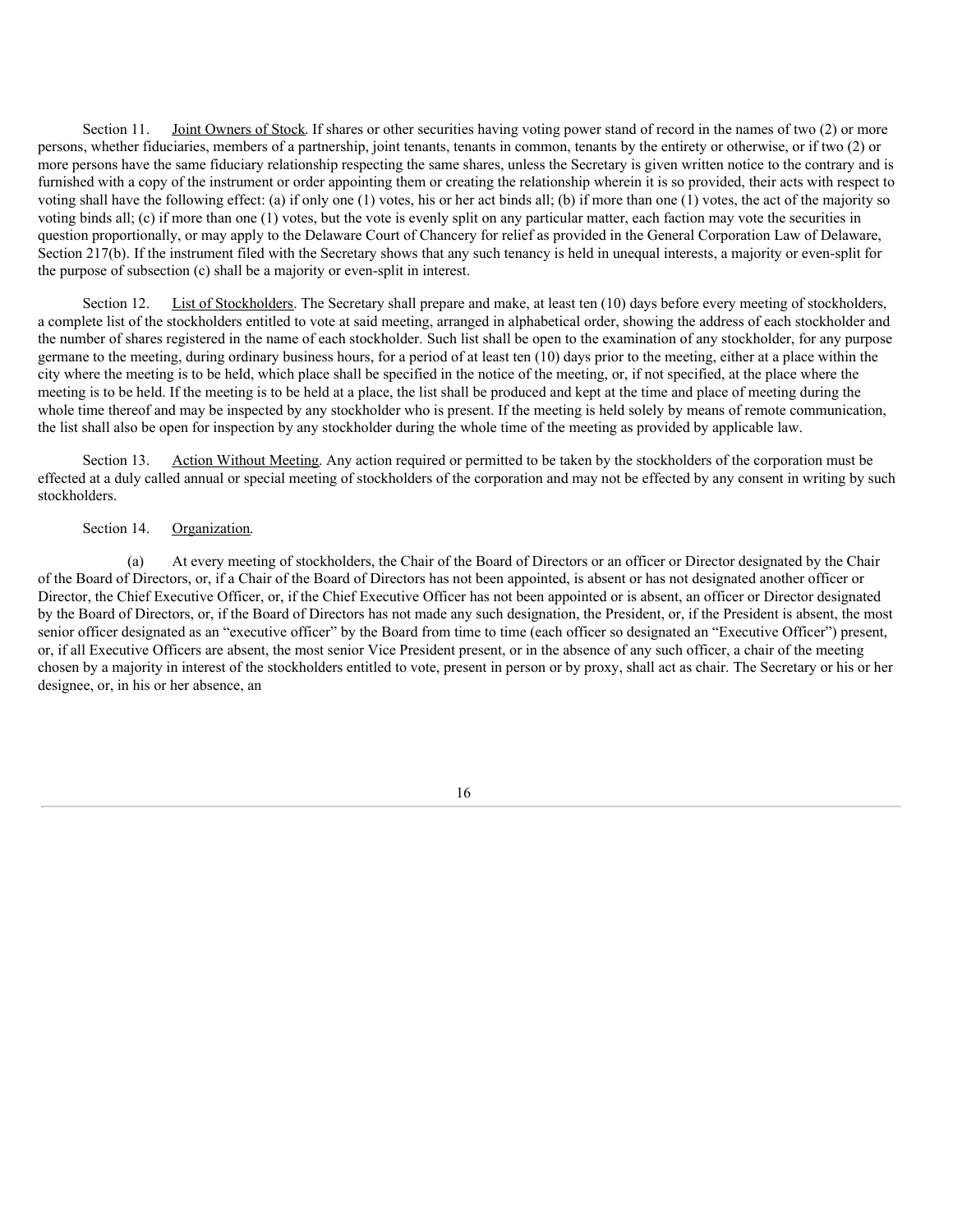Assistant Secretary or other officer directed to do so by the Chief Executive Officer or the President, shall act as secretary of the meeting.

(b) The Board of Directors of the corporation shall be entitled to make such rules or regulations for the conduct of meetings of stockholders as it shall deem necessary, appropriate or convenient. Subject to such rules and regulations of the Board of Directors, if any, the chair of the meeting shall have the right and authority to prescribe such rules, regulations and procedures and to do all such acts as, in the judgment of such chair, are necessary, appropriate or convenient for the proper conduct of the meeting, including, without limitation, establishing an agenda or order of business for the meeting, rules and procedures for maintaining order at the meeting and the safety of those present, limitations on participation in such meeting to stockholders of record of the corporation and their duly authorized and constituted proxies and such other persons as the chair shall permit, restrictions on entry to the meeting after the time fixed for the commencement thereof, limitations on the time allotted to questions or comments by participants and regulation of the opening and closing of the polls for balloting on matters which are to be voted on by ballot. Unless and to the extent determined by the Board of Directors or the chair of the meeting, meetings of stockholders shall not be required to be held in accordance with rules of parliamentary procedure.

## **ARTICLE IV**

## **DIRECTORS**

Section 15. Number and Term of Office. Subject to any limitations imposed by the Certificate of Incorporation, the authorized number of Directors of the corporation shall be fixed from time to time by the Board of Directors by a resolution duly adopted by the Board of Directors. Directors need not be stockholders unless so required by the Certificate of Incorporation. At each annual meeting of stockholders, the Directors shall be elected for terms expiring at the next annual meeting of stockholders. If for any reason the Directors shall not have been elected at an annual meeting, they may be elected as soon thereafter as convenient at a special meeting of the stockholders called for that purpose in the manner provided in these Bylaws.

Section 16. Powers. The powers of the corporation shall be exercised, its business conducted and its property controlled by the Board of Directors, except as may be otherwise provided by statute or by the Certificate of Incorporation.

Section 17. Successors. Notwithstanding the foregoing provisions of this Article, each Director shall serve until his or her successor is duly elected and qualified or until his or her death, resignation or removal. No decrease in the number of Directors constituting the Board of Directors shall shorten the term of any incumbent Director.

Section 18. Vacancies. Unless otherwise provided in the Certificate of Incorporation, any vacancies on the Board of Directors resulting from death, resignation, disqualification, removal or other causes shall be filled by either (i) the affirmative vote of the holders of a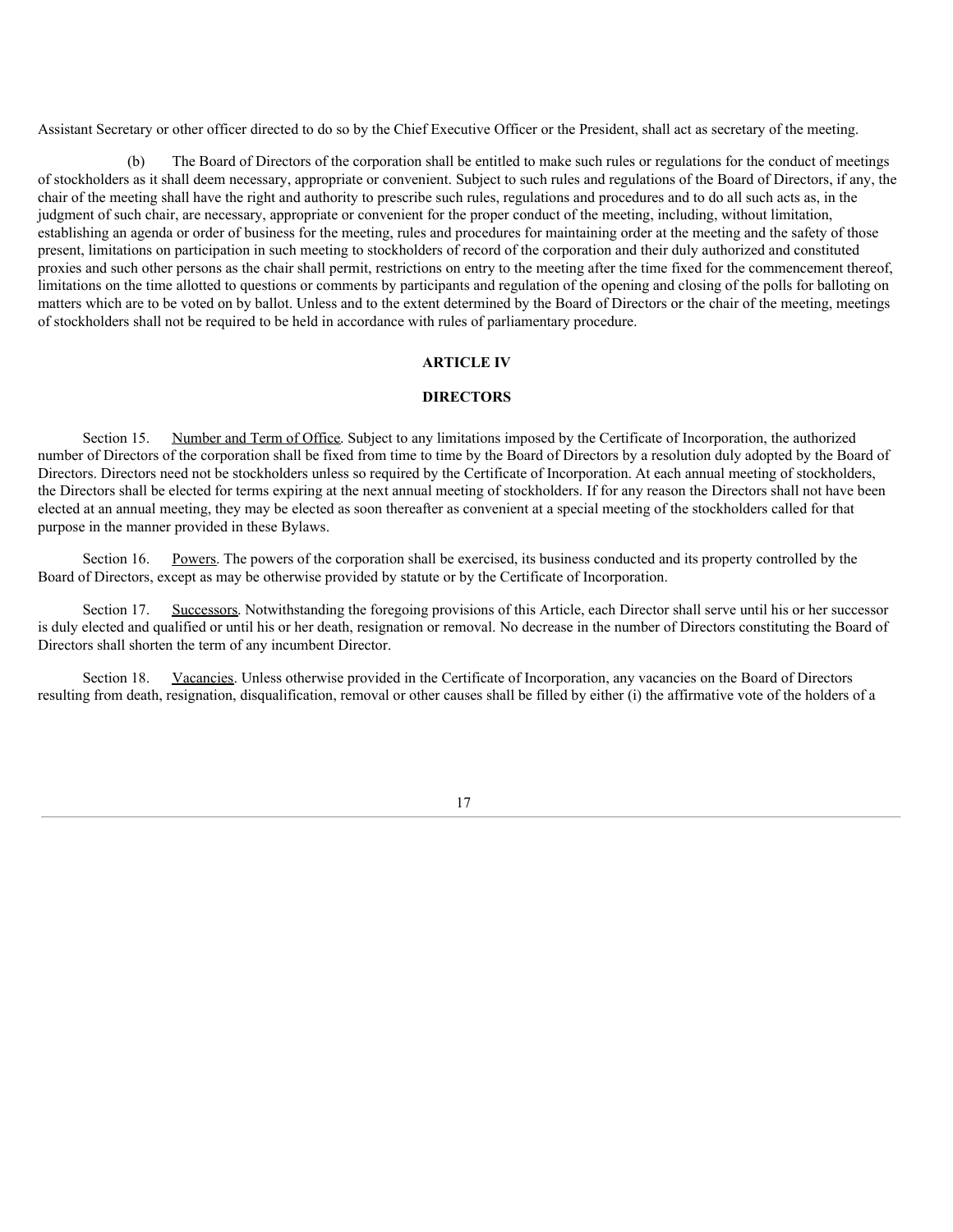<span id="page-20-0"></span>majority of the voting power of the then-outstanding shares of voting stock of the corporation entitled to vote generally in the election of Directors (the "Voting Stock") voting together as a single class; or (ii) by the affirmative vote of a majority of the remaining Directors then in office, even though less than a quorum of the Board of Directors. Newly created Directorships resulting from any increase in the number of Directors shall, unless the Board of Directors determines by resolution that any such newly created directorship shall be filled by the stockholders, be filled only by the affirmative vote of the Directors then in office, even though less than a quorum of the Board of Directors. Any Director elected in accordance with this paragraph shall hold office for a term expiring at the next annual meeting of stockholders and until such Director's successor shall have been elected and qualified. A vacancy in the Board of Directors shall be deemed to exist under this Bylaw in the case of the death, removal or resignation of any Director, or if the stockholders fail at any meeting of stockholders at which Directors are to be elected (including any meeting referred to in Section 21 below) to elect the number of Directors then constituting the whole Board of Directors.

Section 19. Resignation. Any Director may resign at any time by delivering his or her written resignation to the Secretary, such resignation to specify whether it will be effective at a particular time, upon receipt by the Secretary or at the pleasure of the Board of Directors. If no such specification is made, it shall be deemed effective at the pleasure of the Board of Directors. When one or more Directors shall resign from the Board of Directors, effective at a future date, a majority of the Directors then in office, including those who have so resigned, shall have power to fill such vacancy or vacancies, the vote thereon to take effect when such resignation or resignations shall become effective, and each Director so chosen shall hold office for a term expiring at the next annual meeting of stockholders and until his or her successor shall have been duly elected and qualified. Any failure of a Director to tender his or her resignation in accordance with Section 8(b) above shall constitute grounds for removal of such Director for cause in accordance with Section 20 below.

Section 20. Removal. Subject to any limitations imposed by law or the Certificate of Incorporation, the Board of Directors, or any individual Director, may be removed from office at any time, with or without cause, by the affirmative vote of the holders of at least a majority of the then outstanding shares of the capital stock of the corporation entitled to vote at an election of Directors; provided, however, that if the holders of any class or series of capital stock are entitled to elect one (1) or more Directors by the Certificate of Incorporation, the removal of such Directors without cause shall be by a vote of the outstanding shares of that series or class of capital stock and not the outstanding shares of capital stock as a whole.

Section 21. Meetings.

(a) Annual Meetings. The annual meeting of the Board of Directors shall be held immediately after the annual meeting of stockholders and at the place where such meeting is held (or by means of remote communication). No notice of an annual meeting of the Board of Directors shall be necessary and such meeting shall be held for the purpose of transacting such business as may lawfully come before it.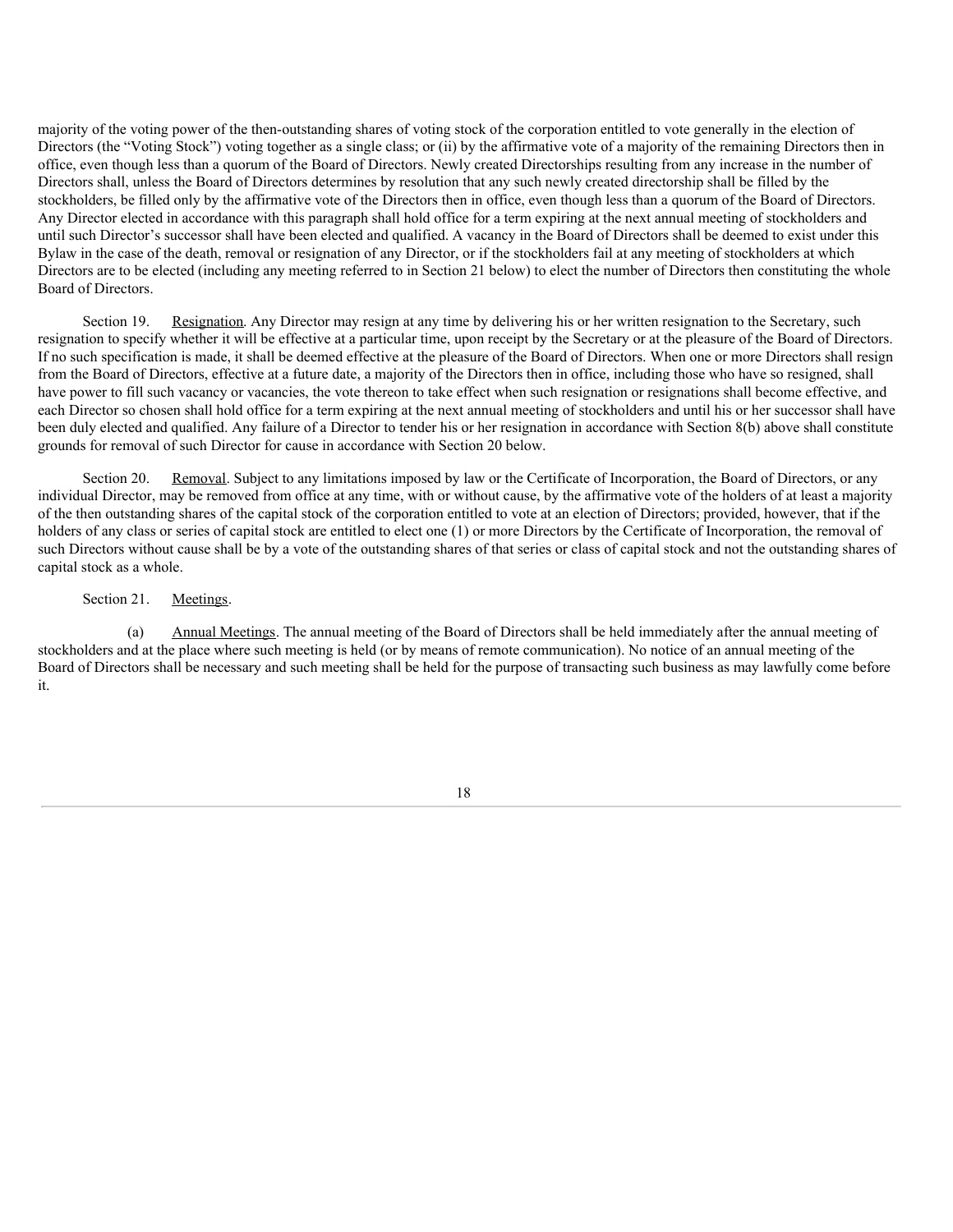(b) Regular Meetings. Except as hereinafter otherwise provided, regular meetings of the Board of Directors shall be held in the office of the corporation required to be maintained pursuant to Section 2 hereof. Unless otherwise restricted by the Certificate of Incorporation, regular meetings of the Board of Directors may also be held at any place within or without the State of Delaware (or by means of remote communication) which has been designated or consented to by the Board of Directors.

(c) Special Meetings. Unless otherwise restricted by the Certificate of Incorporation, special meetings of the Board of Directors may be held at any time and place within or without the State of Delaware whenever called by the Chair of the Board of Directors, the Chief Executive Officer, the President or any two of the Directors.

(d) Telephone Meetings. Any member of the Board of Directors, or of any committee thereof, may participate in a meeting by means of conference telephone or similar communications equipment by means of which all persons participating in the meeting can hear each other, and participation in a meeting by such means shall constitute presence in person at such meeting.

(e) Notice of Meetings. Written notice of the time and place (or means of remote communication) of all special meetings of the Board of Directors shall be given at least twenty-four (24) hours before the date of the meeting. Notice of any meeting may be waived in writing (including by electronic transmission) at any time before or after the meeting and will be waived by any Director by attendance thereat, except when the Director attends the meeting for the express purpose of objecting, at the beginning of the meeting, to the transaction of any business because the meeting is not lawfully called or convened.

Waiver of Notice. The transaction of all business at any meeting of the Board of Directors, or any committee thereof, however called or noticed, or wherever held, shall be as valid as though had at a meeting duly held after regular call and notice, if a quorum be present and if, either before or after the meeting, each of the Directors not present shall sign (including by electronic transmission) a written waiver of notice, or a consent to holding such meeting, or an approval of the minutes thereof. All such waivers, consents or approvals shall be filed with the corporate records or made a part of the minutes of the meeting.

## Section 22. Quorum and Voting.

(a) Unless the Certificate of Incorporation requires a greater number, a quorum of the Board of Directors shall consist of a majority of the exact number of Directors fixed from time to time by the Board of Directors, but not less than one (1); provided, however, at any meeting whether a quorum be present or otherwise, a majority of the Directors present may adjourn from time to time until the time fixed for the next regular meeting of the Board of Directors, without notice other than by announcement at the meeting.

(b) At each meeting of the Board of Directors at which a quorum is present, all questions and business shall be determined by a vote of a majority of the Directors present, unless a different vote be required by law, the Certificate of Incorporation or these Bylaws.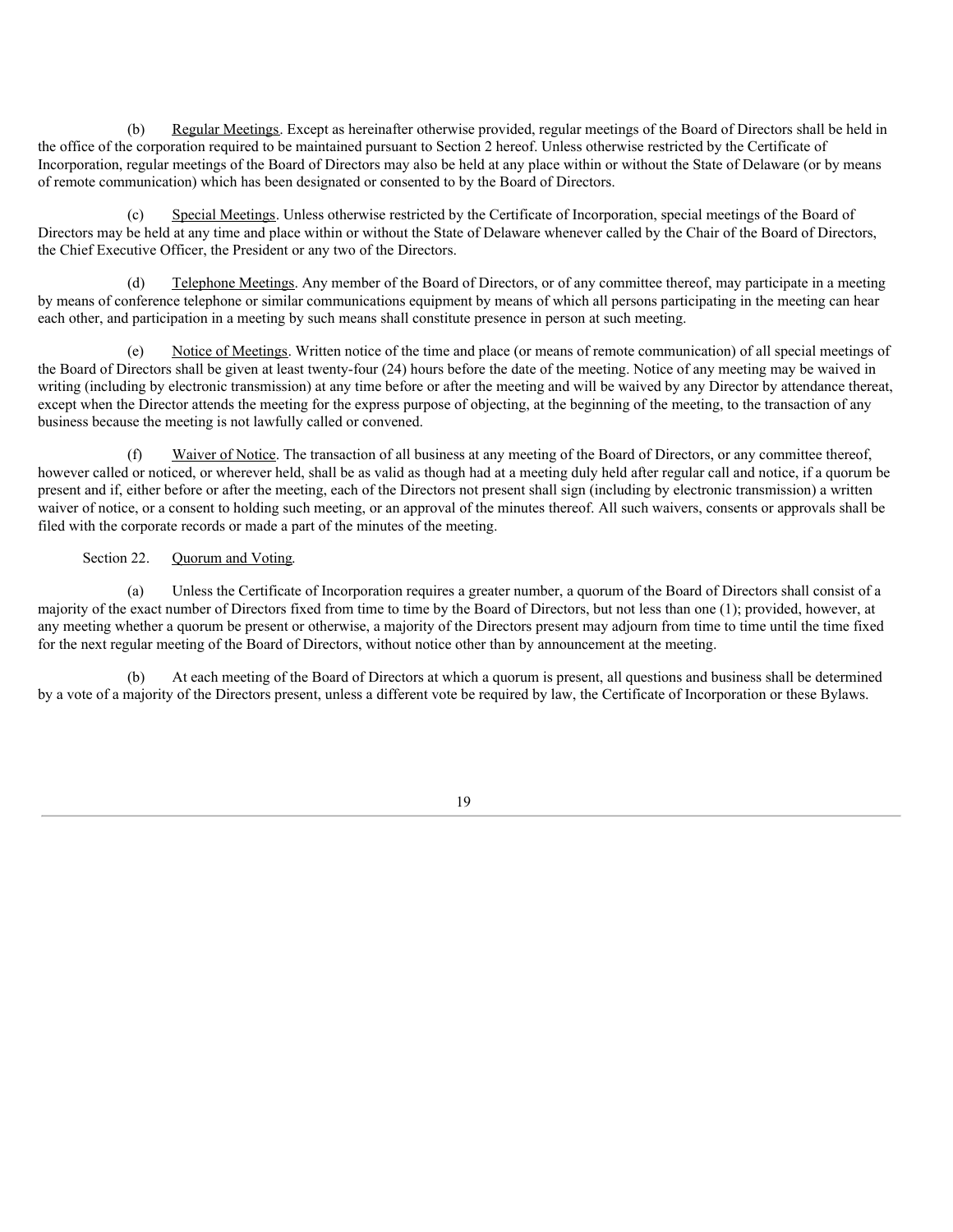Section 23. Action Without Meeting. Unless otherwise restricted by the Certificate of Incorporation or these Bylaws, any action required or permitted to be taken at any meeting of the Board of Directors or of any committee thereof may be taken without a meeting, if all members of the Board of Directors or committee, as the case may be, consent thereto in writing or by electronic transmission, and the writing or writings or electronic transmission or transmissions are filed with the minutes of proceedings of the Board of Directors or committee.

Section 24. Fees and Compensation. Directors shall be entitled to such compensation for their services as may be approved by the Board of Directors, including, if so approved, by resolution of the Board of Directors, a fixed sum and expenses of attendance, if any, for attendance at each regular or special meeting of the Board of Directors and at any meeting of a committee of the Board of Directors. Nothing herein contained shall be construed to preclude any Director from serving the corporation in any other capacity as an officer, agent, employee or otherwise and receiving compensation therefor.

#### Section 25. Committees.

(a) Executive Committee. The Board of Directors may by resolution passed by a majority of the whole Board of Directors appoint an Executive Committee to consist of one (1) or more members of the Board of Directors. The Executive Committee, to the extent permitted by law and specifically granted by the Board of Directors, shall have and may exercise when the Board of Directors is not in session all powers of the Board of Directors in the management of the business and affairs of the corporation, including, without limitation, the power and authority to declare a dividend or to authorize the issuance of stock, except such committee shall not have the power or authority to amend the Certificate of Incorporation, to adopt an agreement of merger or consolidation, to recommend to the stockholders the sale, lease or exchange of all or substantially all of the corporation's property and assets, to recommend to the stockholders of the corporation a dissolution of the corporation or a revocation of a dissolution or to amend these Bylaws.

(b) Other Committees. The Board of Directors may, by resolution passed by a majority of the whole Board of Directors, from time to time appoint such other committees as may be permitted by law. Such other committees appointed by the Board of Directors shall consist of one (1) or more members of the Board of Directors and shall have such powers and perform such duties as may be prescribed by the resolution or resolutions creating such committees, but in no event shall such committee have the powers denied to the Executive Committee in these Bylaws.

(c) Term. Each member of a committee of the Board of Directors shall serve a term on the committee coexistent with such member's term on the Board of Directors. The Board of Directors, subject to the provisions of subsections (a) or (b) of this Bylaw, may at any time increase or decrease the number of members of a committee or terminate the existence of a committee. The membership of a committee member shall terminate on the date of his or her death or voluntary resignation from the committee or from the Board of Directors. The Board of Directors may at any time for any reason remove any individual committee member and the Board of Directors may fill any committee vacancy created by death, resignation, removal or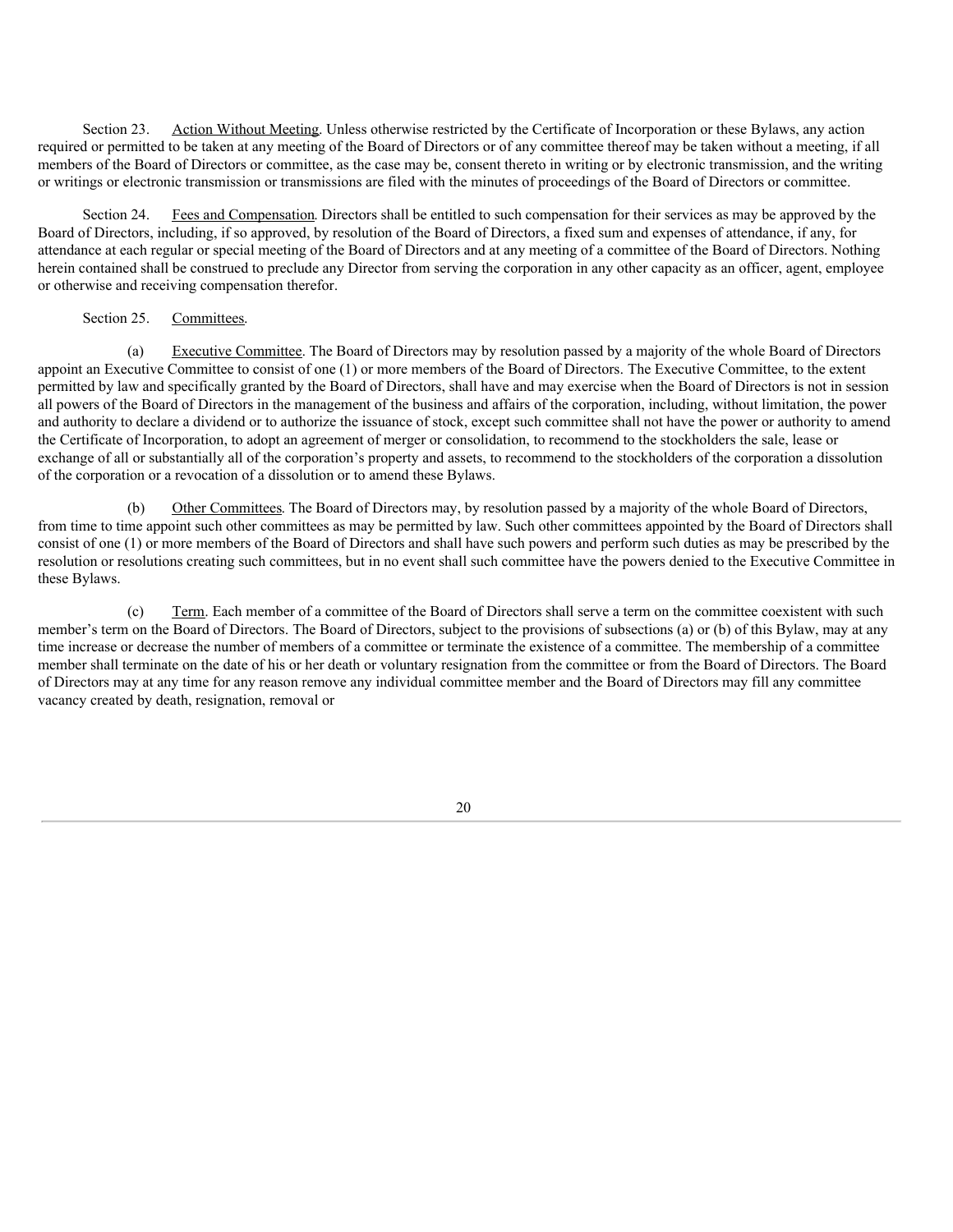increase in the number of members of the committee. The Board of Directors may designate one or more Directors as alternate members of any committee, who may replace any absent or disqualified member at any meeting of the committee, and, in addition, in the absence or disqualification of any member of a committee, the member or members thereof present at any meeting and not disqualified from voting, whether or not he, she or they constitute a quorum, may unanimously appoint another member of the Board of Directors to act at the meeting in the place of any such absent or disqualified member.

(d) Meetings. Unless the Board of Directors shall otherwise provide, regular meetings of the Executive Committee or any other committee appointed pursuant to this Section 25 shall be held at such times and places (or by means of remote communication) as are determined by the Board of Directors, or by any such committee, and when notice thereof has been given to each member of such committee, no further notice of such regular meetings need be given thereafter. Special meetings of any such committee may be held at any place (or by means of remote communication) which has been determined from time to time by such committee, and may be called by any Director who is a member of such committee, upon written notice to the members of such committee of the time and place (or means of remote communication) of such special meeting given in the manner provided for the giving of written notice to members of the Board of Directors of the time and place (or means of remote communication) of special meetings of the Board of Directors. Notice of any special meeting of any committee may be waived in writing at any time before or after the meeting and will be waived by any Director by attendance thereat, except when the Director attends such special meeting for the express purpose of objecting, at the beginning of the meeting, to the transaction of any business because the meeting is not lawfully called or convened. A majority of the authorized number of members of any such committee shall constitute a quorum for the transaction of business, and the act of a majority of those present at any meeting at which a quorum is present shall be the act of such committee.

Section 26. Organization. At every meeting of the Board of Directors, the Chair of the Board of Directors or an officer or Director designated by the Chair of the Board of Directors, or, if a Chair of the Board of Directors has not been appointed, is absent or has not designated another officer or Director, the Chief Executive Officer, or if the Chief Executive Officer is absent or not a member of the Board of Directors, the President, or if the President is absent or not a member of the Board of Directors, a chair of the meeting chosen by a majority of the Directors present, shall preside over the meeting. The Secretary or his or her designee, or in his or her absence, an Assistant Secretary or other officer directed to do so by the Chief Executive Officer or the President, shall act as secretary of the meeting.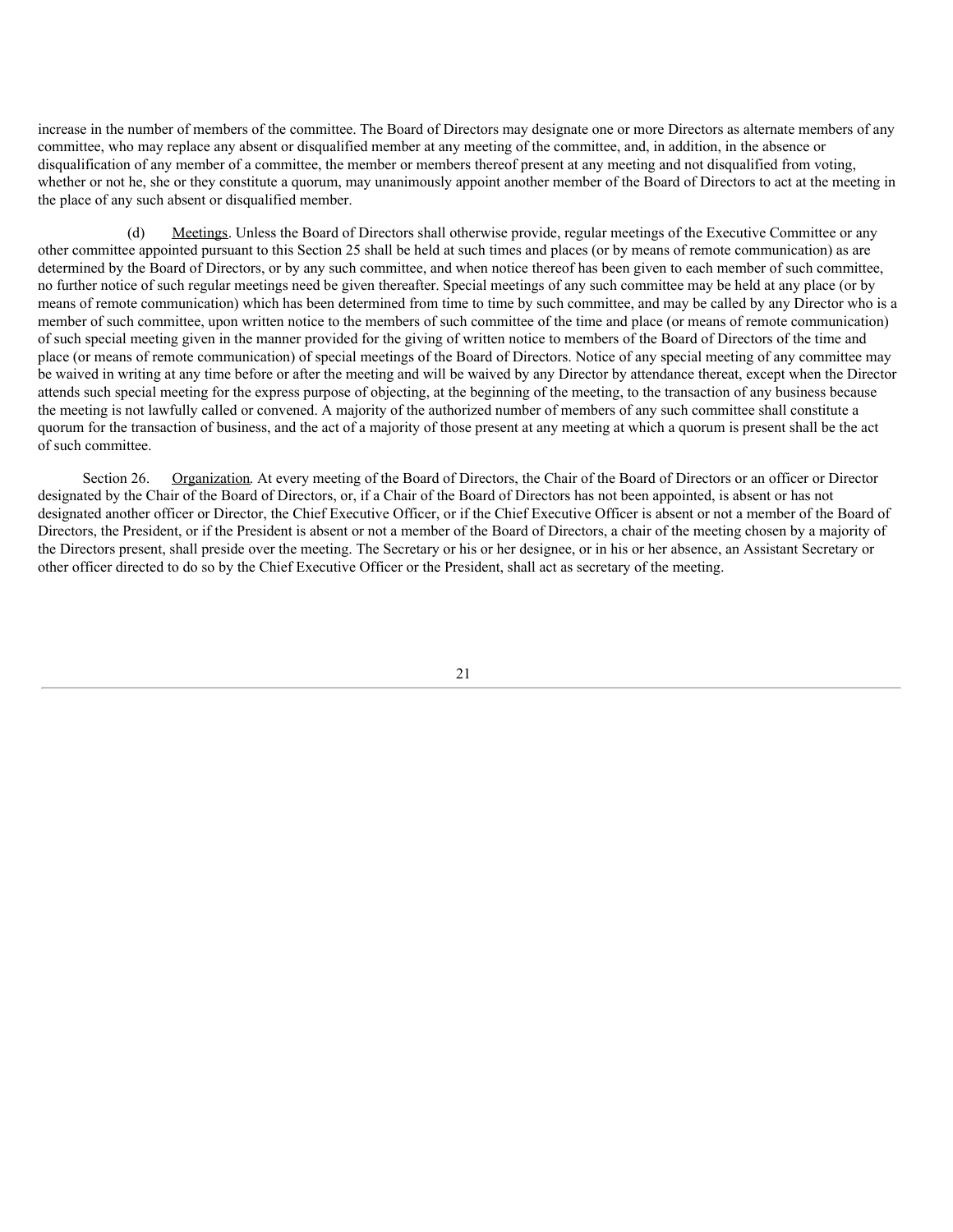## **ARTICLE V**

#### **OFFICERS**

#### Section 27. Officers Designated.

(a) Officer Positions. The officers of the corporation shall include, if and when appointed and elected as set forth in this Section 27, the Chief Executive Officer, the President, one or more other Executive Officers, one or more Vice Presidents, the Chief Financial Officer, the Secretary, the Treasurer and the Controller. The corporation may also have a Chief Operating Officer and a Chief Technology Officer, if deemed advisable, and with such powers and duties deemed necessary or advisable, by the Board of Directors. The order of the seniority of the Executive Officers and Vice Presidents shall be determined as set forth in Section 28(d), unless otherwise determined by the Board of Directors. The officers of the corporation may also include one or more Assistant Secretaries, Assistant Treasurers, Assistant Controllers and such other officers and agents with such powers and duties as may be deemed necessary or advisable by the Board of Directors, the Chief Executive Officer or the President, all of whom shall be appointed or elected as set forth in this Section 27. The Board of Directors, the Chief Executive Officer or the President may assign such additional titles to one or more of the officers appointed or elected in accordance with this Section 27 as may be deemed appropriate. Any one person may hold any number of offices of the corporation at any one time unless specifically prohibited therefrom by law. The salaries and other compensation of the Senior Officers (as defined below) shall be fixed by or in the manner designated by the Board of Directors. The salaries and other compensation of the Junior Officers (as defined below) shall be fixed by or in the manner designated by the Chief Executive Officer or the President, or as otherwise directed by the Board of Directors.

(b) Appointment of Senior Officers. In its discretion, the Board of Directors shall appoint the Chief Executive Officer, the President, the Chief Financial Officer, the Secretary and one or more other Executive Officers (the foregoing officers referred to collectively as the "Senior Officers"). The Board may also appoint a Chief Operating Officer and/or a Chief Technology Officer, each of whom will be a Senior Officer.

(c) Appointment of Junior Officers. Each of the Chief Executive Officer and the President shall have the authority to appoint, in their discretion, the Treasurer, the Controller, one or more Vice Presidents (including one or more Vice Presidents who are designated as Senior Vice Presidents or Group Presidents), Assistant Secretaries, Assistant Treasurers, Assistant Controllers and such other officers and agents (in each case other than Senior Officers, who shall be designated as set forth above in accordance with Section 27(b)), with such powers and duties as deemed necessary or advisable (the foregoing officers referred to collectively as the "Junior Officers").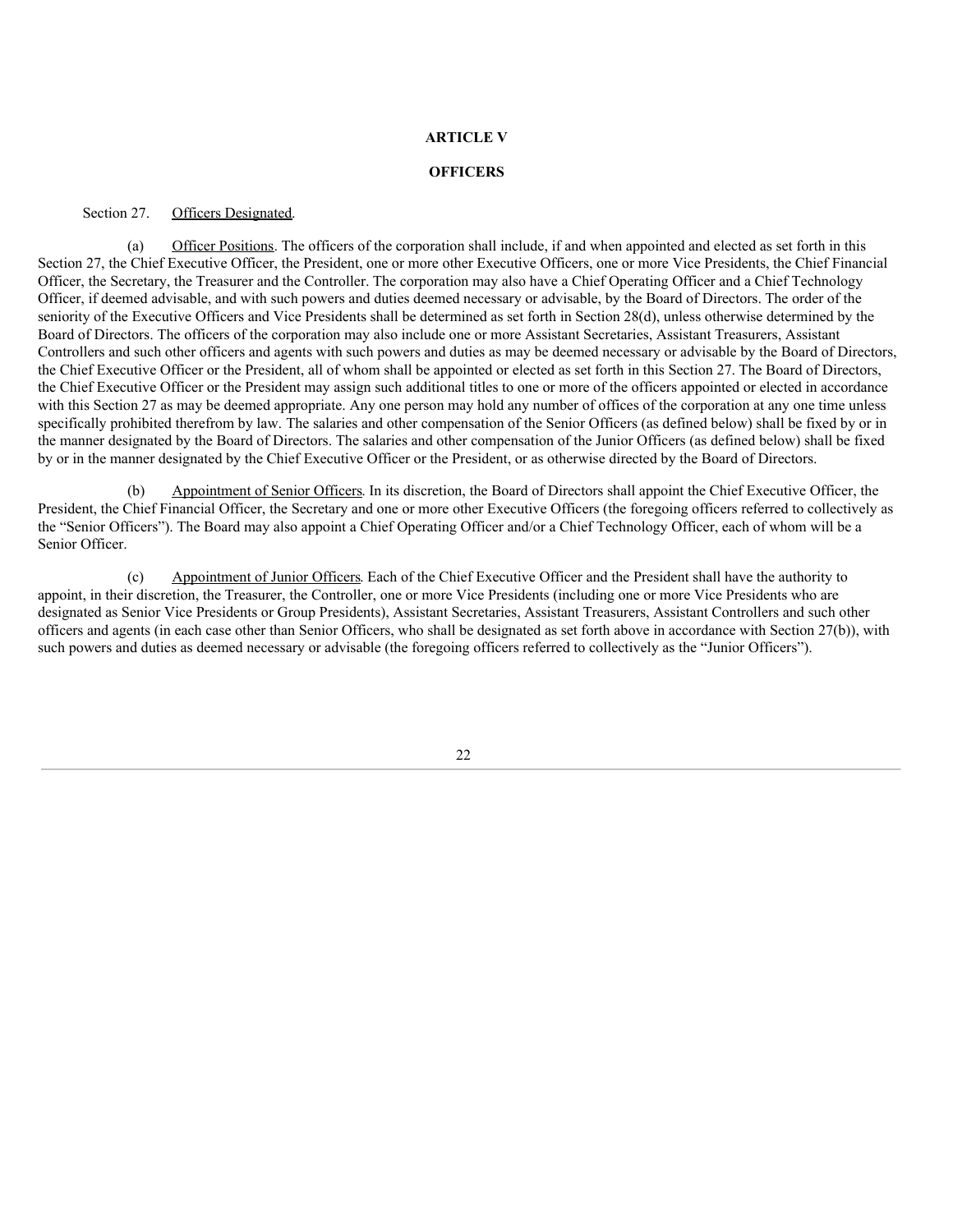## Section 28. Tenure and Duties of Officers.

(a) General. All officers shall hold office at the pleasure of the Board of Directors and until their successors shall have been duly elected and qualified, unless sooner removed. Any officer may be removed at any time by the Board of Directors, and any Junior Officer may be removed at any time by any of the Chief Executive Officer or the President, or by any other Designated Officer upon whom such authority has been conferred by the Board of Directors, the Chief Executive Officer or the President. If the office of any officer becomes vacant for any reason, the vacancy may be filled in accordance with Section 27.

(b) Duties of Chief Executive Officer. The Chief Executive Officer, if such an officer be elected, shall, subject to the control of the Board of Directors, have general supervision, direction and control of the business and the officers of the corporation. The Chief Executive Officer may preside at meetings of the stockholders and the Board of Directors as provided elsewhere in these Bylaws. The Chief Executive Officer shall exercise and perform such other powers and duties as may from time to time be assigned to him or her by the Board of Directors.

(c) Duties of President. The President may preside at meetings of the stockholders and the Board of Directors as provided elsewhere in these Bylaws. The President shall perform other duties commonly incident to his or her office and shall also perform such other duties and have such other powers as the Board of Directors shall designate from time to time.

(d) Duties of Executive Officers and Vice Presidents. The other Executive Officers, and the Vice Presidents, in the order of their seniority (which shall be the order of their nomination and appointment, provided that any Vice President designated as a Senior Vice President shall be deemed senior to any Vice President not so designated, and any officer designated as an Executive Officer shall be deemed senior to any Senior Vice President or any Vice President not so designated), may assume and perform the duties of the President in the absence or disability of the President or whenever the office of President is vacant. The other Executive Officers, and the Vice Presidents shall perform other duties commonly incident to their office and shall also perform such other duties and have such other powers as the Board of Directors, the Chief Executive Officer or the President shall designate from time to time.

(e) Duties of Chief Technology Officer. If appointed, the Chief Technology Officer shall be responsible for overall technical direction and strategy and such duties as are commonly incident to such office and shall also perform such other duties and have such other powers as the Board of Directors, the Chief Executive Officer or the President shall designate from time to time.

Duties of Chief Financial Officer. Unless otherwise designated by the Board of Directors, the Chief Executive Officer or the President, the Chief Financial Officer shall be the Treasurer of the corporation. The Chief Financial Officer shall keep or cause to be kept the books of account of the corporation in a thorough and proper manner and shall render statements of the financial affairs of the corporation in such form and as often as required by the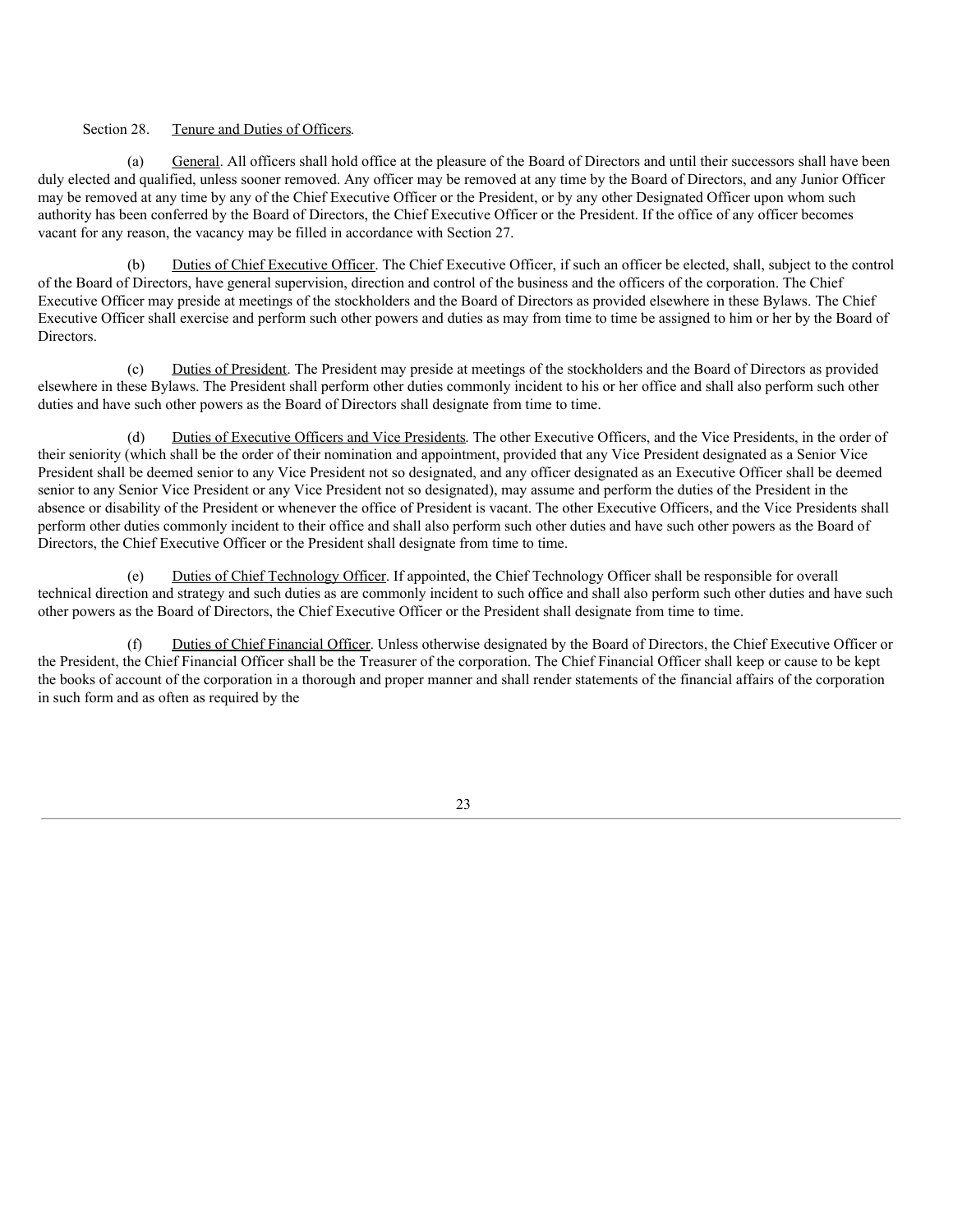Board of Directors, the Chief Executive Officer or the President. The Chief Financial Officer, subject to the order of the Board of Directors, shall have the custody of all funds and securities of the corporation. The Chief Financial Officer, and if there be a separate office of the Treasurer, the Treasurer, shall perform such duties and have such powers, as are commonly incident to such office and shall also perform such other duties and have such other powers as the Board of Directors (with respect to the Chief Financial Officer) or either the President or Chief Executive Officer (with respect to the Treasurer) shall designate from time to time. Pending action by the Board of Directors, the Chief Executive Officer or the President may direct the Treasurer or any Assistant Treasurer, or the Controller or any Assistant Controller, to assume and perform the duties of the Chief Financial Officer in the absence or disability of the Chief Financial Officer, and each Assistant Treasurer shall perform other duties commonly incident to his or her office and shall also perform such other duties and have such other powers as the Chief Executive Officer or the President shall designate from time to time.

(g) Duties of Secretary. The Secretary shall record, or cause to be recorded, all acts and proceedings of all meetings of the stockholders and of the Board of Directors in the minute book of the corporation. The Secretary shall give, or cause to be given, notice in conformity with these Bylaws of all meetings of the stockholders and of all meetings of the Board of Directors and any committee thereof requiring notice. The Secretary shall perform all other duties bestowed on the Secretary in these Bylaws and other duties commonly incident to such office and shall also perform such other duties and have such other powers as the Board of Directors, the Chief Executive Officer or the President shall designate from time to time. Pending action by the Board of Directors, the Chief Executive Officer or the President may direct any Assistant Secretary to assume and perform the duties of the Secretary in the absence or disability of the Secretary, and each Assistant Secretary shall perform other duties commonly incident to such office and shall also perform such other duties and have such other powers as the Board of Directors, the Chief Executive Officer or the President shall designate from time to time.

Section 29. Delegation of Authority. The Board of Directors may from time to time delegate the powers or duties of any officer to any other officer or agent, notwithstanding any provision hereof. The Chief Executive Officer or the President may from time to time delegate the powers or duties of any Junior Officer to any other officer or agent, notwithstanding any provision hereof.

Section 30. Resignations. Any officer may resign at any time by giving written notice to the Board of Directors or to the Chair of the Board of Directors, the Chief Executive Officer, the President or the Secretary. Any such resignation shall be effective when received by the person or persons to whom such notice is given, unless a later time is specified therein, in which event the resignation shall become effective at such later time. Unless otherwise specified in such notice, the acceptance of any such resignation shall not be necessary to make it effective. Any resignation shall be without prejudice to the rights, if any, of the corporation under any contract with the resigning officer.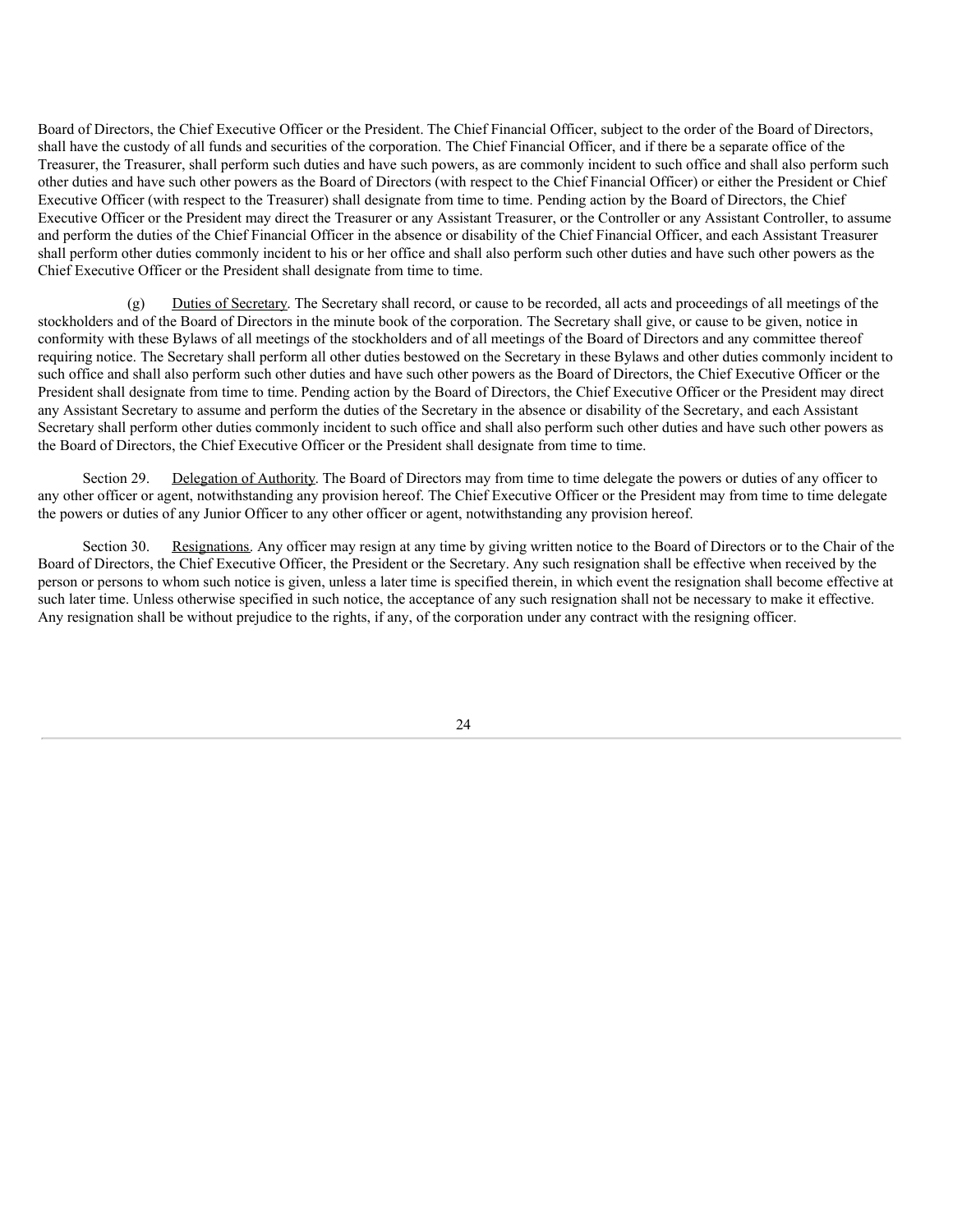Section 31. Removal. Any officer may be removed from office at any time, either with or without cause, as set forth in Section 28(a).

## **ARTICLE VI**

# **EXECUTION OF CORPORATE INSTRUMENTS AND VOTING OF SECURITIES OWNED BY THE CORPORATION**

Section 32. Execution of Corporate Instruments. The Board of Directors may, in its discretion, determine the method and designate the signatory officer or officers, or other person or persons, to execute on behalf of the corporation any corporate instrument or document (including those requiring the corporate seal), or to sign on behalf of the corporation the corporate name without limitation, or to enter into contracts on behalf of the corporation (including those requiring the corporate seal), except where otherwise provided by law or these Bylaws, and such execution or signature shall be binding upon the corporation.

In the absence of a specific determination and designation by the Board of Directors or unless otherwise required by law, any contract, corporate instrument or document (including without limitation promissory notes, deeds of trust, mortgages and other evidences of indebtedness, and whether or not requiring the corporate seal) may be executed, signed or endorsed either by (i) any Senior Officer or Junior Officer, or (ii) by any person authorized to approve such contract, corporate instrument or document in accordance with the corporation's existing policies and procedures, as amended from time to time, and such execution, signature or endorsement shall be binding upon the corporation.

All checks and drafts drawn on banks or other depositories on funds to the credit of the corporation or in special accounts of the corporation shall be signed by such person or persons as the Board of Directors, the Chief Executive Officer, the President or the Chief Financial Officer shall authorize so to do.

Unless authorized or ratified by the Board of Directors or within the agency power of an officer (including as set forth above), no officer, agent or employee shall have any power or authority to bind the corporation by any contract or engagement or to pledge its credit or to render it liable for any purpose or for any amount.

Section 33. Voting of Securities Owned by the Corporation. All stock and other securities of other corporations owned or held by the corporation for itself, or for other parties in any capacity, shall be voted, and all proxies with respect thereto shall be executed, by the person authorized so to do by resolution of the Board of Directors, or, in the absence of such authorization, by the Chief Executive Officer, the President, any other Executive Officer, or any Vice President.

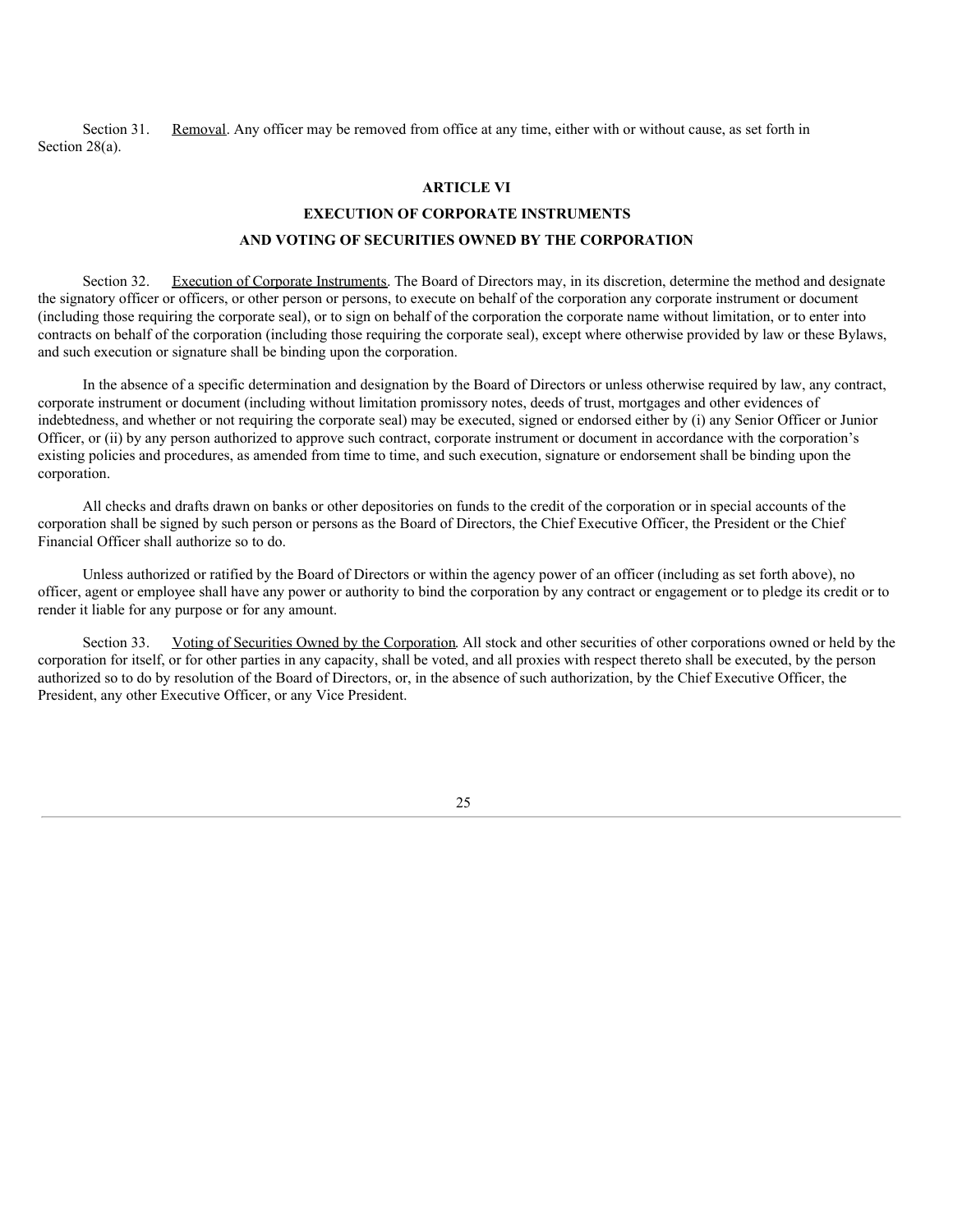## **ARTICLE VII**

## **SHARES OF STOCK**

Section 34. Form and Execution of Certificates. The shares of stock of the corporation may be represented by certificates or uncertificated, as provided under the General Corporation Law of Delaware. Certificates for the shares of stock of the corporation shall be in such form as is consistent with the Certificate of Incorporation and applicable law. Every holder of stock represented by a certificate shall be entitled to have a certificate signed by or in the name of the corporation by the Chief Executive Officer, the President, any other Executive Officer, or any Vice President and by the Chief Financial Officer, the Treasurer, Assistant Treasurer, the Secretary or Assistant Secretary, certifying the number of shares owned by him or her in the corporation. Where such certificate is countersigned by a transfer agent other than the corporation or its employee, or by a registrar other than the corporation or its employee, any other signature on the certificate may be a facsimile. In case any officer, transfer agent, or registrar who has signed or whose facsimile signature has been placed upon a certificate shall have ceased to be such officer, transfer agent or registrar before such certificate is issued, it may be issued with the same effect as if he or she were such officer, transfer agent or registrar at the date of issue. Each certificate shall state upon the face or back thereof, in full or in summary, all of the designations, preferences, limitations, restrictions on transfer and relative rights of the shares authorized to be issued; provided, however, that, except as otherwise provided in Section 202 of the General Corporation Law of Delaware, in lieu of the foregoing requirements there may be set forth on the face or back of the certificate a statement that the corporation will furnish without charge to each stockholder who so requests the powers, the designations, the preferences, and the relative, participating, optional or other special rights of each class of stock or series thereof and the qualifications, limitations or restrictions of such preferences and/or rights.

Section 35. Lost Certificates. A new certificate or certificates shall be issued in place of any certificate or certificates theretofore issued by the corporation alleged to have been lost, stolen or destroyed, upon the making of an affidavit of that fact by the person claiming the certificate of stock to be lost, stolen or destroyed. The corporation may require, as a condition precedent to the issuance of a new certificate or certificates, the owner of such lost, stolen or destroyed certificate or certificates, or his or her legal representative, to advertise the same in such manner as it shall require or to give the corporation a surety bond in such form and amount as it may direct as indemnity against any claim that may be made against the corporation with respect to the certificate alleged to have been lost, stolen or destroyed.

## Section 36. Transfers.

(a) Transfers of record of shares of stock of the corporation shall be made only upon its books by the holders thereof, in person or by attorney duly authorized, and with regard to certificated shares, upon the surrender of a properly endorsed certificate or certificates for a like number of shares.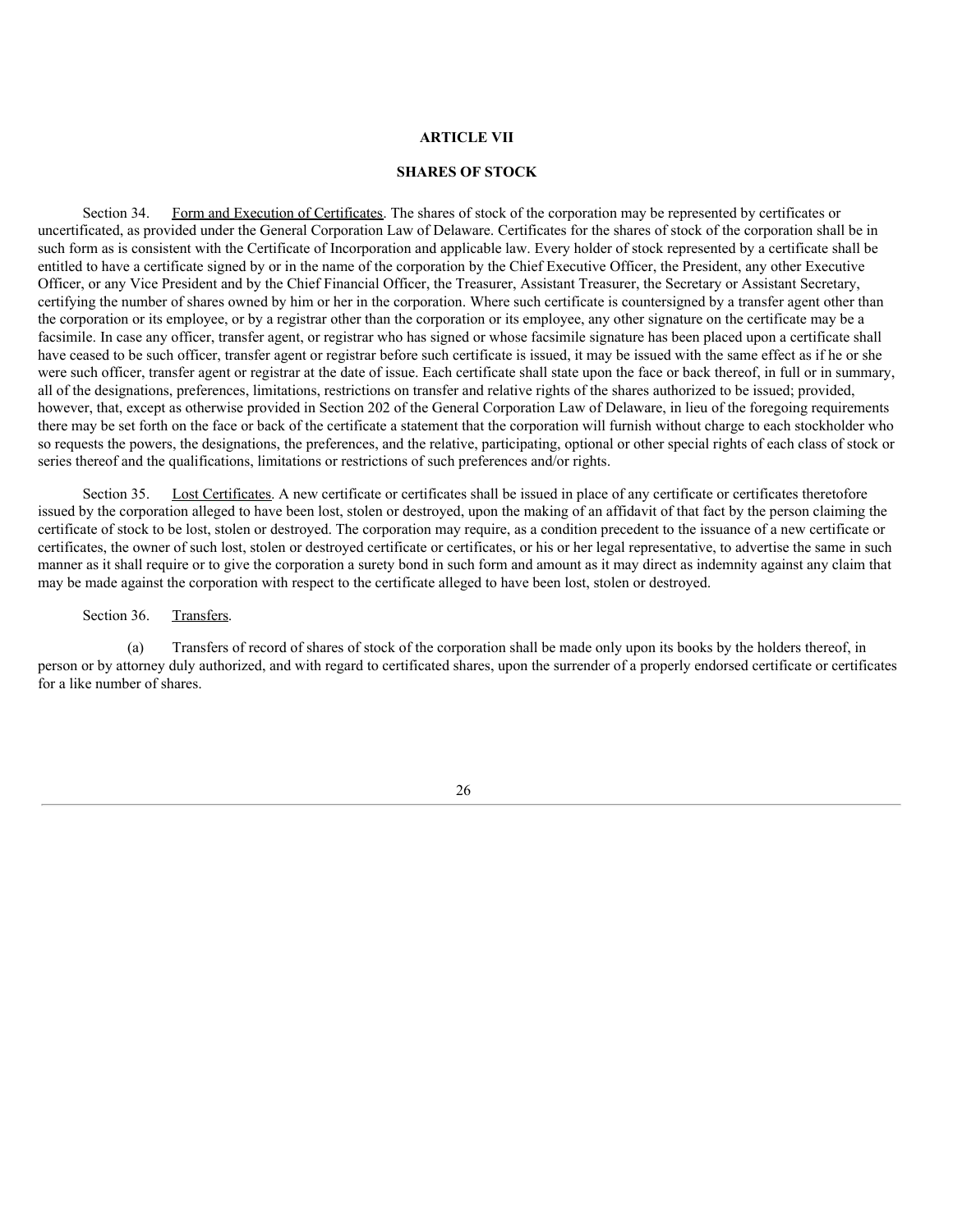(b) The corporation shall have power to enter into and perform any agreement with any number of stockholders of any one or more classes of stock of the corporation to restrict the transfer of shares of stock of the corporation of any one or more classes owned by such stockholders in any manner not prohibited by the General Corporation Law of Delaware.

## Section 37. Fixing Record Dates.

(a) In order that the corporation may determine the stockholders entitled to notice of or to vote at any meeting of stockholders or any adjournment thereof, the Board of Directors may fix, in advance, a record date, which record date shall not precede the date upon which the resolution fixing the record date is adopted by the Board of Directors, and which record date shall not be more than sixty (60) nor less than ten (10) days before the date of such meeting. If no record date is fixed by the Board of Directors, the record date for determining stockholders entitled to notice of or to vote at a meeting of stockholders shall be at the close of business on the day next preceding the day on which notice is given, or if notice is waived, at the close of business on the day next preceding the day on which the meeting is held. A determination of stockholders of record entitled to notice of or to vote at a meeting of stockholders shall apply to any adjournment of the meeting; provided, however, that the Board of Directors may fix a new record date for the adjourned meeting.

In order that the corporation may determine the stockholders entitled to receive payment of any dividend or other distribution or allotment of any rights or the stockholders entitled to exercise any rights in respect of any change, conversion or exchange of stock, or for the purpose of any other lawful action, the Board of Directors may fix, in advance, a record date, which record date shall not precede the date upon which the resolution fixing the record date is adopted, and which record date shall be not more than sixty (60) days prior to such action. If no record date is fixed, the record date for determining stockholders for any such purpose shall be at the close of business on the day on which the Board of Directors adopts the resolution relating thereto.

Section 38. Registered Stockholders. The corporation shall be entitled to recognize the exclusive right of a person registered on its books as the owner of shares to receive dividends, and to vote as such owner, and shall not be bound to recognize any equitable or other claim to or interest in such share or shares on the part of any other person whether or not it shall have express or other notice thereof, except as otherwise provided by the laws of Delaware.

## **ARTICLE VIII**

#### **OTHER SECURITIES OF THE CORPORATION**

Section 39. Execution of Other Securities. All bonds, debentures and other corporate securities of the corporation, other than stock certificates (covered in Section 34), may be signed by the Chief Executive Officer, the President, any other Executive Officer, or any Vice President, or such other person as may be authorized by the Board of Directors, and the corporate seal may be impressed thereon or a facsimile of such seal imprinted thereon and attested by the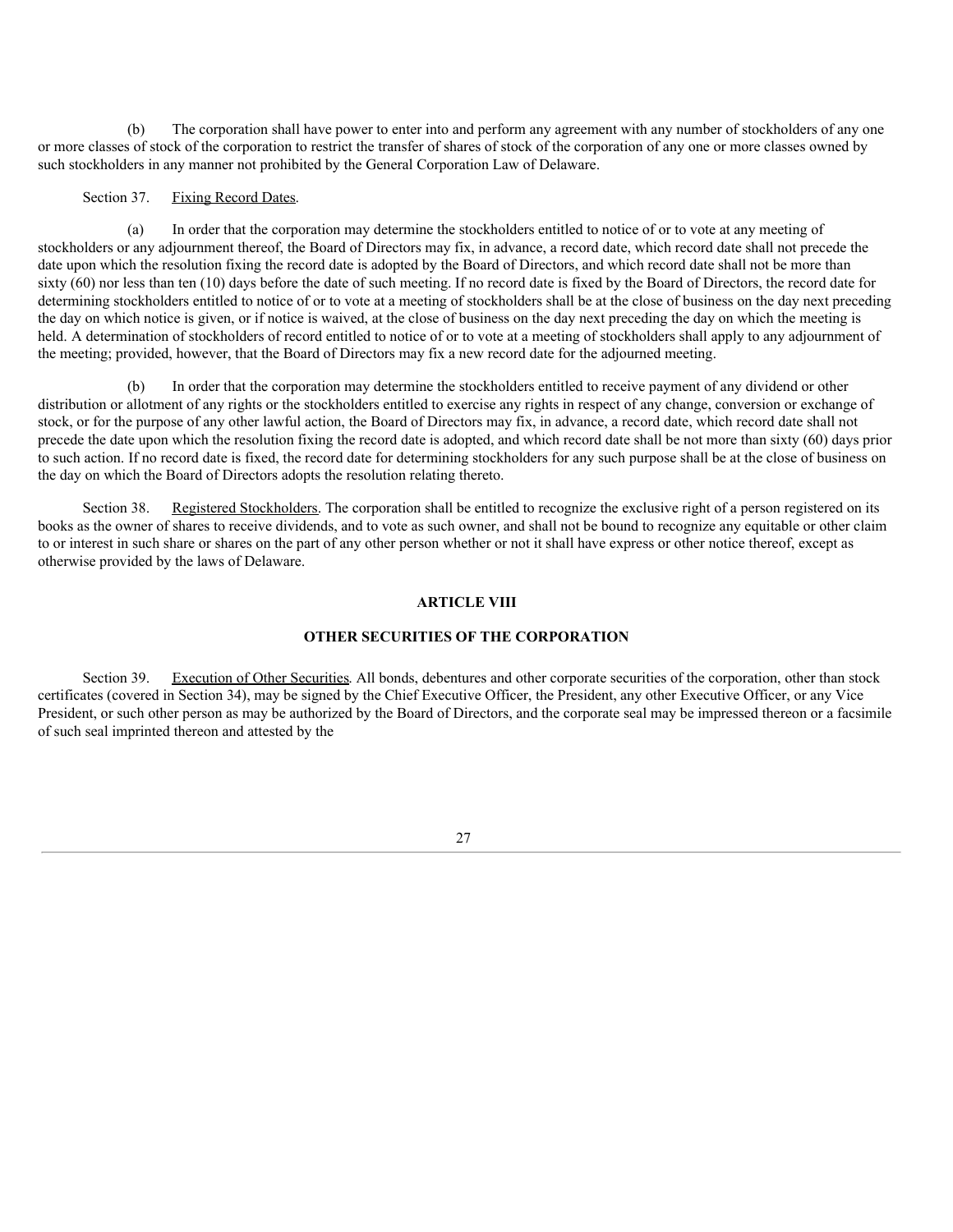signature of the Secretary or an Assistant Secretary, or the Chief Financial Officer or Treasurer or an Assistant Treasurer; provided, however, that where any such bond, debenture or other corporate security shall be authenticated by the manual signature of a trustee under an indenture pursuant to which such bond, debenture or other corporate security shall be issued, the signatures of the persons signing and attesting the corporate seal on such bond, debenture or other corporate security may be the imprinted facsimile of the signatures of such persons. Interest coupons appertaining to any such bond, debenture or other corporate security, authenticated by a trustee as aforesaid, shall be signed by the Chief Financial Officer, the Treasurer or an Assistant Treasurer of the corporation or such other person as may be authorized by the Board of Directors, or bear imprinted thereon the facsimile signature of such person. In case any officer who shall have signed or attested any bond, debenture or other corporate security, or whose facsimile signature shall appear thereon or on any such interest coupon, shall have ceased to be such officer before the bond, debenture or other corporate security so signed or attested shall have been delivered, such bond, debenture or other corporate security nevertheless may be adopted by the corporation and issued and delivered as though the person who signed the same or whose facsimile signature shall have been used thereon had not ceased to be such officer of the corporation.

#### **ARTICLE IX**

#### **DIVIDENDS**

Section 40. Declaration of Dividends. Dividends upon the capital stock of the corporation, subject to the provisions of the Certificate of Incorporation, if any, may be declared by the Board of Directors pursuant to law at any regular or special meeting. Dividends may be paid in cash, in property, or in shares of the capital stock, subject to the provisions of the Certificate of Incorporation.

Section 41. Dividend Reserve. Before payment of any dividend, there may be set aside out of any funds of the corporation available for dividends such sum or sums as the Board of Directors from time to time, in their absolute discretion, think proper as a reserve or reserves to meet contingencies, or for equalizing dividends, or for repairing or maintaining any property of the corporation, or for such other purpose as the Board of Directors shall think conducive to the interests of the corporation, and the Board of Directors may modify or abolish any such reserve in the manner in which it was created.

## **ARTICLE X**

#### **FISCAL YEAR**

Section 42. Fiscal Year. The fiscal year of the corporation shall be fixed by resolution of the Board of Directors.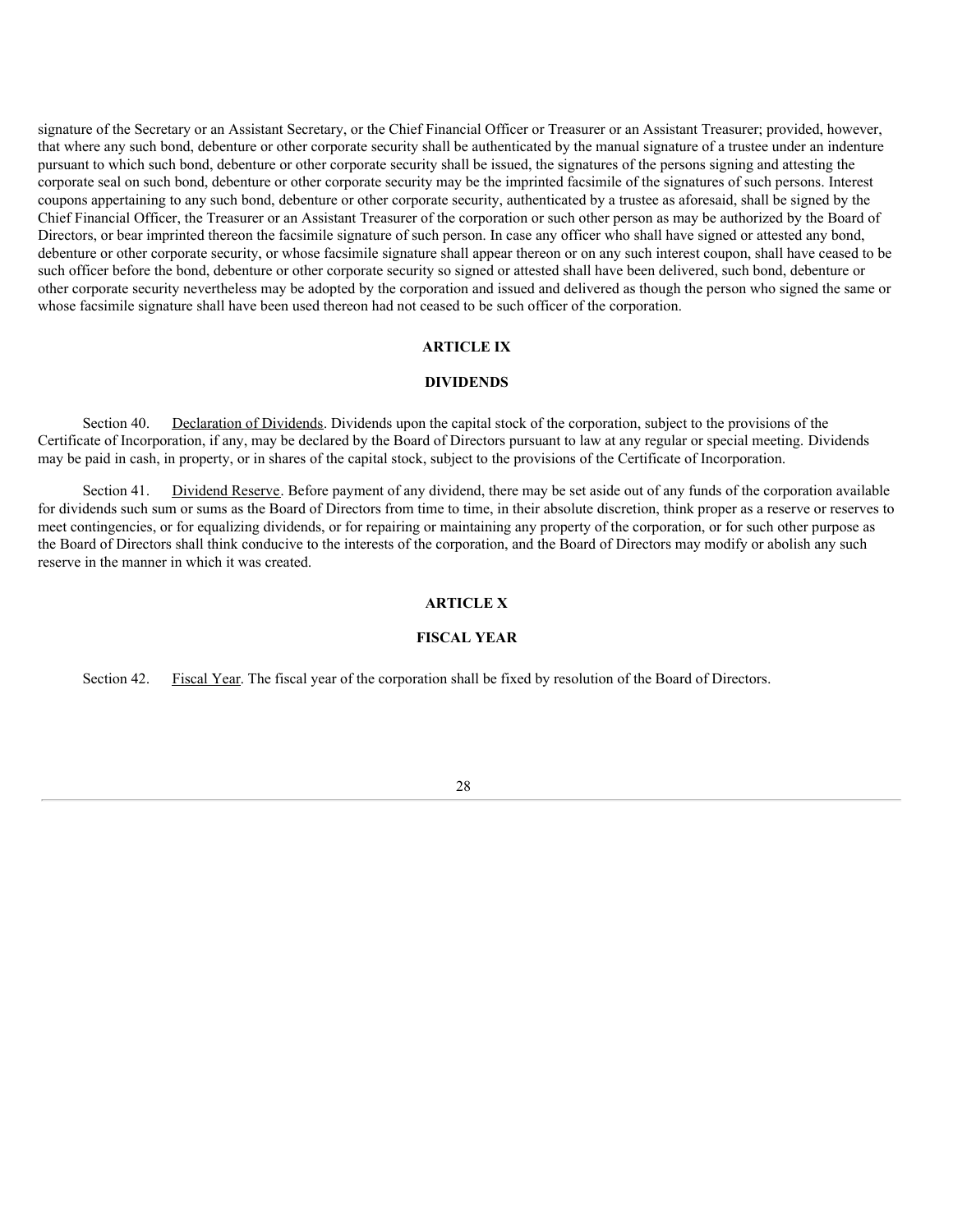## **ARTICLE XI**

#### **INDEMNIFICATION**

## Section 43. Indemnification of Directors, Officers, Employees and Other Agents.

(a) Directors and Designated Officers. The corporation shall indemnify its Directors, Senior Officers, Senior Vice Presidents and Group Presidents (collectively, the "Designated Officers") to the fullest extent not prohibited by the Delaware General Corporation Law; provided, however, that the corporation may modify the extent of such indemnification by individual contracts with its Directors and Designated Officers; and, provided, further, that the corporation shall not be required to indemnify any Director or Designated Officer in connection with any proceeding (or part thereof) initiated by such person or any proceeding by such person against the corporation or its Directors, officers, employees or other agents unless (i) such indemnification is expressly required to be made by law, (ii) the proceeding was authorized by the Board of Directors of the corporation or (iii) such indemnification is provided by the corporation, in its sole discretion, pursuant to the powers vested in the corporation under the Delaware General Corporation Law.

(b) Junior Officers, Employees and Other Agents. The corporation shall have power to indemnify its officers other than Designated Officers, employees and other agents as set forth in the Delaware General Corporation Law. The Board of Directors, the Chief Executive Officer and the President shall each have the power to determine whether indemnification shall be given to any such officers or other persons.

(c) Good Faith.

(i) For purposes of any determination under this Bylaw, a Director or Designated Officer shall be deemed to have acted in good faith and in a manner he or she reasonably believed to be in or not opposed to the best interests of the corporation, and, with respect to any criminal action or proceeding, to have had no reasonable cause to believe that his or her conduct was unlawful, if his or her action is based on information, opinions, reports and statements, including financial statements and other financial data, in each case prepared or presented by:

(A) one or more officers or employees of the corporation as to the matters the Director or Designated Officer believed to be reliable and competent in the matters presented;

(B) counsel, independent accountants or other persons as to matters which the Director or Designated Officer believed to be within such person's professional competence; and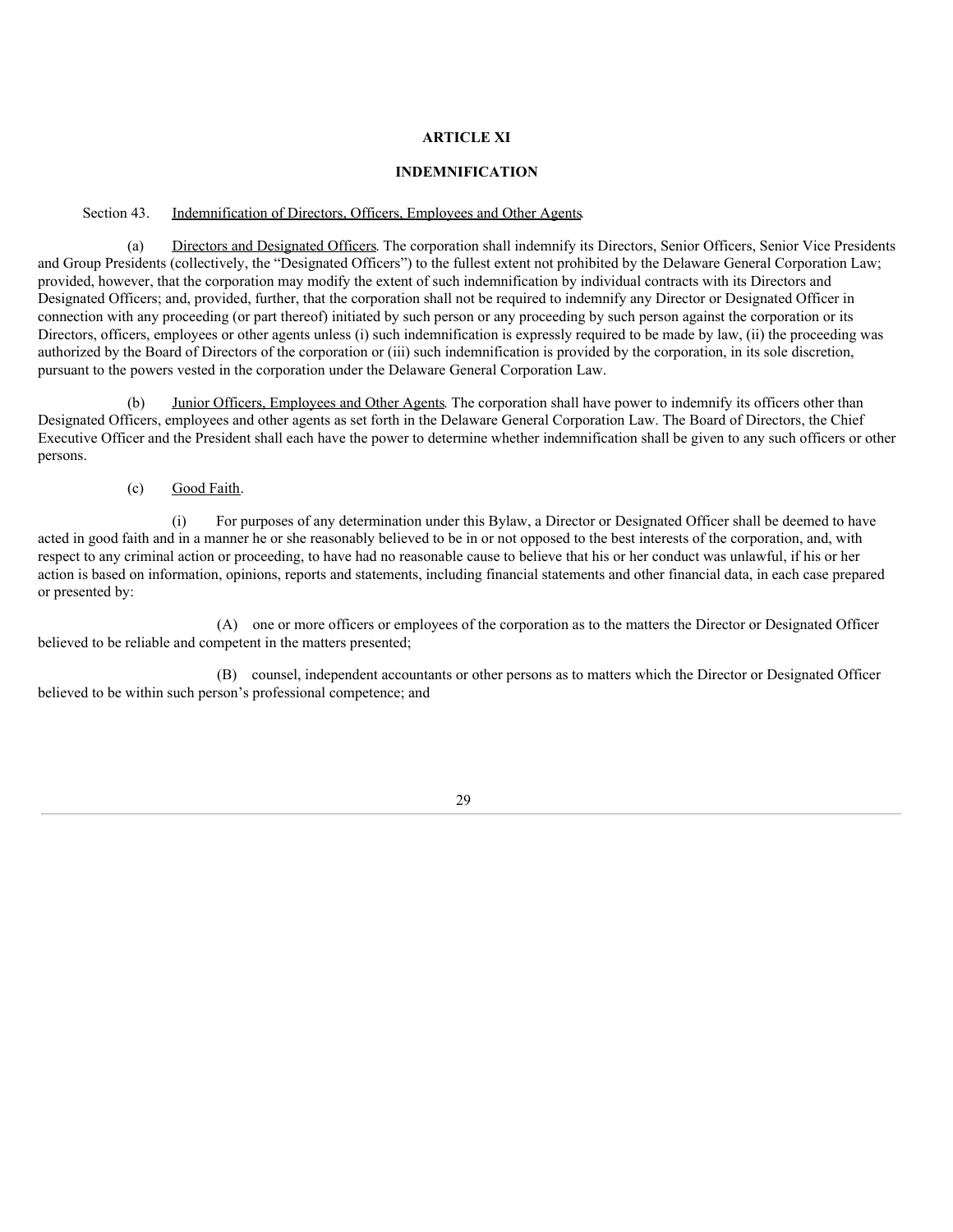(C) a committee of the Board of Directors upon which such Director or Designated Officer does not serve, as to matters within such Committee's designated authority, which committee such Director or Designated Officer believes to merit confidence;

so long as, in each case, the Director or Designated Officer acts without knowledge that would cause such reliance to be unwarranted.

(ii) The termination of any proceeding by judgment, order, settlement, conviction or upon a plea of nolo contendere or its equivalent shall not, of itself, create a presumption that the person did not act in good faith and in a manner which he or she reasonably believed to be in or not opposed to the best interests of the corporation, and, with respect to any criminal proceeding, that he or she had reasonable cause to believe that his or her conduct was unlawful.

(iii) The provisions of this paragraph (c) shall not be deemed to be exclusive or to limit in any way the circumstances in which a person may be deemed to have met the applicable standard of conduct set forth by the Delaware General Corporation Law.

Expenses. The corporation shall advance, prior to the final disposition of any proceeding, promptly following request therefor, all expenses incurred by any Director or Designated Officer in connection with such proceeding upon receipt of an undertaking by or on behalf of such person to repay said amounts if it should be determined ultimately that such person is not entitled to be indemnified under this Bylaw or otherwise.

Notwithstanding the foregoing, unless otherwise determined pursuant to paragraph (e) of this Bylaw, no advance shall be made by the corporation if a determination is reasonably and promptly made (i) by the Board of Directors by a majority vote of a quorum consisting of Directors who were not parties to the proceeding, or (ii) if such quorum is not obtainable, or, even if obtainable, a quorum of disinterested Directors so directs, by independent legal counsel in a written opinion, that the facts known to the decision-making party at the time such determination is made demonstrate clearly and convincingly that such person acted in bad faith or in a manner that such person did not believe to be in or not opposed to the best interests of the corporation.

Enforcement. Without the necessity of entering into an express contract, all rights to indemnification and advances to Directors and Designated Officers under this Bylaw shall be deemed to be contractual rights and be effective to the same extent and as if provided for in a contract between the corporation and the Director or Designated Officer. Any right to indemnification or advances granted by this Bylaw to a Director or Designated Officer shall be enforceable by or on behalf of the person holding such right in any court of competent jurisdiction if (i) the claim for indemnification or advances is denied, in whole or in part, or (ii) no disposition of such claim is made within ninety (90) days of request therefor. The claimant in such enforcement action, if successful in whole or in part, shall be entitled to be paid also the expense of prosecuting his or her claim. The corporation shall be entitled to raise as a defense to any such action that the claimant has not met the standards of conduct that make it permissible under the Delaware General Corporation Law for the corporation to indemnify the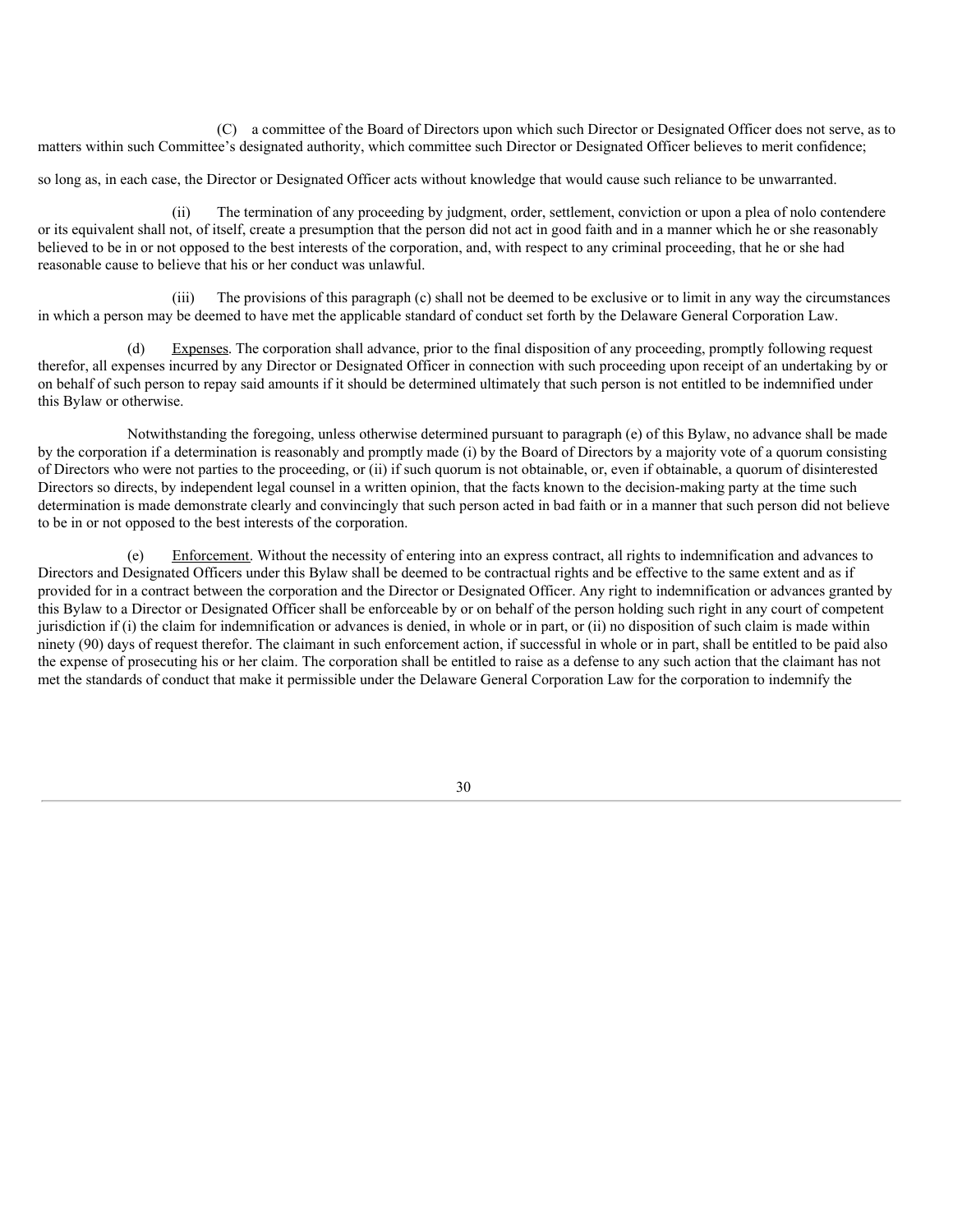claimant for the amount claimed. Neither the failure of the corporation (including its Board of Directors, independent legal counsel or its stockholders) to have made a determination prior to the commencement of such action that indemnification of the claimant is proper in the circumstances because he or she has met the applicable standard of conduct set forth in the Delaware General Corporation Law, nor an actual determination by the corporation (including its Board of Directors, independent legal counsel or its stockholders) that the claimant has not met such applicable standard of conduct, shall be a defense to the action or create a presumption that claimant has not met the applicable standard of conduct.

(f) Non-Exclusivity of Rights. The rights conferred on any person by this Bylaw shall not be exclusive of any other right which such person may have or hereafter acquire under any statute, provision of the Certificate of Incorporation, Bylaws, agreement, vote of stockholders or disinterested Directors or otherwise, both as to action in his or her official capacity and as to action in another capacity while holding office. The corporation is specifically authorized to enter into individual contracts with any or all of its Directors, officers, employees or agents respecting indemnification and advances, to the fullest extent not prohibited by the Delaware General Corporation Law.

(g) Survival of Rights. The rights conferred on any person by this Bylaw shall continue as to a person who has ceased to be a Director, officer, employee or other agent and shall inure to the benefit of the heirs, executors and administrators of such a person.

(h) Insurance. To the fullest extent permitted by the Delaware General Corporation Law, the corporation may purchase insurance on behalf of any person required or permitted to be indemnified pursuant to this Bylaw.

Amendments. Any repeal or modification of this Bylaw shall only be prospective and shall not affect the rights under this Bylaw in effect at the time of the alleged occurrence of any action or omission to act that is the cause of any proceeding against any agent of the corporation.

(j) Saving Clause. If this Bylaw or any portion hereof shall be invalidated on any ground by any court of competent jurisdiction, then the corporation shall nevertheless indemnify each Director and Designated Officer to the full extent not prohibited by any applicable portion of this Bylaw that shall not have been invalidated, or by any other applicable law.

(k) Certain Definitions. For the purposes of this Bylaw, the following definitions shall apply:

(i) The term "proceeding" shall be broadly construed and shall include, without limitation, the investigation, preparation, prosecution, defense, settlement, arbitration and appeal of, and the giving of testimony in, any threatened, pending or completed action, suit or proceeding, whether civil, criminal, administrative or investigative.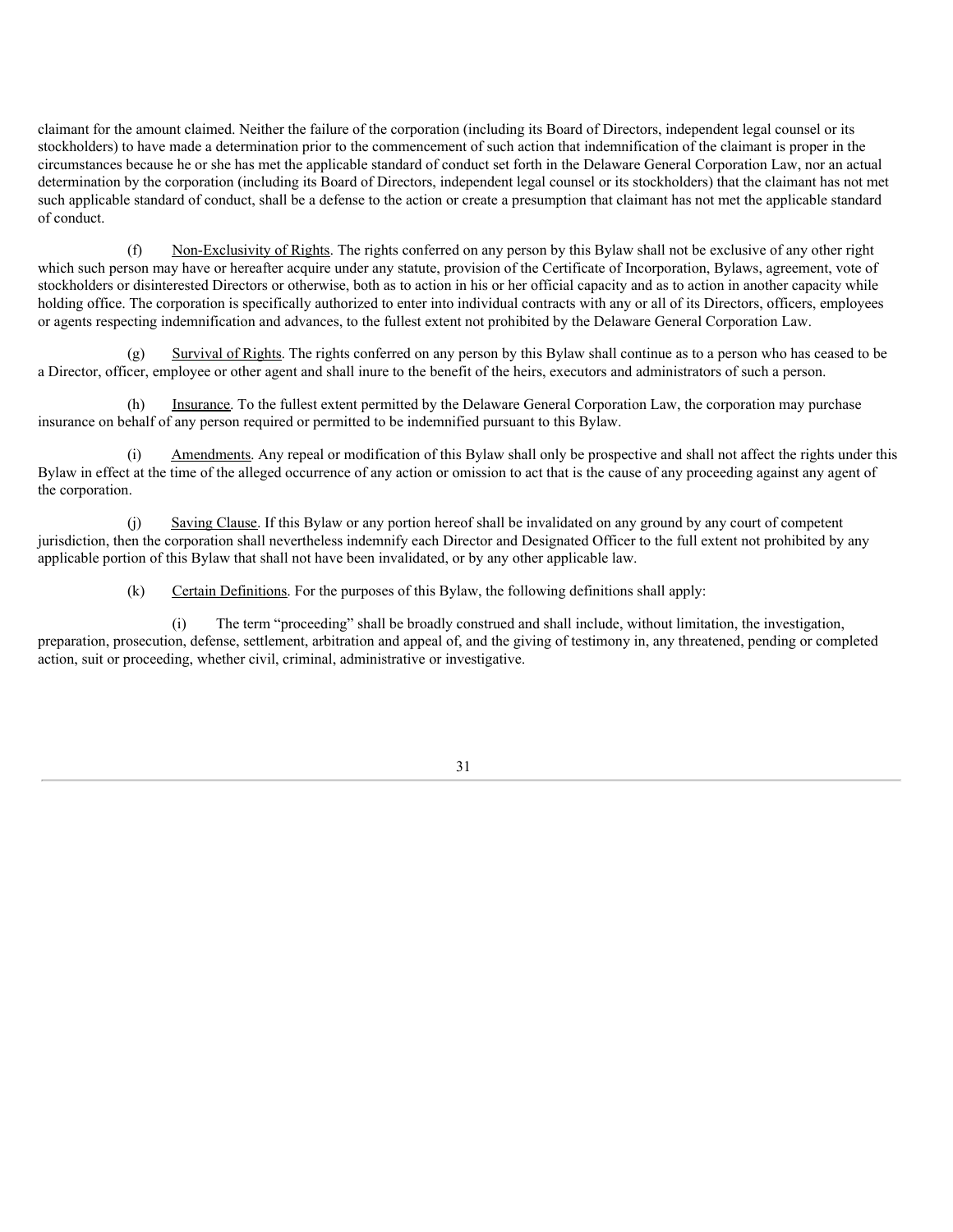(ii) The term "expenses" shall be broadly construed and shall include, without limitation, court costs, attorneys' fees, witness fees, fines, amounts paid in settlement or judgment and any other costs and expenses of any nature or kind incurred in connection with any proceeding.

(iii) The term the "corporation" shall include, in addition to the resulting corporation, any constituent corporation (including any constituent of a constituent) absorbed in a consolidation or merger which, if its separate existence had continued, would have had power and authority to indemnify its Directors, officers, employees or agents, so that any person who is or was a Director, officer, employee or agent of such constituent corporation, or is or was serving at the request of such constituent corporation as a Director, officer, manager, employee or agent of another corporation, limited liability company, partnership, joint venture, trust or other enterprise, shall stand in the same position under the provisions of this Bylaw with respect to the resulting or surviving corporation as he or she would have with respect to such constituent corporation if its separate existence had continued.

(iv) References to a "Director," "officer," "employee," or "agent" of the corporation shall include, without limitation, situations where a person is serving as a Director, officer, manager, employee, trustee or agent of (A) a subsidiary of the corporation of which the corporation holds equity securities constituting a majority of the voting power with respect to such subsidiary, or (B) at the request of the corporation, another corporation, limited liability company, partnership, joint venture, trust or other enterprise.

References to "other enterprises" shall include employee benefit plans; references to "fines" shall include any excise taxes assessed on a person with respect to an employee benefit plan; and references to "serving at the request of the corporation" shall include any service as a Director, officer, employee or agent of the corporation which imposes duties on, or involves services by, such Director, officer, employee or agent with respect to an employee benefit plan, its participants or beneficiaries; and a person who acted in good faith and in a manner he or she reasonably believed to be in the interest of the participants and beneficiaries of an employee benefit plan shall be deemed to have acted in a manner "not opposed to the best interests of the corporation" as referred to in this Bylaw.

## **ARTICLE XII**

#### **NOTICES**

Section 44. Notices.

(a) Notice to Stockholders. Whenever, under any provisions of these Bylaws (other than notices of a meeting of stockholders given pursuant to Section 7 of these Bylaws), notice is required to be given to any stockholder, it shall be given in writing, timely and duly deposited in the United States mail, postage prepaid, and addressed to his or her last known post office address as shown by the stock record of the corporation or its transfer agent, or by electronic transmission directed to the stockholder's electronic mail address.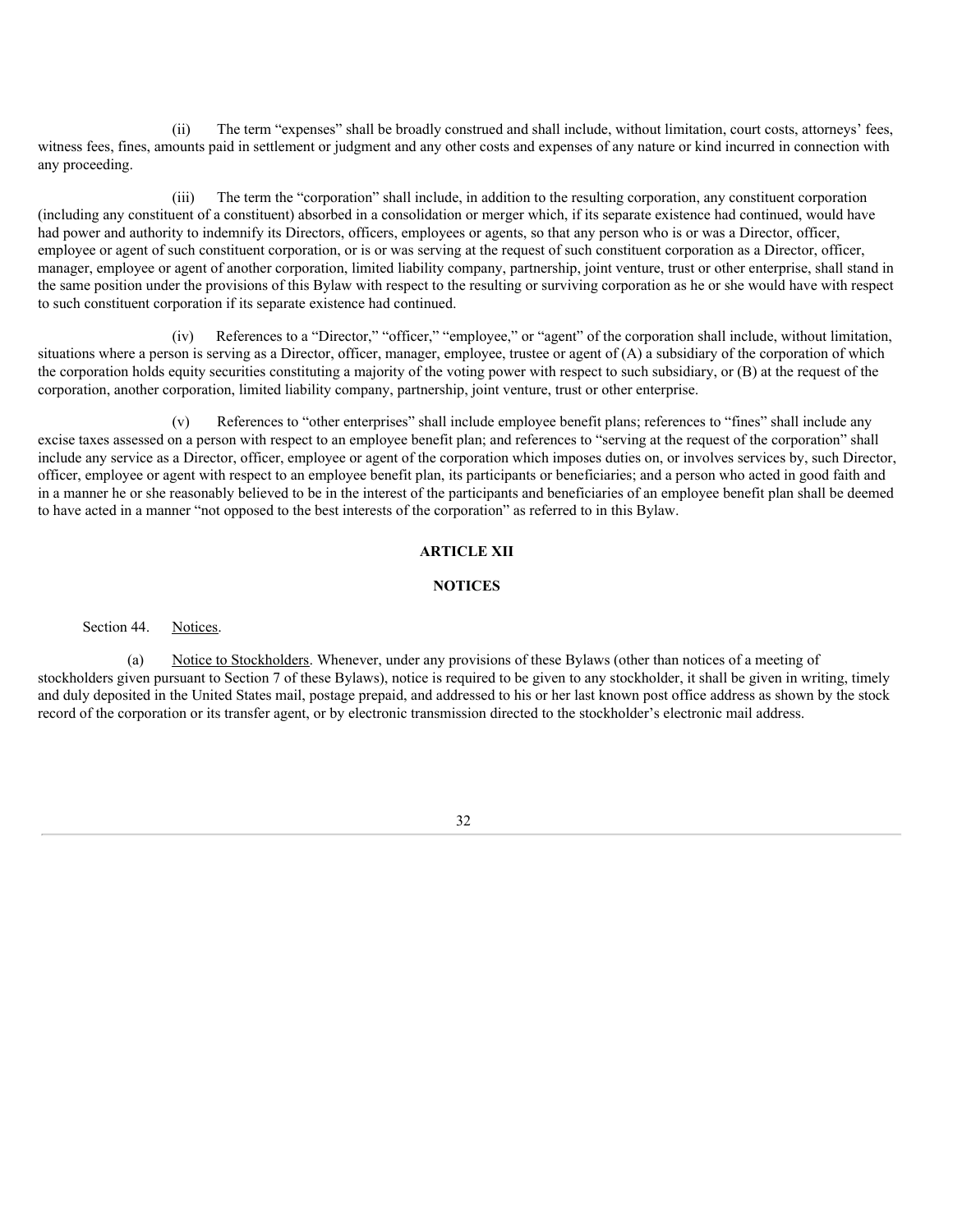(b) Notice to Directors. Any notice required to be given to any Director may be given by the method stated in subsection (a), or by facsimile, commercial courier service, personal delivery, telephone, voice message system or electronic transmission, except that such notice other than one which is delivered personally shall be sent to such address as such Director shall have filed in writing with the Secretary, or, in the absence of such filing, to the last known post office address of such Director.

(c) Address Unknown. If no address of a stockholder or Director be known, notice may be sent to the office of the corporation required to be maintained pursuant to Section 2 hereof.

(d) Affidavit of Mailing. An affidavit of mailing, executed by a duly authorized and competent employee of the corporation or its transfer agent appointed with respect to the class of stock affected, specifying the name and address or the names and addresses of the stockholder or stockholders, or Director or Directors, to whom any such notice or notices was or were given, and the time and method of giving the same, shall be conclusive evidence of the statements therein contained.

(e) Time Notices Deemed Given. All notices given by mail or commercial courier service shall be deemed to have been given as at the time of dispatch, all notices by personal delivery or telephone shall be deemed to have been given as of receipt by the designee or a person accepting notice on behalf of such Director, and all notices given by facsimile, voice message system or electronic transmission shall be deemed to have been given as of the sending time recorded at the time of transmission.

(f) Methods of Notice. It shall not be necessary that the same method of giving notice be employed in respect of all Directors, but one permissible method may be employed in respect of any one or more, and any other permissible method or methods may be employed in respect of any other or others.

(g) Failure to Receive Notice. The period or limitation of time within which any stockholder may exercise any option or right, or enjoy any privilege or benefit, or be required to act, or within which any Director may exercise any power or right, or enjoy any privilege, pursuant to any notice sent him or her in the manner above provided, shall not be affected or extended in any manner by the failure of such stockholder or such Director to receive such notice.

Notice to Person with Whom Communication Is Unlawful. Whenever notice is required to be given, under any provision of law or of the Certificate of Incorporation or Bylaws of the corporation, to any person with whom communication is unlawful, the giving of such notice to such person shall not be required and there shall be no duty to apply to any governmental authority or agency for a license or permit to give such notice to such person. Any action or meeting which shall be taken or held without notice to any such person with whom communication is unlawful shall have the same force and effect as if such notice had been duly given. In the event that the action taken by the corporation is such as to require the filing of a certificate under any provision of the Delaware General Corporation Law, the certificate shall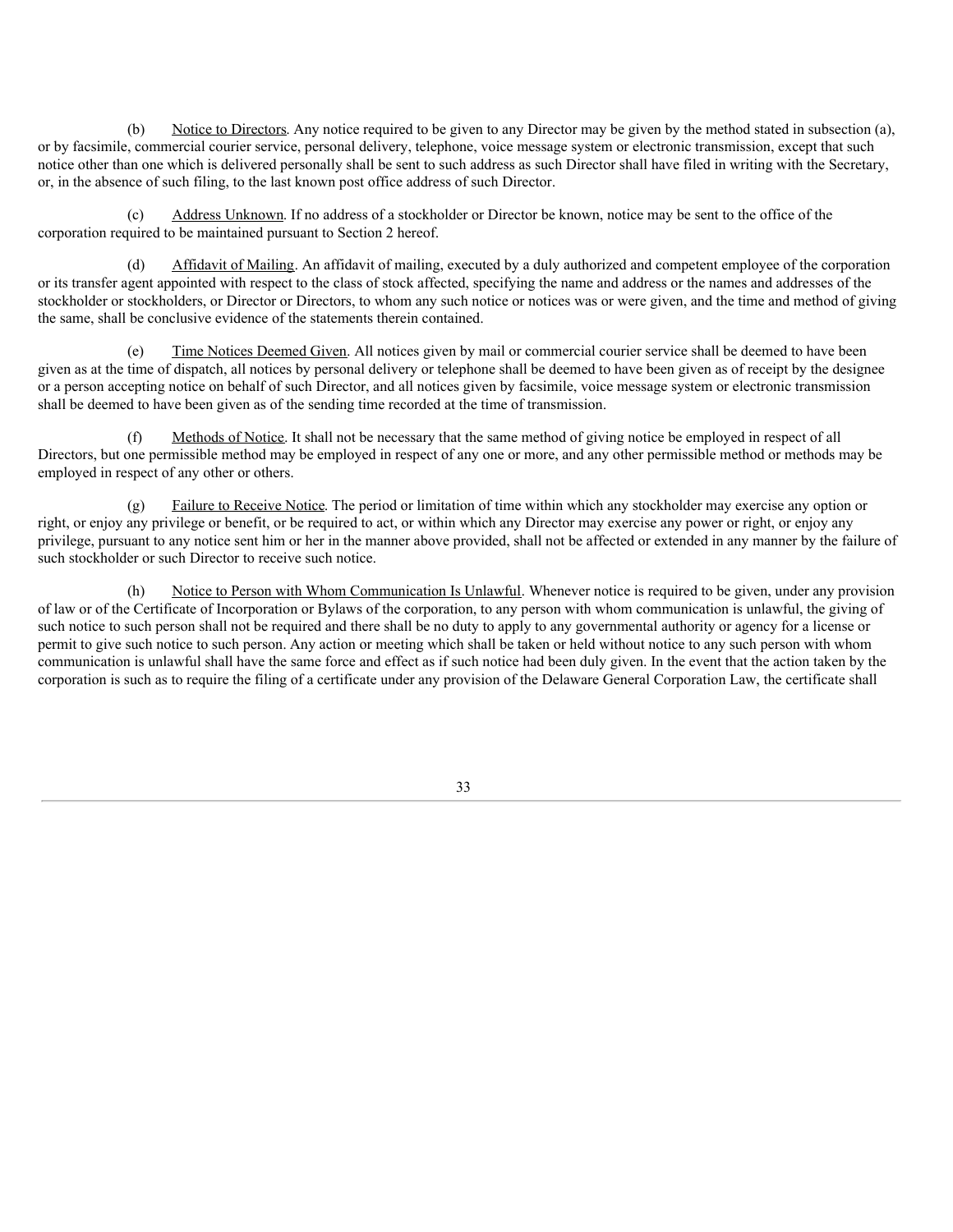state, if such is the fact and if notice is required, that notice was given to all persons entitled to receive notice except such persons with whom communication is unlawful.

(i) Notice to Person with Undeliverable Address. Whenever notice is required to be given, under any provision of law or the Certificate of Incorporation or Bylaws of the corporation, to any stockholder to whom (i) notice of two consecutive annual meetings, and all notices of meetings to such person during the period between such two consecutive annual meetings, or (ii) all, and at least two, payments (if sent by first class mail) of dividends or interest on securities during a twelve- month period, have been mailed addressed to such person at his or her address as shown on the records of the corporation and have been returned undeliverable, the giving of such notice to such person shall not be required. Any action or meeting which shall be taken or held without notice to such person shall have the same force and effect as if such notice had been duly given. If any such person shall deliver to the corporation a written notice setting forth his or her then current address, the requirement that notice be given to such person shall be reinstated. In the event that the action taken by the corporation is such as to require the filing of a certificate under any provision of the Delaware General Corporation Law, the certificate need not state that notice was not given to persons to whom notice was not required to be given pursuant to this paragraph.

#### **ARTICLE XIII**

#### **AMENDMENTS**

Section 45. Amendments. Except as otherwise set forth in paragraph (i) of Section 43 of these Bylaws, the Bylaws may be altered or amended or new Bylaws adopted by the affirmative vote of at least a majority of the voting power of all of the then-outstanding shares of the Voting Stock. The Board of Directors shall also have the power, if such power is conferred upon the Board of Directors by the Certificate of Incorporation, to adopt, amend or repeal Bylaws.

#### **ARTICLE XIV**

## **LOANS TO OFFICERS**

Section 46. Loans to Officers. The corporation may lend money to, or guarantee any obligation of, or otherwise assist any officer or other employee of the corporation or of its subsidiaries, including any officer or employee who is a Director of the corporation or its subsidiaries, whenever, in the judgment of the Board of Directors, such loan, guarantee or assistance may reasonably be expected to benefit the corporation, except as prohibited by law. The loan, guarantee or other assistance may be with or without interest and may be unsecured, or secured in such manner as the Board of Directors shall approve, including, without limitation, a pledge of shares of stock of the corporation. Nothing in this Bylaw shall be deemed to deny, limit or restrict the powers of guaranty or warranty of the corporation at common law or under any statute.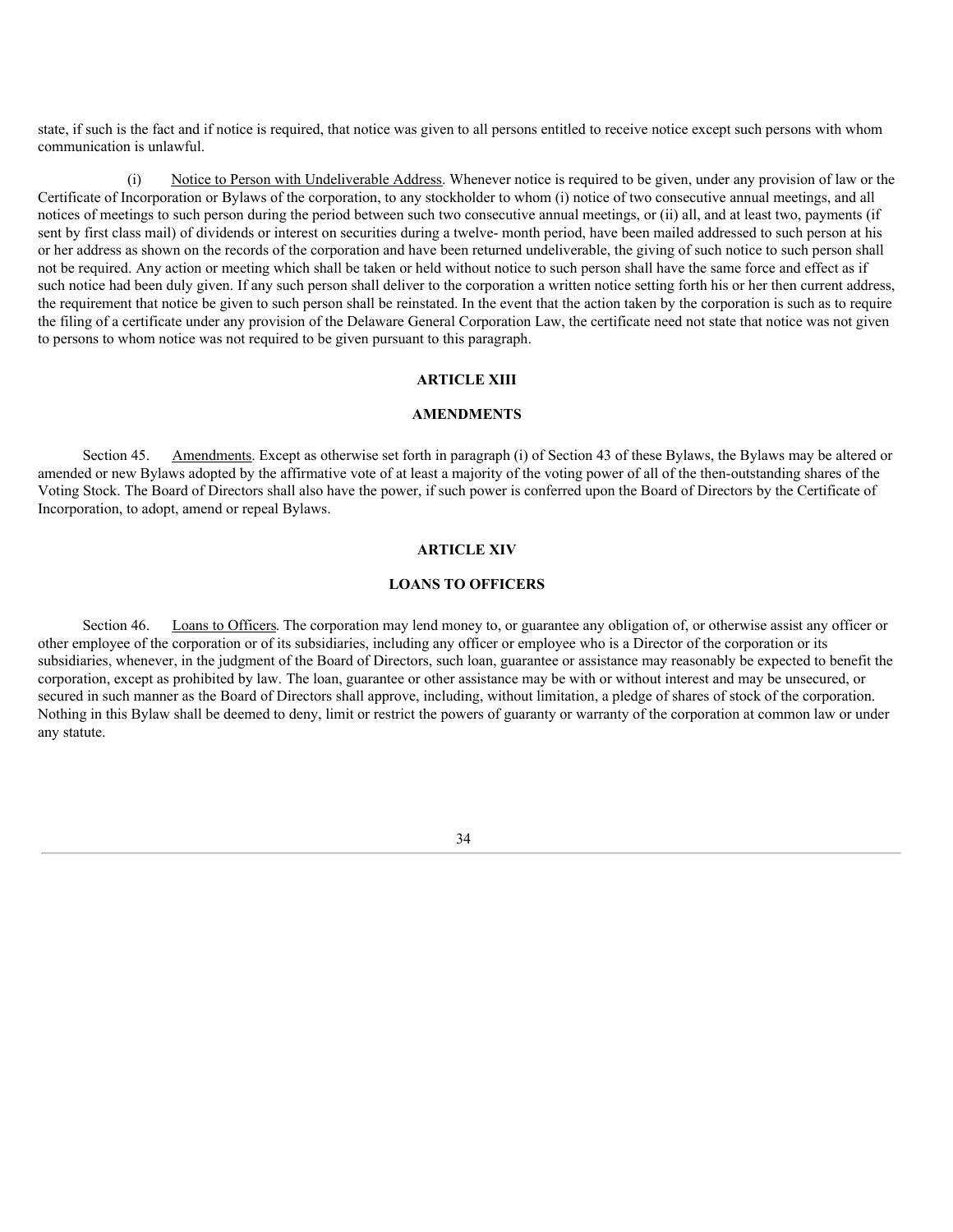## **ARTICLE XV**

#### **MISCELLANEOUS**

Section 47. Annual Report.

(a) Subject to the provisions of paragraph (b) of this Bylaw, the Board of Directors shall cause an annual report to be sent to each stockholder of the corporation not later than one hundred twenty (120) days after the close of the corporation's fiscal year. Such report shall include a balance sheet as of the end of such fiscal year and an income statement and statement of changes in financial position for such fiscal year, accompanied by any report thereon of independent accountants or, if there is no such report, the certificate of an authorized officer of the corporation that such statements were prepared without audit from the books and records of the corporation. When there are more than 100 stockholders of record of the corporation's shares, as determined by Section 605 of the California Corporations Code, additional information as required by Section 1501(b) of the California Corporations Code shall also be contained in such report, provided that if the corporation has a class of securities registered under Section 12 of the 1934 Act, that Act shall take precedence. Such report shall be sent to stockholders at least fifteen (15) days prior to the next annual meeting of stockholders after the end of the fiscal year to which it relates.

If and so long as there are fewer than 100 holders of record of the corporation's shares, the requirement of sending of an annual report to the stockholders of the corporation is hereby expressly waived.

## **ARTICLE XVI**

## **FORUM FOR ADJUDICATION OF DISPUTES**

Section 48. Forum for Adjudication of Disputes. Unless the corporation consents in writing to the selection of an alternative forum, the sole and exclusive forum for (i) any derivative action or proceeding brought on behalf of the corporation, (ii) any action asserting a claim of breach of a fiduciary duty owed by any current or former Director, officer or other employee of the corporation to the corporation or the corporation's stockholders, including a claim alleging the aiding and abetting of any such breach of fiduciary duty, (iii) any action asserting a claim arising pursuant to any provision of the Delaware General Corporation Law or the Certificate of Incorporation or Bylaws (as either may be amended from time to time), (iv) any action asserting a claim governed by the internal affairs doctrine, or (v) any action asserting an "internal corporate claim" (as that term is defined in Section 115 of the Delaware General Corporation Law) shall be the Court of Chancery in the State of Delaware (or, if the Court of Chancery does not have jurisdiction, the federal district court for the District of Delaware; unless said court lacks subject matter jurisdiction, in which case, the Superior Court for the State of Delaware). If any action the subject matter of which is within the scope of the preceding sentence is filed in a court other than a court located within the State of Delaware (a "Foreign